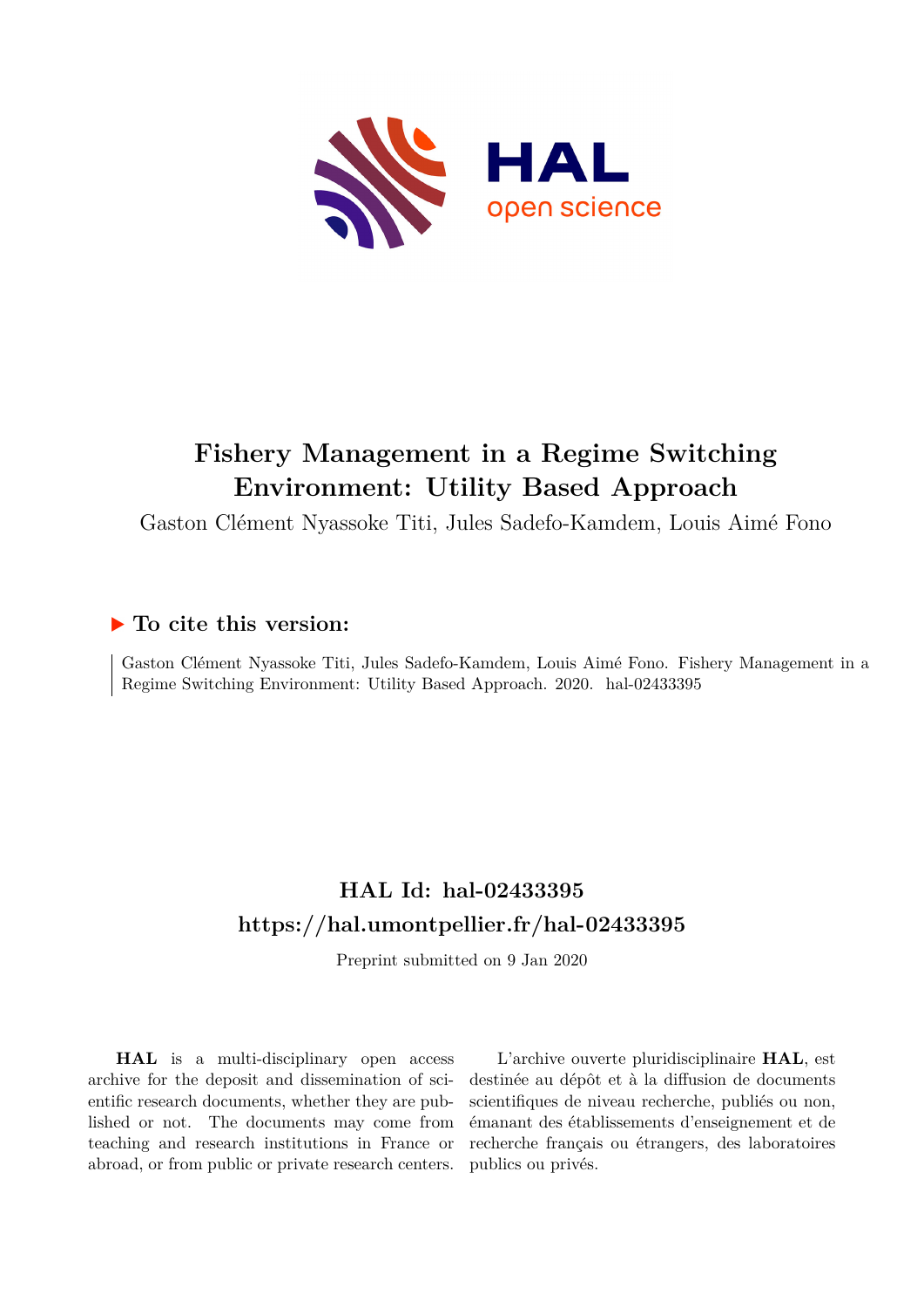# Fishery Management in a Regime Switching Environment: Utility Based Approach

NYASSOKE TITI Gaston Clément<sup>a</sup>, SADEFO KAMDEM Jules<sup>b</sup>, Louis Aimé FONO<sup>c</sup>

> ${}^a$ Laboratoire de Mathématiques - Université de Douala Email: titigaston@yahoo.fr  $\emph{b}$  MRE EA 7491 - Université de Montpellier et DFR SJE - Université de la Guyane Email: jsadefo@gmail.com  $c$ Laboratoire de Mathématiques - Université de Douala BP 24157 Douala, Email: lfono2000@yahoo.fr

## Abstract

In this paper we study the problem of optimal fishing for regime switching, which may be regarded as sequential optimal problem with changes of regimes. The growth dynamics of a given fish species is described by the differential stochastic logistic model in which we take into account two states: prior or during floods and after. The resulting dynamic programming principle leads to a system of variational inequalities, by means of viscosity solutions approach, we prove the existence and uniqueness of the value functions. Then numerical approximation is used to answer the question: what is the optimal fishing effort for a sustainable fishery?

 $Keywords:$ : regime switching, floods, crra utility, logistic growth, mean-reverting prices, viscosity solution, Howard's algorithm .

Preprint submitted to Hindawi December 27, 2019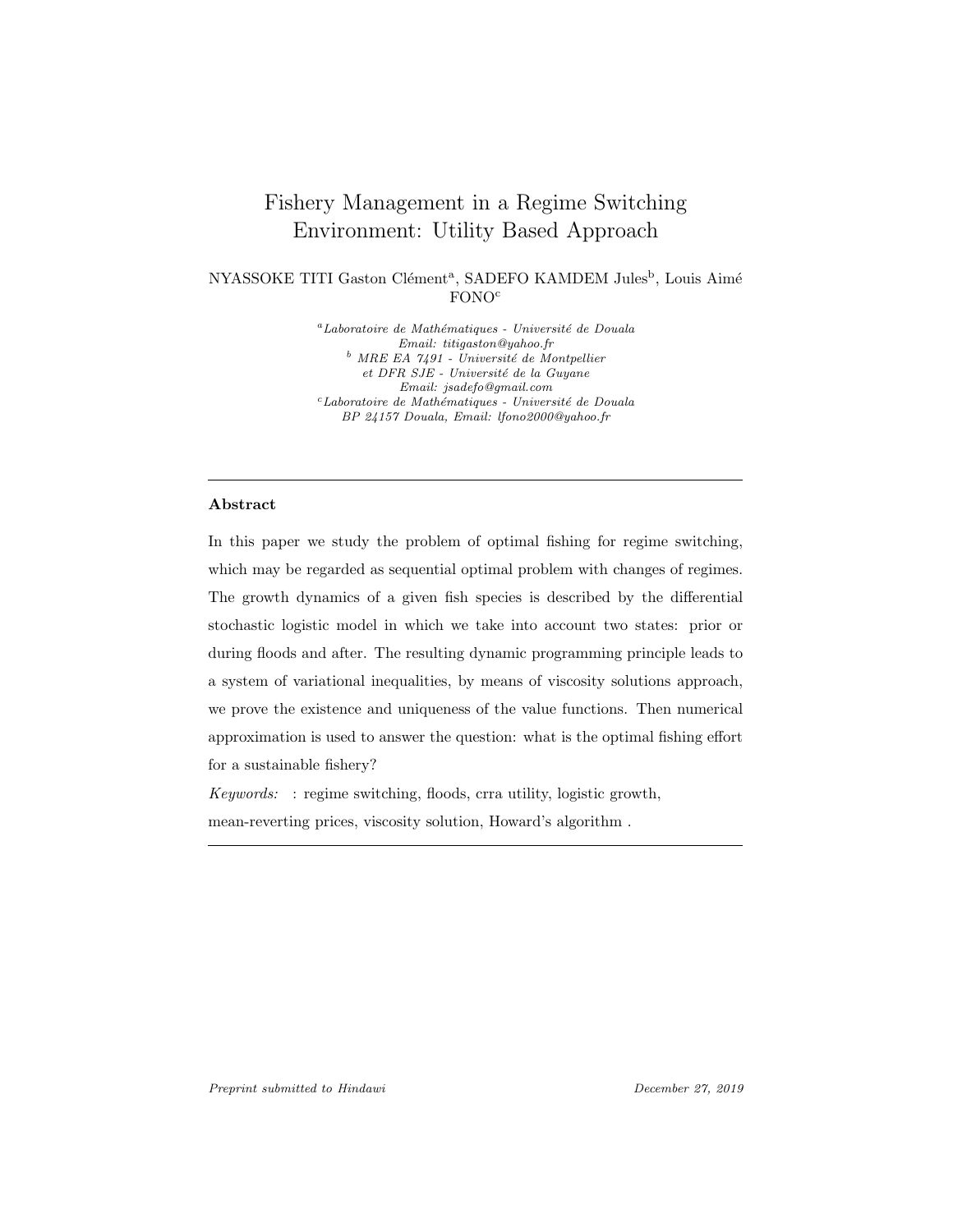### 1 Introduction

The simplest population model commonly used in fisheries is the logistic growth model extended to include catch:

$$
\frac{dB}{dt} = rB(1 - \frac{B}{K}) - C\tag{1}
$$

- <sup>2</sup> where B is the biomass of the stock, r is the intrinsic rate of growth,  $K$ (the carrying capacity) is the biomass the stock would tend toward if unfished, and
- <sup>4</sup> C is the catch rate.

The catch  $C$  is constant in quota management. Normally the catch is assumed to be proportional to fishing effort and to stock size, which results in the model proposed by (1) :

$$
\frac{dB}{dt} = rB(1 - \frac{B}{K}) - qEB \tag{2}
$$

where  $E$  is the fishing effort and  $q$  is a parameter describing the efficiency of the <sup>6</sup> fishing gear

However, the environment is subject to significant random fluctuations that affect the population per capita natural growth rate. The effect of these fluctuations can be approximated by a white noise  $\sigma \epsilon(t)$ , where  $\epsilon(t)$  is a standard white noise and  $\sigma > 0$  measures the strength of environmental fluctuations see (2). Therefore, the above ODE Eq. (2) must be updated to the stochastic differential equation (SDE) which can be written in the standard format:

$$
dB(t) = rB(t)(1 - \frac{B(t)}{K})dt - qE(t)B(t)dt + \sigma B(t)dW(t)
$$
\n(3)

where  $W(t)$  is a standard Wiener process. We will assume that  $r - qE > \sigma^2/2$ , <sup>8</sup> otherwise the population will rendered extinct (see (3) ).

Environmentally driven long-term changes in fish populations, which can <sup>10</sup> play a major role in determining how such populations respond to fishing pressure, are rapidly being recognized as a critical problem in fisheries science  $((4))$ .

<sup>12</sup> The life cycle of African fish species of river is closely related to the seasons

- reproduction almost always occurring just prior to, or during, floods ((5), (6),  $14$   $(7), (8)$ .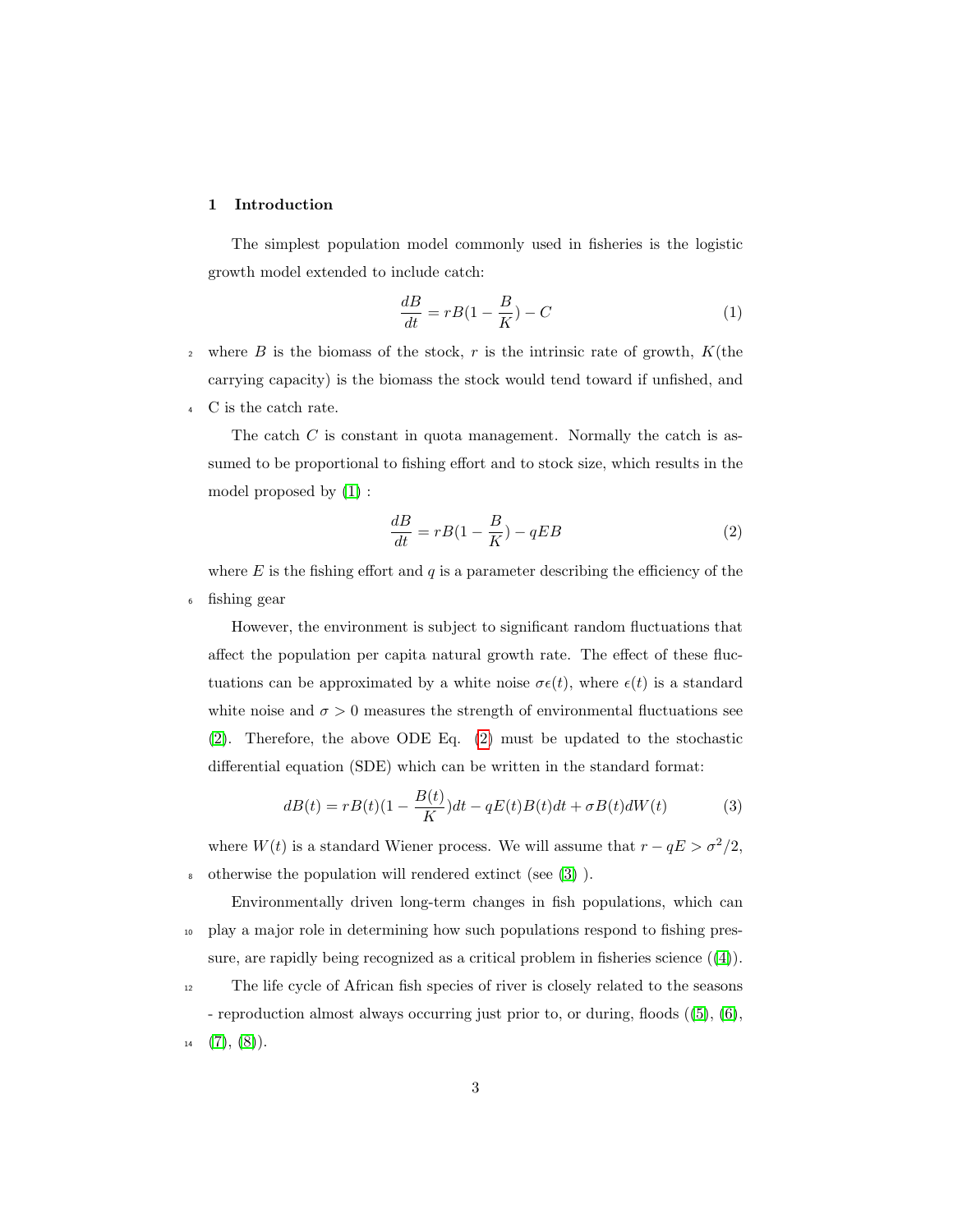Floods appear to be essential for the completion of their reproductive cycle <sup>16</sup> for most species: the absence of floods due to the drought in the Sahel has caused a decline in fish reproduction in the central Niger Delta, the Senegal <sup>18</sup> River and Lake Chad (Stauch, personal communication).

There is some evidence that flood intensity acts in favor of reproduction, as <sup>20</sup> it has been observed that the structured age class related to the high floods in the Kafu were more varied  $((9))$ .

- <sup>22</sup> In our study we consider only two seasons: the dry season with intensive fishing and reduced reproduction, the flood period with reduced fishing and
- <sup>24</sup> intensive reproduction.

A regime switching model provides an alternate approach to capturing non-<sup>26</sup> constant drift and volatility terms for the stochastic process followed by the biomass of fish. Therefore, the above SDE Eq. (3) must be updated to the <sup>28</sup> another stochastic differential equation that captures the regime swithing :

$$
dB(t) = r_{\alpha(t)}B(t)(1 - \frac{B(t)}{K})dt - qE_{\alpha(t)}(t)B(t)dt + \sigma_{\alpha(t)}B(t)dW(t)
$$
 (4)

where  $\alpha(t)$  refer to regimes and there are 2 regimes, i.e,  $\alpha(t) \in \{1,2\}$ 

<sup>30</sup> Certainly, there is some evidence that uncertainty in price parameters leads to changes in the optimal policy  $((10))$ , and the number of studies that in-<sup>32</sup> clude uncertainty in both the biological stock dynamics and the price dynamics is steadily increasing. The models in (11) have considered stochastic mean-<sup>34</sup> reverting prices and when compared with the typical geometric Brownian motion model, a mean-reverting price better reflect basic, microeconomic ideas  $_{36}$  about supply behavior (see  $(12)$ ).

Let the instantaneous profit from the harvest of the stock biomass  $\pi(B_t, h_t)$ be given as:

$$
\pi(B_t, h_t) = P_t h_t - c(B_t, h_t) \tag{5}
$$

where,  $h_t$  denotes the volume of harvest,  $B_t$  the stock of the resource,  $c(B_t, h_t)$  is the cost function, both at time t and  $P_t$  the mean-reverting (actual or spot) price of the harvest at the time of decision making. This can be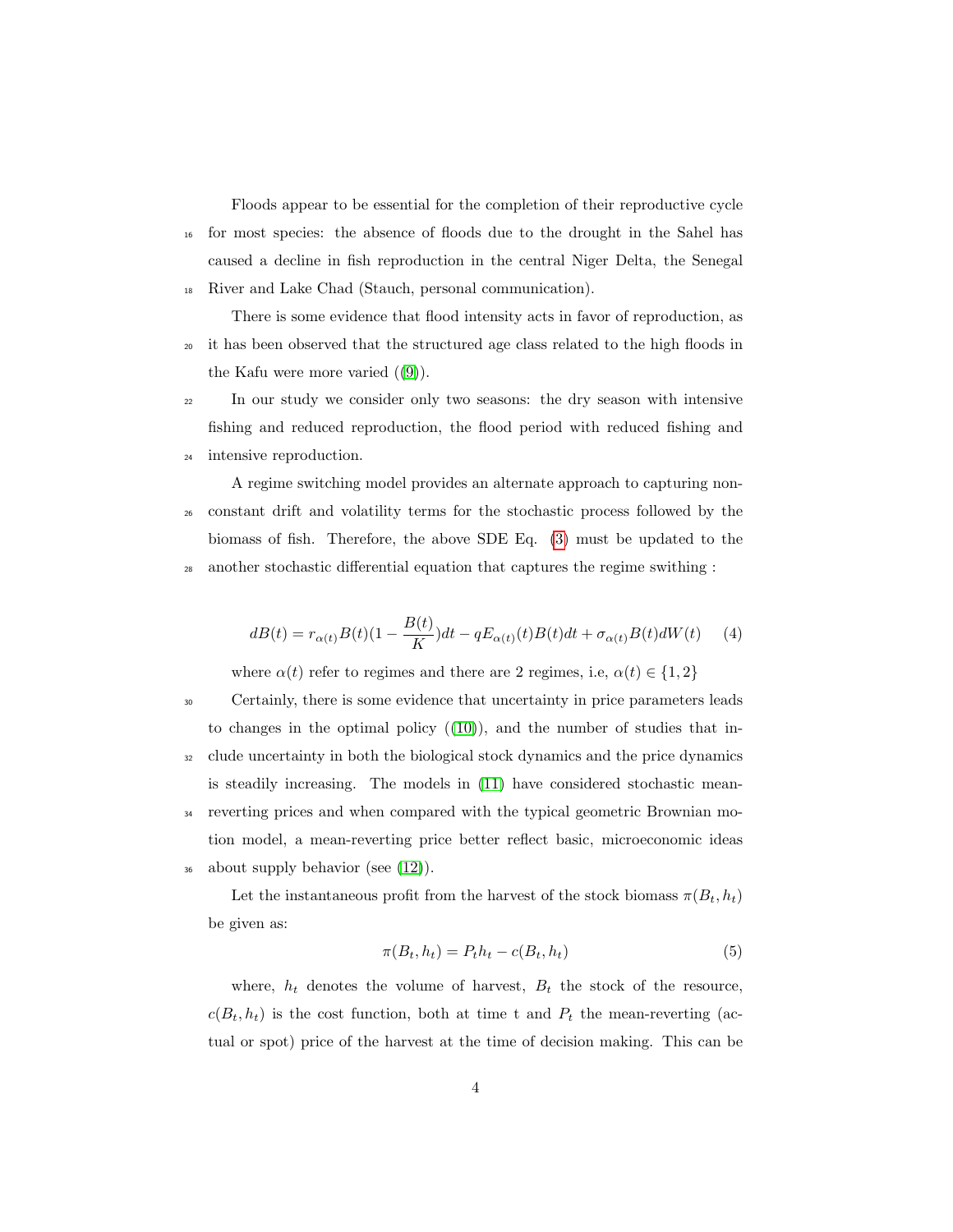modeled by the following process:

$$
dP_t = \theta(\bar{p}_0 - \bar{p}_1 h - P_t)dt + \sigma_P dW_P(t)
$$
\n<sup>(6)</sup>

The parameters are positve constants,  $\theta$  is the reversion speed,  $\bar{p}_0$  is a maximum 38 price,  $\bar{p}_1$  is the slope of the inverse demand curve and  $\sigma_P$  is the volatility of the spot price (see  $(11)$ ).

Many works set the problem, in the infinite horizon time, as follows:

$$
max_{h_t} \int_0^{+\infty} e^{-\beta t} \pi(B_t, h_t) dt \tag{7}
$$

- <sup>40</sup> Previous work finds, almost without exception, that all fishers are risk-averse  $((13), (14), and (15))$ . Under an expected-utility theory (EUT) specification of <sup>42</sup> choice under uncertainty, we assume a constant relative risk-aversion (CRRA) utility function defined as  $U(x) = \frac{x^{1-\gamma}}{1-x^2}$  $\frac{x}{1-\gamma}$  where x signifies the lottery prize and 44  $\gamma$  is the CRRA coefficient to be estimated: with  $\gamma = 0$  denoting risk neutrality,  $\gamma > 0$  indicating risk aversion, and  $\gamma < 0$  denoting risk loving ((16)).
- <sup>46</sup> In recent years, further emphasis has been put on developing models for optimal management of these stochastic natural resources  $((17); (18); (19))$ . Al-
- <sup>48</sup> though the number of studies in bioeconomic modeling that include the stochastic dynamics are increasing, they are still not adequate.
- <sup>50</sup> The time horizon also plays a crucial role in optimal policies and the usual infinite horizon framework problem requires the existence of linear growth con-
- <sup>52</sup> ditions on drift part of the logistic process for our solution to hold, raising the question of whether another solution may exist or not. In this paper, we consider
- <sup>54</sup> the finite time horizon T with utility on both profit and remaining biomass. The outline of this paper is as follows. In Section II we formulate a stochastic
- <sup>56</sup> optimal control problem. Section III the optimal strategies to the utility maximization problem are derived. In Section IV we present examples to illustrate
- $58$  the results. Finally, in section V we end with some summarizing comments.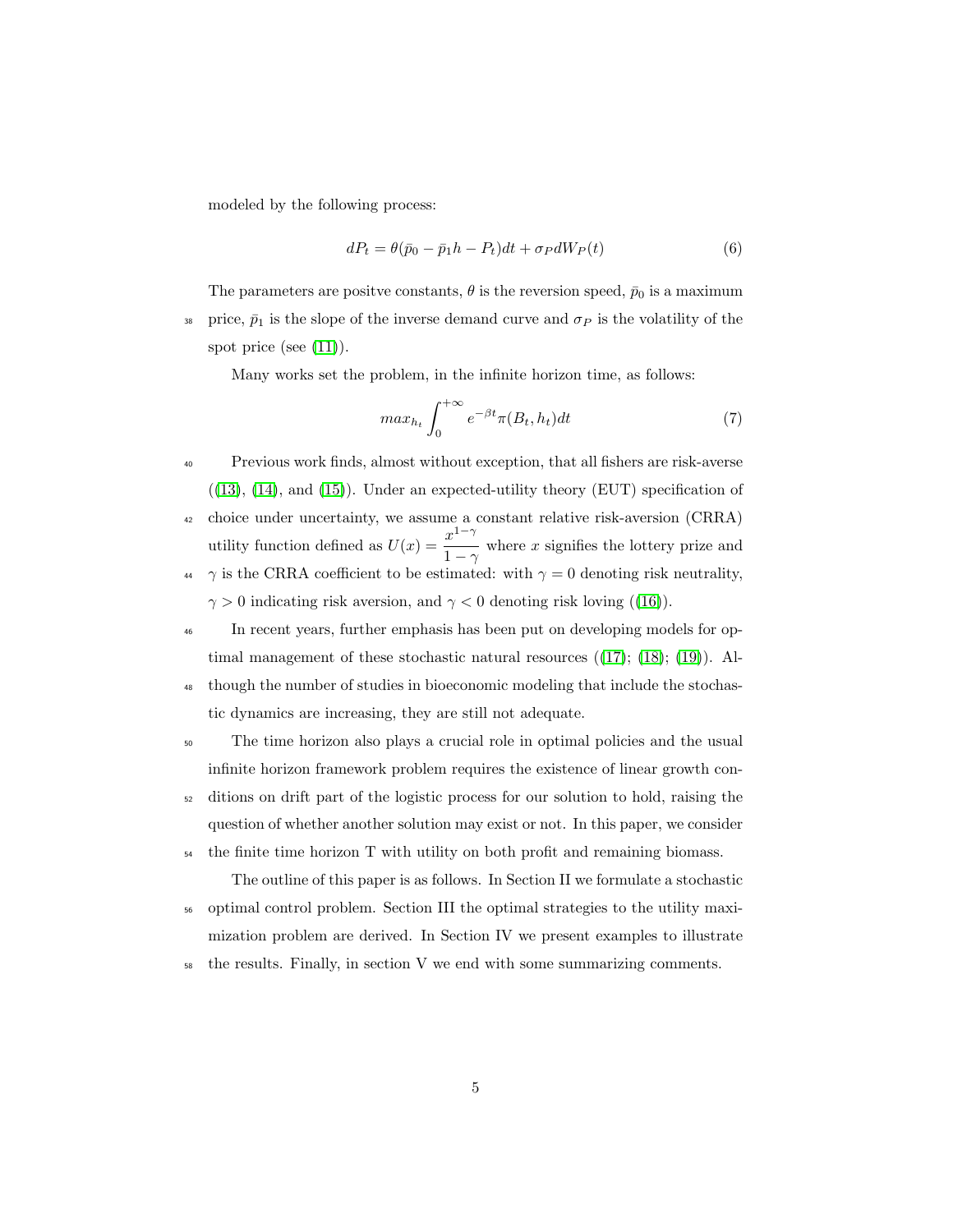### 2 Mathematical model

<sup>60</sup> 2.1 Stochastic logistic growth model

Throughout this paper we let  $(\Omega, \mathcal{F}, \{\mathcal{F}_t\}_{t\geq 0}, \mathbb{P})$  be a complete probability

- 62 space with a filtration  $\{\mathcal{F}_t\}_{t\geq 0}$  satisfying the usual conditions (i.e. it is increasing and right continuous while  $\mathcal{F}_0$  contains all P-null sets). Let  $W(t)$  and  $W_P(t)$ ,
- $t \geq 0$ , be scalar independant Brownian motions defined on this probability space. After specifying a stochastic model for biological growth that we use in this
- <sup>66</sup> paper. The valuation of the biomass can be described in terms of the following variables:
- 68 t is time,  $t \in [0; T]$  and T is finite-horizon of time.

 $\alpha(t)$  is a right-continuous-time Markov chain,  $\mathcal{F}_t$ -adapted with finite state

space  $S = \{1, 2\}$  and generator  $\mathcal{Q} = (q_{ij}) \in \mathbb{R}^2 \times \mathbb{R}^2$  such that  $q_{ij} \geq 0$ for  $i \neq j$  and  $\sum_{j=1}^{2} q_{ij} = 0$ . We assume that the Markov chain  $\alpha(.)$  is  $\eta_2$  independent of the Brownian motions  $W_P(.)$  and  $W(.)$ 

 $B(t)$  stock of fish biomass at time t. Whith initial condition  $B(0) > 0$ 

<sup>74</sup>  $r_{\alpha(t)}$  intrinsic rate of growth in regime  $\alpha(t)$ 

 $E_{\alpha(t)}$  is the fishing effort which depends on the current regime  $\alpha(t)$ 

<sup>76</sup>  $\sigma_{\alpha(t)}$  is volatility in regime  $\alpha(t)$ . In any time  $r_{\alpha(t)} - qE > \sigma_{\alpha(t)}^2/2$ 

We set an SDE under regime switching of the form:

$$
dB(t) = f(t, B(t), \alpha(t))dt + g(t, B(t), \alpha(t))dW(t)
$$
\n(8)

on  $t \geq 0$  with initial value  $B(0) = b \in ]0; K[$ , where

$$
f: \mathbb{R}_+ \times \mathbb{R}_+ \times \mathcal{S} \to \mathbb{R} \quad and \quad g: \mathbb{R}_+ \times \mathbb{R}_+ \times \mathcal{S} \to \mathbb{R} \tag{9}
$$

This equation can be regarded as the result of the following 2 equations:

$$
dB(t) = f(t, B(t), i)dt + g(t, B(t), i)dW(t); \quad i = 1, 2
$$
\n(10)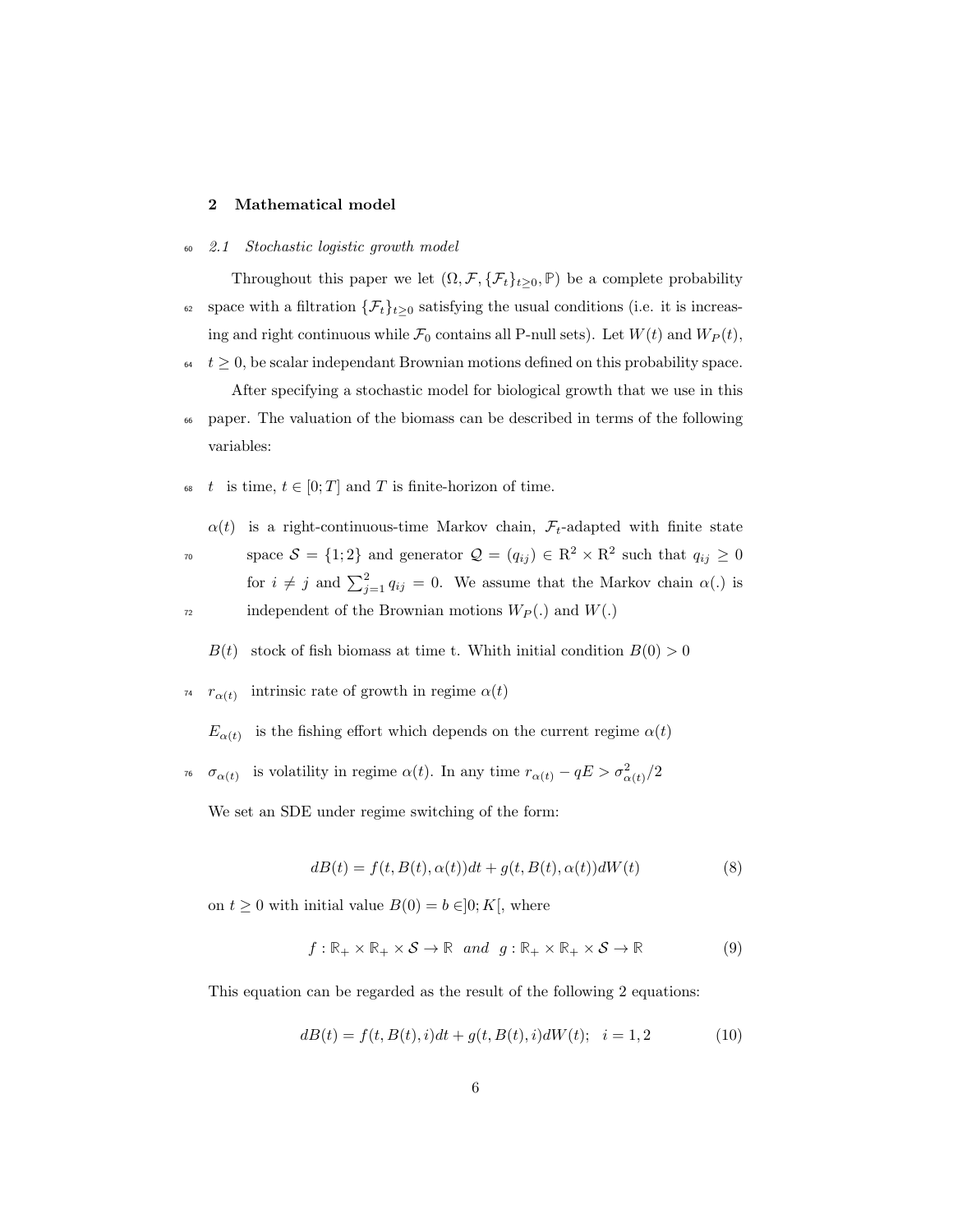switching from one to the other according to the movement of the Markov chain. Recalling that

$$
f(t, B(t), i) = r_i B(t)(1 - \frac{B(t)}{K}) - qE_i(t)B(t) \text{ and } g(t, B(t), i) = \sigma_i B(t) \tag{11}
$$

 $B(t)$  is an unknown stochastic process, that is, the solution to Eq.(8) satisfying the initial condition  $B(0) = b$  such that  $0 < b < K$ . The logical requirement is that  $B(t)$  must be positive. The resulting stochastic differential equation does not satisfy the standard assumptions for existence and uniqueness of solutions, namely, linear growth and the Lipschitz condition. Nevertheless, for any positive initial condition, the solution exists and is unique under a hypothesis that both f and g satisfy the local Lipschitz condition and in any time  $r_{\alpha(t)}-qE > \sigma_{\alpha(t)}^2/2$ . The solution of this equation is.(For more details see Appendix A )

$$
B_{t,i} = \frac{K \exp[(r_i - qE - (1/2)\sigma_i^2)t + \sigma_i W_t]}{[(K/B_0) + r_i \int_0^t \exp[(r_i - qE - (1/2)\sigma_i^2)s + \sigma_i W_s]ds]}
$$
 *i* = 1, 2. (12)

### <sup>78</sup> 2.2 The Mean- reverting spot price

The version of the Ornstein-Uhlenbeck (OU) process we employ here is described by

$$
dP_t = \theta(\bar{p}_0 - \bar{p}_1 h - P_t)dt + \sigma_P dW_P(t)
$$
\n(13)

where the parameters are positve constants,  $\theta$  is the reversion speed,  $\bar{p}_0$  is a maximum price,  $\bar{p}_1$  is the slope of the inverse demand curve and  $\sigma_p$  is the volatility of the spot price. Note that the mean (or long-term) price  $\bar{p}_0 - \bar{p}_1 h$ may depend upon the harvest level.  $W_P(t)$  is standardized Brownian motion as before. Its solution for an initial condition  $P(0) = p$  is

$$
P_t = pe^{-\theta t} + (\bar{p}_0 - \bar{p}_1 h)(1 - e^{-\theta t}) + \sigma \int_0^t e^{-\theta (t - s)} dW_s \tag{14}
$$

One of the most convenient properties is that

$$
P_t \sim N\left(\bar{p}_0 - \bar{p}_1 h + (p + \bar{p}_0 - \bar{p}_1 h)e^{-\theta t}, \frac{\sigma^2}{2\theta}(1 - e^{-2\theta t})\right)
$$
(15)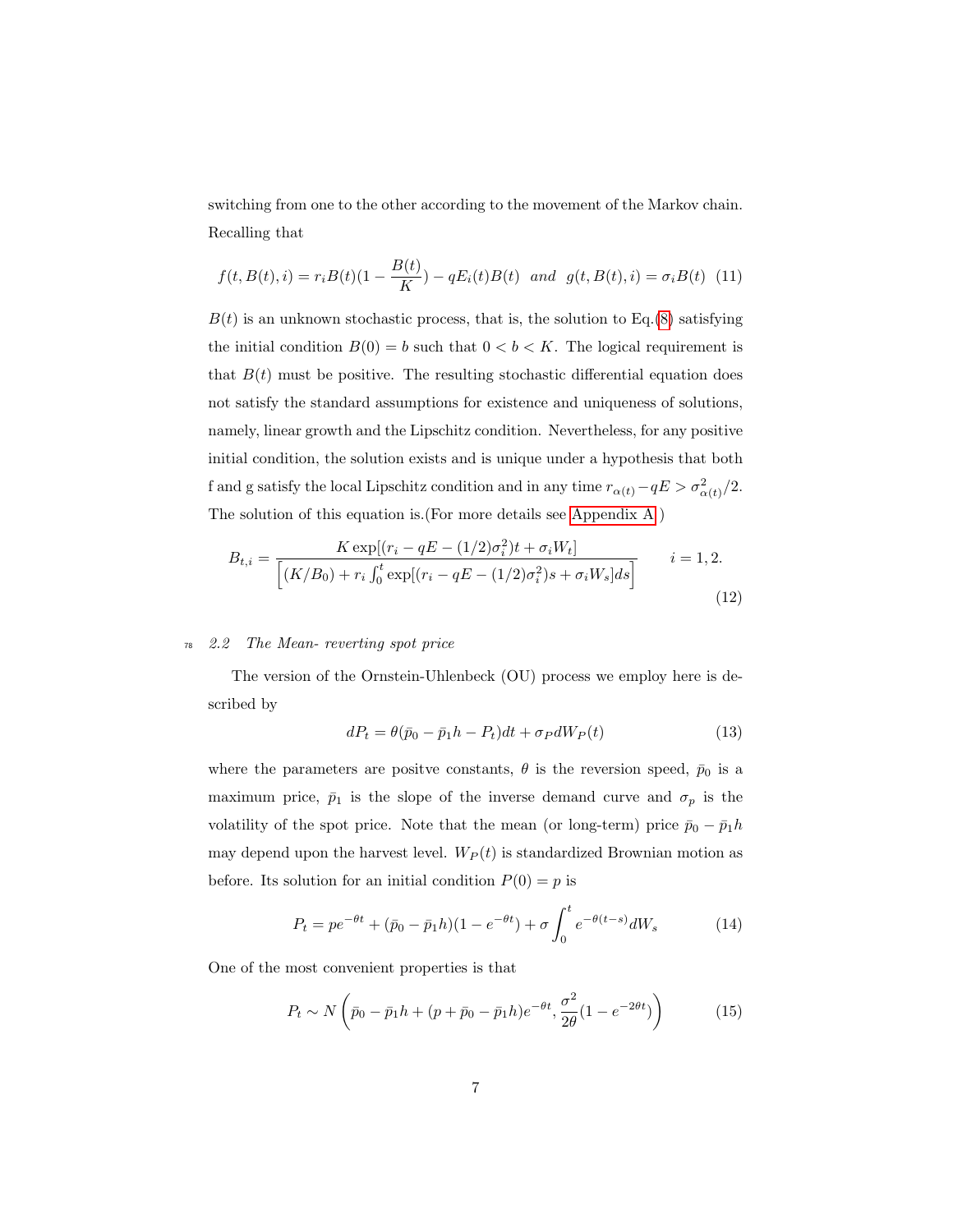#### 2.3 The optimization problem

The cost of harvest per unit time is assumed to depend on effort and to have a quadratic form given by

$$
c(B_t, E_t) = (c_1 + c_2 E(t))E(t)
$$
\n(16)

- 80 where  $c_1, c_2 > 0$  are constants. The quadratic cost structure incorporates the case where the fishermen need to use less efficient vessels and fishing technologies
- <sup>82</sup> or pay higher overtime wages to implement an extraordinary high effort (see  $(20), (21)$ .

By substituting the values in equation 5, the profit function can be rearranged as:

$$
\pi(B_t, P_t, E) = (qB_t P_t - c_1 - c_2 E(t))E(t)
$$
\n(17)

 $\frac{84}{10}$  where,  $c_1$  and  $c_2$  are positive parameters.

For a time t in the horizon  $[0, T]$ , we define a performance criterion for each  $i \in \mathcal{S}$  as:

$$
V_i(t, b_t, p_t) = E_{b_t, p_t, i} \left[ \int_t^T e^{-\beta(s-t)} \frac{\pi(B_s, P_s, E_s, i)^{1-\gamma}}{1-\gamma} ds + e^{-\beta(T-t)} V_i(B_T) \right]
$$
\n
$$
= E_{b_t, p_t, i} \left[ \int_t^T e^{-\beta(s-t)} l(s, B_s, P_s, E_s, i) ds + e^{-\beta(T-t)} m(T, B_T) \right]
$$
\n(19)

We will start the optimization at time  $t = 0$ . Let  $b_0 = b$ ,  $p_0 = p$  with  $b$ ,  $p \in$  $]0; +\infty]$ , we have

$$
V_i(0,b,p) = E_{b,p,i} \left[ \int_0^T e^{-\beta s} \frac{\pi(B_s, P_s, E_s, i)^{1-\gamma}}{1-\gamma} ds + e^{-\beta T} V_i(B_T) \right]
$$
(20)

$$
=E_{b,p,i}\left[\int_0^T e^{-\beta s}l(s, B_s, P_s, E_s, i)ds + e^{-\beta T}m(T, B_T)\right]
$$
(21)

<sup>86</sup> Here  $E_{b,p,i}$  is the conditional expectation given  $B(0) = b$ ,  $P(0) = p$  and  $\alpha(0) = i$  under **P**, where *T* is the finite time horizon  $\beta > 0$  is a discount factor.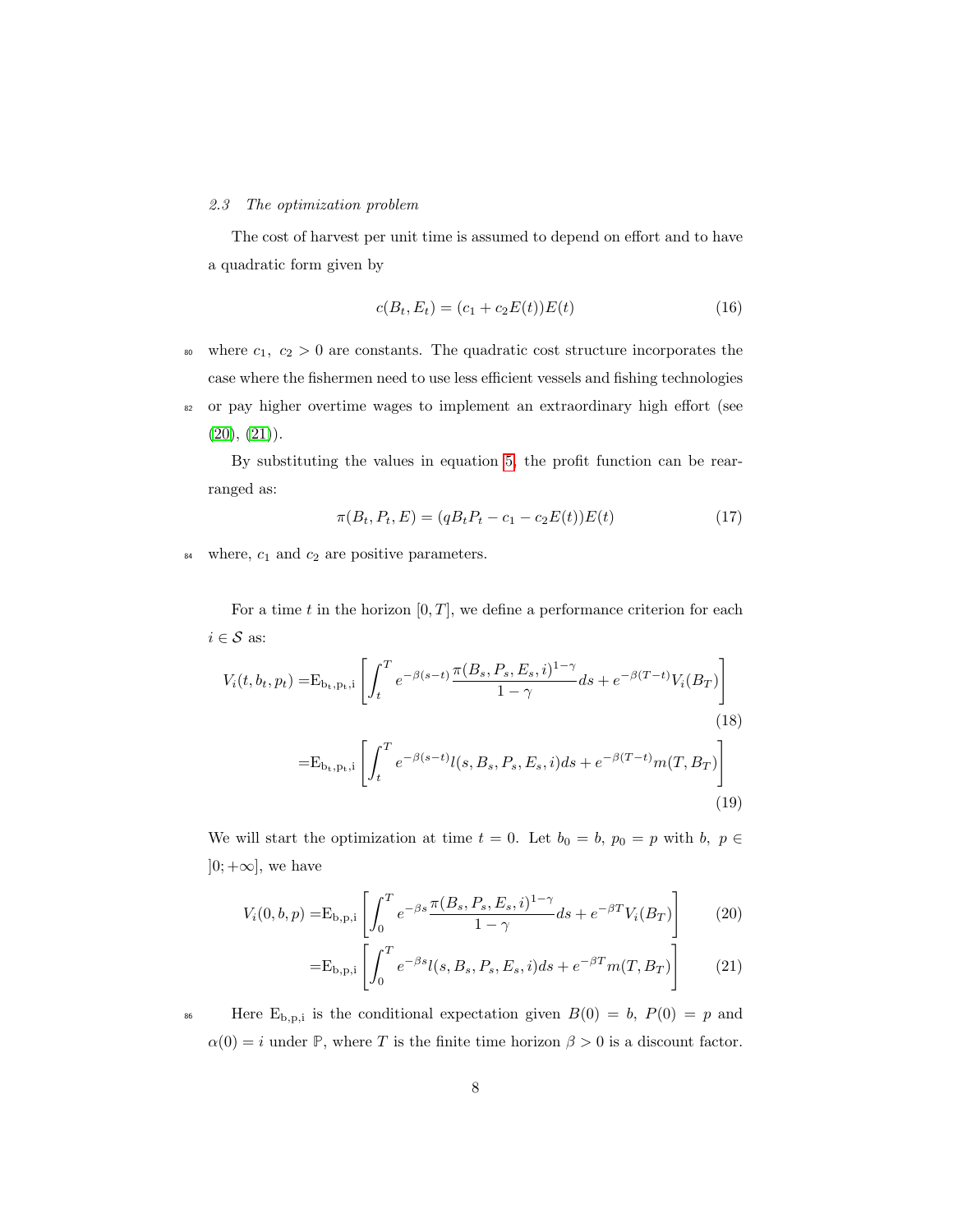- <sup>88</sup> We say that the control process  $E(t)$  is admissible if the following tree conditions are satisfied:
- 90 1. the SDE (4) for the state process  $B(t)$  has a unique strong solution;
	- 2. the SDE (6) for the state process  $P(t)$  has a unique strong solution;

$$
\text{ s. } \quad \mathbf{E}_{\mathrm{b},\mathrm{p},\mathrm{i}} \left[ \int_0^T |e^{-\beta t} \frac{\pi(B_t,P_t,E_t,i)^{1-\gamma}}{1-\gamma}| dt + |e^{-\beta T} V(B_T)| \right] < \infty.
$$

Write  $A$  for the set of admissible controls. The number of tools, gears, hours,  $\frac{94}{100}$  vessels and manpower is finite and limited, so we require the set A in which the controls take values to be bounded. The stochastic control problem is to find <sup>96</sup> an optimal control  $E^* \in \mathcal{A}_i$  such that:

$$
v_i(b, p) = \sup_{E \in \mathcal{A}_i} V_i(b, p) \tag{22}
$$

# 3 Main results

The Hamilton-Jacobi-Bellman equations associated with this problem is a variational inequality involving, at least heuristically, a nonlinear second order parabolic differential equations :

$$
\frac{\partial v_i}{\partial t}(t, b_t, p_t) + \sup_{E \in \mathcal{A}_i} \left\{ -\beta v_i(t, b_t, p_t) + \frac{\pi (B_t, P_t, E_t)^{1-\gamma}}{1-\gamma} + \mathcal{L} v_i(t, b_t, p_t) \right\} = 0,
$$
\n(23)

$$
v_i(T, b_t, p_t) = \kappa^\gamma \frac{B_T^{1-\gamma}}{1-\gamma} \quad \text{for} \quad i \in \{0; 1\}; \ \kappa > 0 \tag{24}
$$

where  $\mathcal L$  is an operator defined by:

$$
\mathcal{L}v_i(t, B, P) = \theta(\bar{p}_0 - \bar{p}_1 qEB - P) \frac{\partial v_i}{\partial p}(t, B, P) + f(B, E_i) \frac{\partial v_i}{\partial b}(t, B, P)
$$
  
+ 
$$
\frac{1}{2} \sigma_P^2 \frac{\partial^2 v_i}{\partial p^2}(t, B, P) + \frac{1}{2} g^2(B, E) \frac{\partial^2 v_i}{\partial b^2}(t, B, P) + q_{ij}(v_j(t, B, P) - v_i(t, B, P))
$$
(25)

As it is well-known, there is not in general a smooth solution of the equation (23) hence we find the solution in the viscosity sense, as introduced by (22), in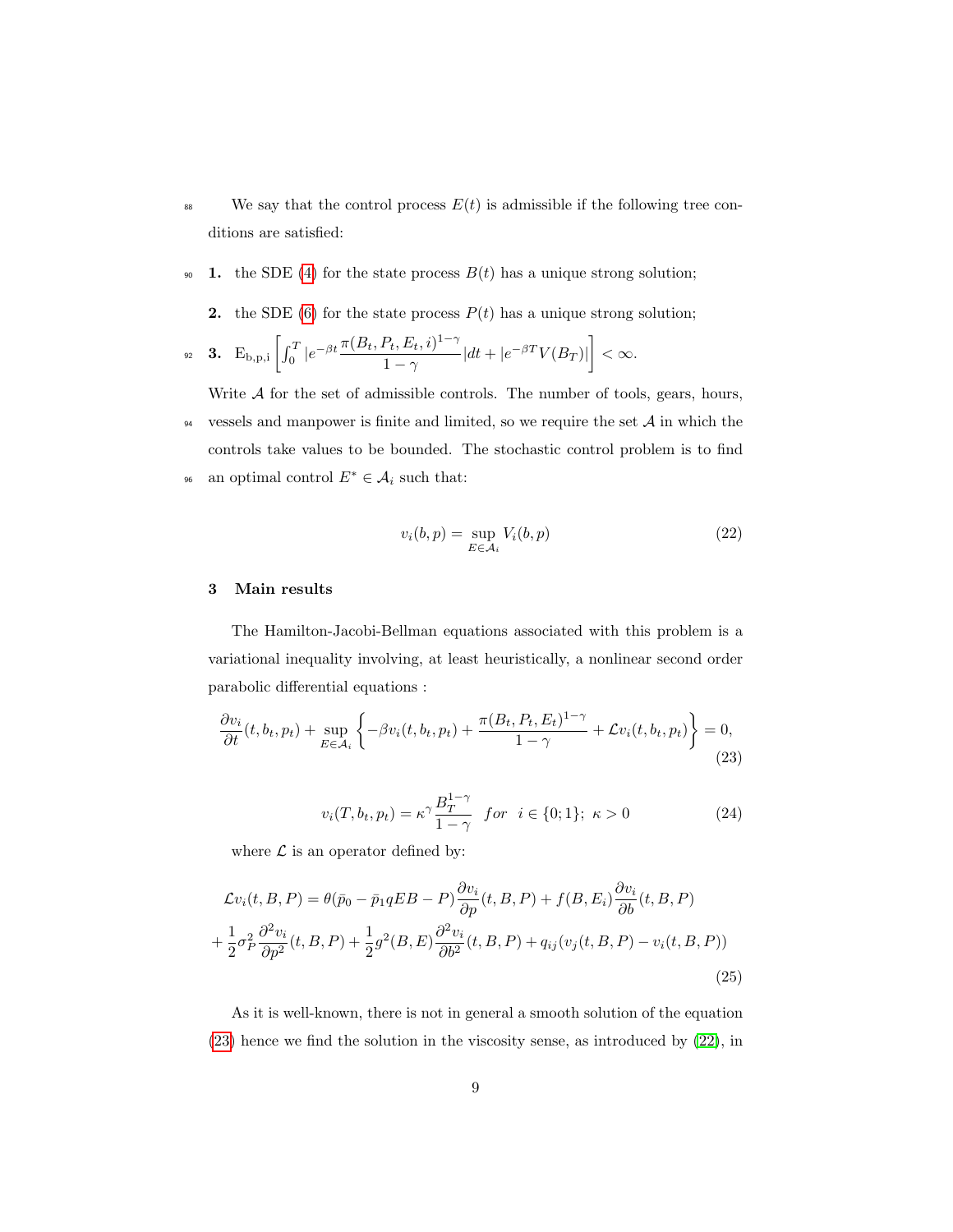subsection 3.2. Recall that  $E_{free}^*$  is the optimal solution of equation 23. The optimal harvest rule  $E^*(t)$  can be described as follows

$$
E^*(t) = \begin{cases} 0 & \text{if } E^*_{\text{free}}(t) < 0\\ E^*_{\text{free}}(t) & \text{if } 0 \le E^*_{\text{free}}(t) \le E_{\text{max}}\\ E_{\text{max}} & \text{if } E^*_{\text{free}}(t) > E_{\text{max}} \end{cases}
$$
(26)

<sup>98</sup> In addition to these, we know that the fishery is valueless if the stock goes extinct and therefore add the condition  $V_i(0, P_t) = 0$ , which must hold for all 100  $P_t$  and i.

#### 3.1 On the regularity of value functions

In this section, we study the growth and continuity properties of the value functions.

We shall make the following assumptions: there exist  $\rho > 0$  such that for all  $s,t\in[0;T], b,b'\in\mathbb{R}_+, p,p'\in\mathbb{R}_+$  and  $E\in\mathcal{A}$ 

$$
|l(t, b, p, E) - l(s, b', p', E)| + |m(b, p) - m(b', p')| \le \rho \left[ |t - s| + |b - b'| + |p - p'| \right]
$$
\n(27)

and the global linear growth conditions:

$$
|l(t, b, p, E)| + |m(b, p)| \le \rho [1 + |b| + |p|]
$$
\n(28)

**Lemma 3.1.** Let (27) and (28) hold. For any  $k \in [0,2]$  there exists  $C =$  $C(k; K; T) > 0$  such that for all  $h, t \in [0; T]$ ,  $b, p, b_t, p_t \in \mathbb{R}_+$ :

$$
E|B_h^{t,b_t}|^k \le C(1+|b_t|^k); \quad E|P_h^{t,p_t}|^k \le C(1+|p_t|^k)
$$
 (29)

$$
E|B_h^{t,b_t} - b_t|^k \le C(1 + |b_t|^k)h^{\frac{k}{2}}; \quad E|P_h^{t,p_t} - p_t|^k \le C(1 + |p_t|^k)h^{\frac{k}{2}} \tag{30}
$$

$$
E|B_h^{t,b_t} - B_h^{t,b'_t}|^k \le C|b_t - b'_t|^2; \quad E|P_h^{t,p_t} - P_h^{t,p'_t}|^k \le C|p_t - p'_t|^2 \tag{31}
$$

$$
\mathcal{E}\left[\sup_{0\leq s\leq h}|B_h^{t,b_t}| \right]^k \leq C(1+|b_t|^k)h^{\frac{k}{2}}; \quad \mathcal{E}\left[\sup_{0\leq s\leq h}|P_h^{t,p_t}| \right]^k \leq C(1+|p_t|^k)h^{\frac{k}{2}} \tag{32}
$$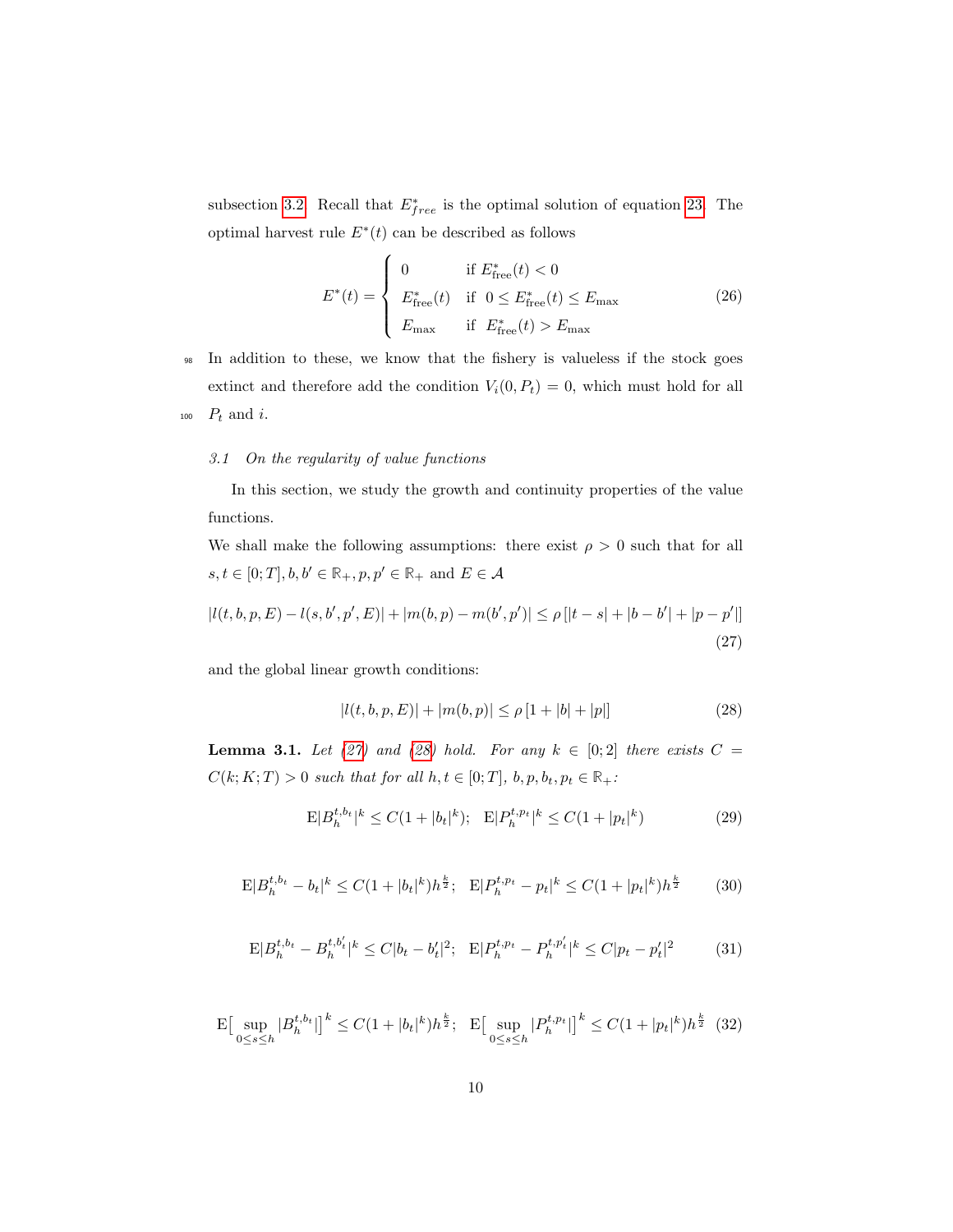# <sup>102</sup> Proof 3.1. See Appendix B

**Proposition 3.1.** For any  $i \in S$ , the value function denoted by  $v_i(s, b, p)$  satisfies a linear growth condition and is also Lipschitz in  $(b, p)$  uniformly in t. There exists a constant  $C > 0$ , such that

$$
0 \le v_i(s, b_s, p_s) \le C(1 + |b_s| + |p_s|),
$$
  

$$
\forall (s, b_s, p_s) \in [0; T] \times \mathbb{R}_+ \times \mathbb{R}_+ \quad (33)
$$

$$
|v_i(s, b_s, p_s) - v_i(s, b'_s, p'_s)| \le C(|b_s - b'_s| + |p_s - p'_s|),
$$
  

$$
\forall s \in [0; T], \qquad b_s, b'_s \in \mathbb{R}_+, \qquad p_s, p'_s \in \mathbb{R}_+ \tag{34}
$$

**Proof 3.2.** We first show that v is Lipschitz in  $(b, p)$ , uniformly in t and its linear growth condition.

$$
v_i(s, b_s, p_s) = \sup_{E \in \mathcal{A}} \mathbb{E} \left[ \int_s^T e^{-\beta(u-s)} l(i, u, B_u^{s, b_s}, P_u^{s, p_s}, E_u) du + e^{-\beta(T-s)} m(B_T^{s, b_s}, P_T^{s, p_s}) \right]
$$
(35)

1. Using elementary inequality  $|\sup A - \sup B| \le \sup |A - B|$ , Lipschitz con-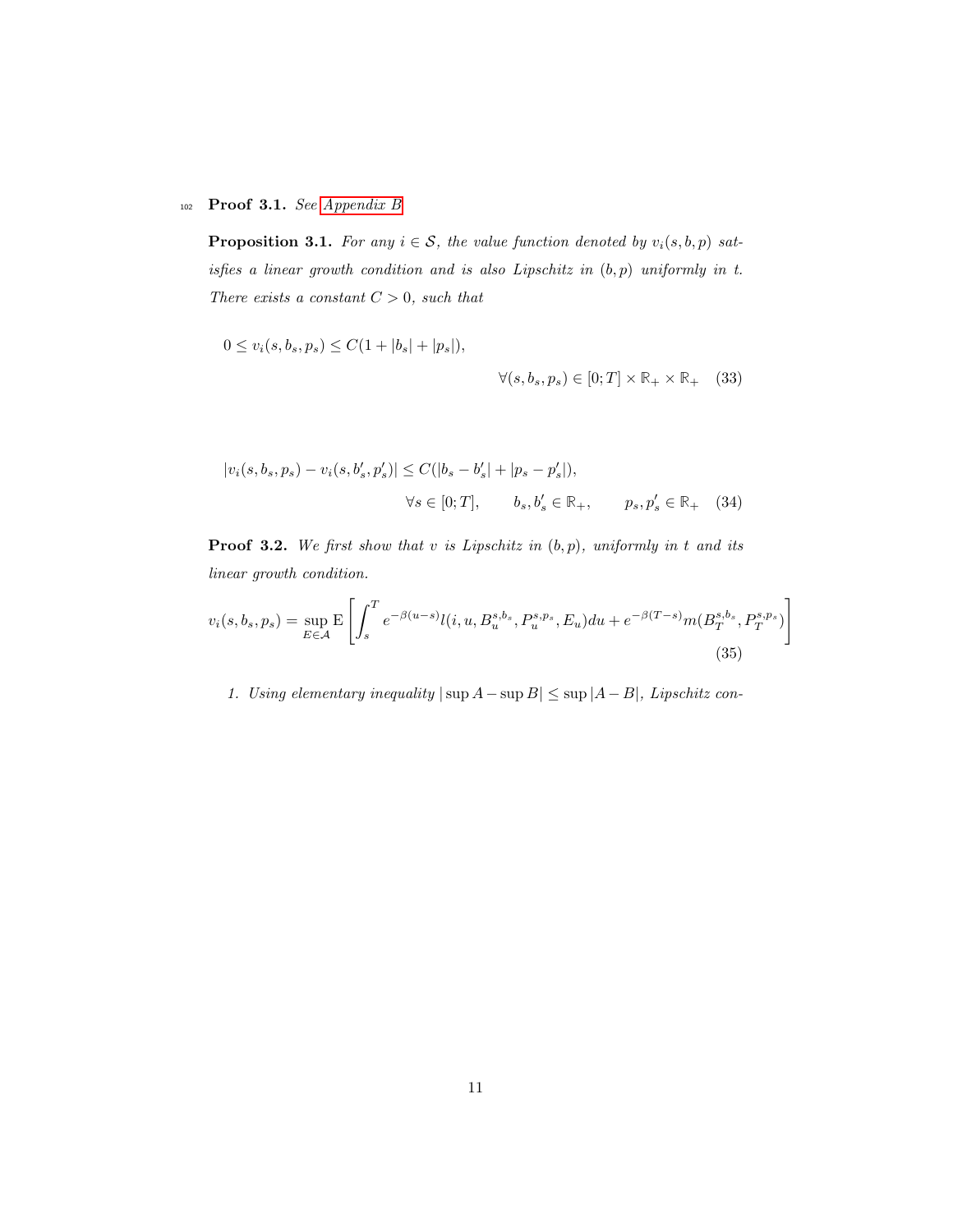dition  $(27)$  on l; m and from estimate  $(3.1)$ , with  $k=1$ ,

$$
|v_{i}(s,b_{s},p_{s}) - v_{i}(s,b'_{s},p'_{s})|
$$
  
\n
$$
\leq \sup_{E \in \mathcal{A}_{i}} \left| E \left[ \int_{s}^{T} e^{-\beta(u-s)} \left( l(i, u, B_{u}^{s,b_{s}}, P_{u}^{s,p_{s}}, E_{u}) - l(i, u, B_{u}^{s,b'_{s}}, P_{u}^{s,p'_{s}}, E_{u}) \right) du \right. \\ \left. + e^{-\beta(T-s)} \left( m(B_{T}^{s,b_{s}}, P_{T}^{s,p_{s}}) - m(B_{T}^{s,b'_{s}}, P_{T}^{s,p'_{s}}) \right) \right] \right|
$$
  
\n
$$
\leq \sup_{E \in \mathcal{A}_{i}} E \left[ \int_{s}^{T} \left| \left( l(i, u, B_{u}^{s,b_{s}}, P_{u}^{s,p_{s}}, E_{u}) - l(i, u, B_{u}^{s,b'_{s}}, P_{u}^{s,p'_{s}}, E_{u}) \right) \right| du + \left| \left( m(B_{T}^{s,b_{s}}, P_{T}^{s,p_{s}}) - m(B_{T}^{s,b'_{s}}, P_{T}^{s,p'_{s}}) \right) \right| \right]
$$
  
\n
$$
\leq \sup_{E \in \mathcal{A}_{i}} E \left[ \int_{s}^{T} \left( |B_{u}^{s,b_{s}} - B_{u}^{s,b'_{s}}| + |P_{u}^{s,p_{s}} - P_{u}^{s,p'_{s}}| \right) du + \left( |B_{T}^{s,b_{s}} - B_{T}^{s,b'_{s}}| + |P_{T}^{s,p_{s}} - P_{T}^{s,p'_{s}}| \right) \right]
$$
  
\n
$$
\leq \sup_{E \in \mathcal{A}_{i}} \left[ \int_{s}^{T} E \left( |B_{u}^{s,b_{s}} - B_{u}^{s,b'_{s}}| + E |P_{u}^{s,p_{s}} - P_{u}^{s,p'_{s}}| \right) du + \left( E |B_{T}^{s,b_{s}} - B_{T}^{s,b'_{s}}| + E |P_{T}^{s,p_{s}} - P_{T}^{s,p'_{s}}| \right) \right]
$$
  
\n
$$
|v_{i}(s,b_{s}, p_{s}) - v_{i}(s,b'_{s}, p'_{s})| \leq C \left
$$

2. from linear growth condition  $(28)$  on l; m and from estimate  $(3.1)$ , with  $k=1$ ,

$$
|v_i(s, b_s, p_s)| \le \sup_{E \in \mathcal{A}_i} \mathbb{E} \left[ \int_s^T \left| l(i, u, B_u^{s, b_s}, P_u^{s, p_s}, E_u) \right| du + \left| m(B_T^{s, b_s}, P_T^{s, p_s}) \right| \right]
$$
\n
$$
|v_i(s, b_s, p_s)| \le \rho \sup_{E \in \mathcal{A}_i} \mathbb{E} \left[ \int_s^T \left( 1 + |B_u^{s, b_s}| + |P_u^{s, p_s}| \right) du + \left( 1 + |B_T^{s, b_s}| + |P_T| \right) \right]
$$
\n
$$
|v_i(s, b_s, p_s)| \le \rho \sup_{E \in \mathcal{A}_i} \left[ \int_s^T \left( 1 + \mathbb{E} |B_u^{s, b_s}| + \mathbb{E} |P_u^{s, p_s}| \right) du + \left( 1 + \mathbb{E} |B_T^{s, b_s}| + \mathbb{E} |P_T^{s, p_s}| \right) \right]
$$
\n
$$
(38)
$$
\n
$$
|v_i(s, b_s, p_s)| \le \rho \sup_{E \in \mathcal{A}_i} \left[ \int_s^T \left( 1 + \mathbb{E} |B_u^{s, b_s}| + \mathbb{E} |P_u^{s, p_s}| \right) du + \left( 1 + \mathbb{E} |B_T^{s, b_s}| + \mathbb{E} |P_T^{s, p_s}| \right) \right]
$$
\n
$$
(39)
$$

$$
|v_i(s, b_s, p_s)| \le C \left(1 + |b_s| + |p_s|\right) \tag{40}
$$

**Proposition 3.2.** Under assumptions (49) and (28) the value function  $v \in$  $\mathcal{C}^0([0; T] \times \mathbb{R}_+ \times \mathbb{R}_+)$ . More precisely, there exists a constant  $C > 0$  such that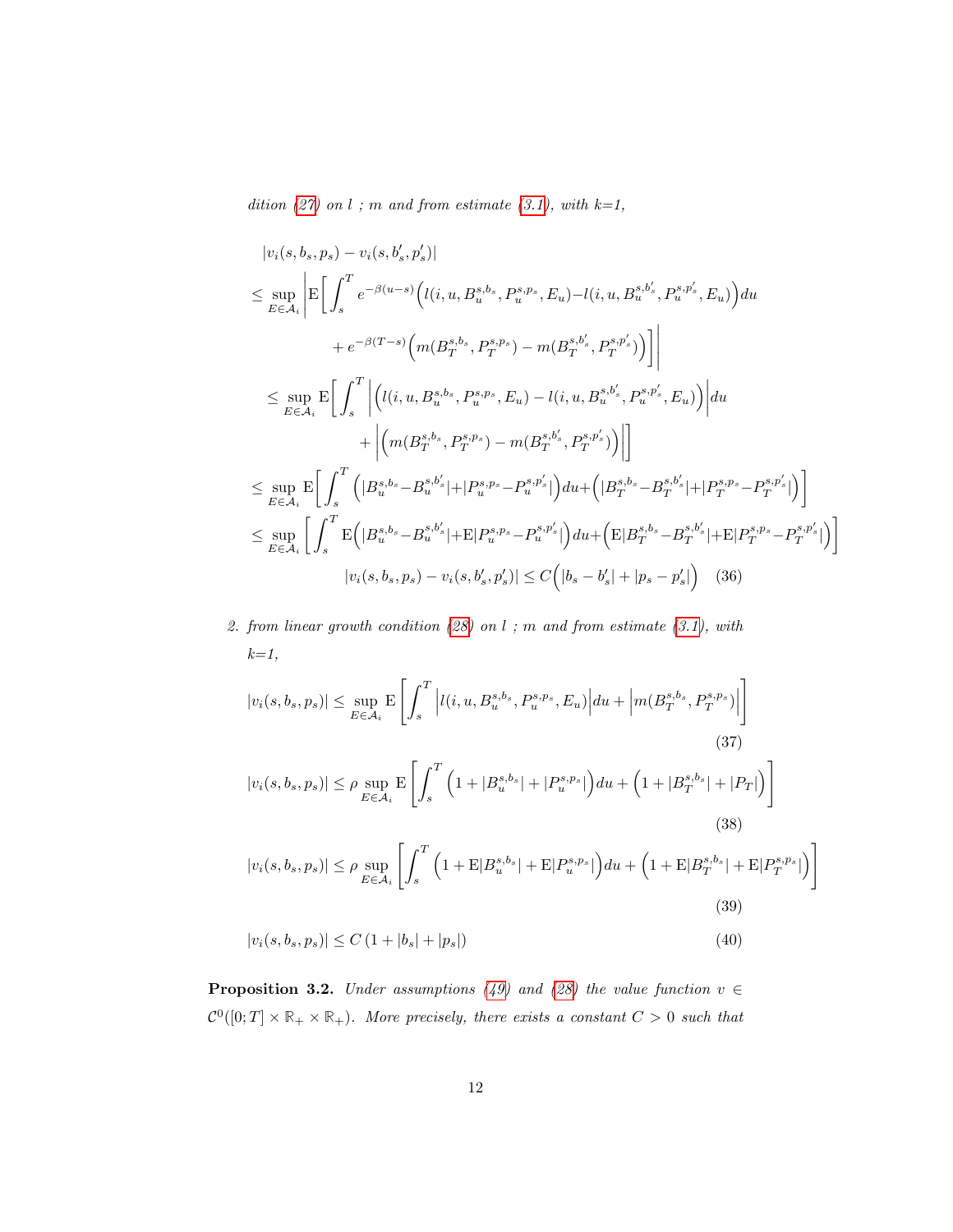for all  $t, s \in [0; T], b_t, b_s \in \mathbb{R}_+, p_t, p_s \in \mathbb{R}_+,$ 

$$
|v_i(t, b_t, p_t) - v_i(s, b_s, p_s)| \le C \left[ (1 + |b_t| + |p_t|)|s - t|^{\frac{1}{2}} + |b_t - b_s| + |p_t - p_s| \right]
$$
\n(41)

**Proof 3.3.** Let  $0 \le t < s \le T$ . To prove continuity property in time t, we use the dynamic programming principle.

$$
v_i(t, b, p) = \sup_{E \in \mathcal{A}_i} E\left[\int_t^T e^{-\beta(u-t)} l(i, u, B_u^{t, b_t}, P_u^{t, p_t}, E_u) du + e^{-\beta(T-t)} m(B_T^{t, b_t}, P_T^{t, p_t})\right]
$$
  
\n
$$
= \sup_{E \in \mathcal{A}_i} E\left[\int_t^s e^{-\beta(u-t)} l(i, u, B_u^{t, b_t}, P_u^{t, p_t}, E_u) du + e^{-\beta(s-t)} v(s, B_s^{t, b_t}, P_s^{t, b_t}, i)\right]
$$
  
\n
$$
= \sup_{E \in \mathcal{A}_i} E\left[\int_o^{s-t} e^{-\beta u} l(i, t+u, B_{t+u}^{t, b_t}, P_{t+u}^{t, p_t}, E_{t+u}) du + e^{-\beta(s-t)} v(s, B_{s-t}^{t, b_t}, P_{s-t}^{t, p_t}, i)\right]
$$
  
\n(43)  
\n(44)

$$
0 \le v_i(t, b_t, p_t) - v_i(s, b_s, p_s) = \sup_{E \in \mathcal{A}_i} E \bigg[ \int_0^{s-t} e^{-\beta(u)} l(i, u, B_u^{t, b_t}, P_u^{t, p_t}, E_u) du + e^{-\beta(s-t)} \left( v(s, B_{s-t}^{t, b_t}, P_{s-t}^{t, b_t}, i) - v(s, b_s, p_s, i) \right) + \left( e^{-\beta(s-t)} - 1 \right) v(s, b_s, p_s, i) \bigg] \tag{45}
$$

Applying linear growth condition (27) on l, noting that  $0 \leq 1-e^{-\beta(s-t)} \leq \beta(s-t)$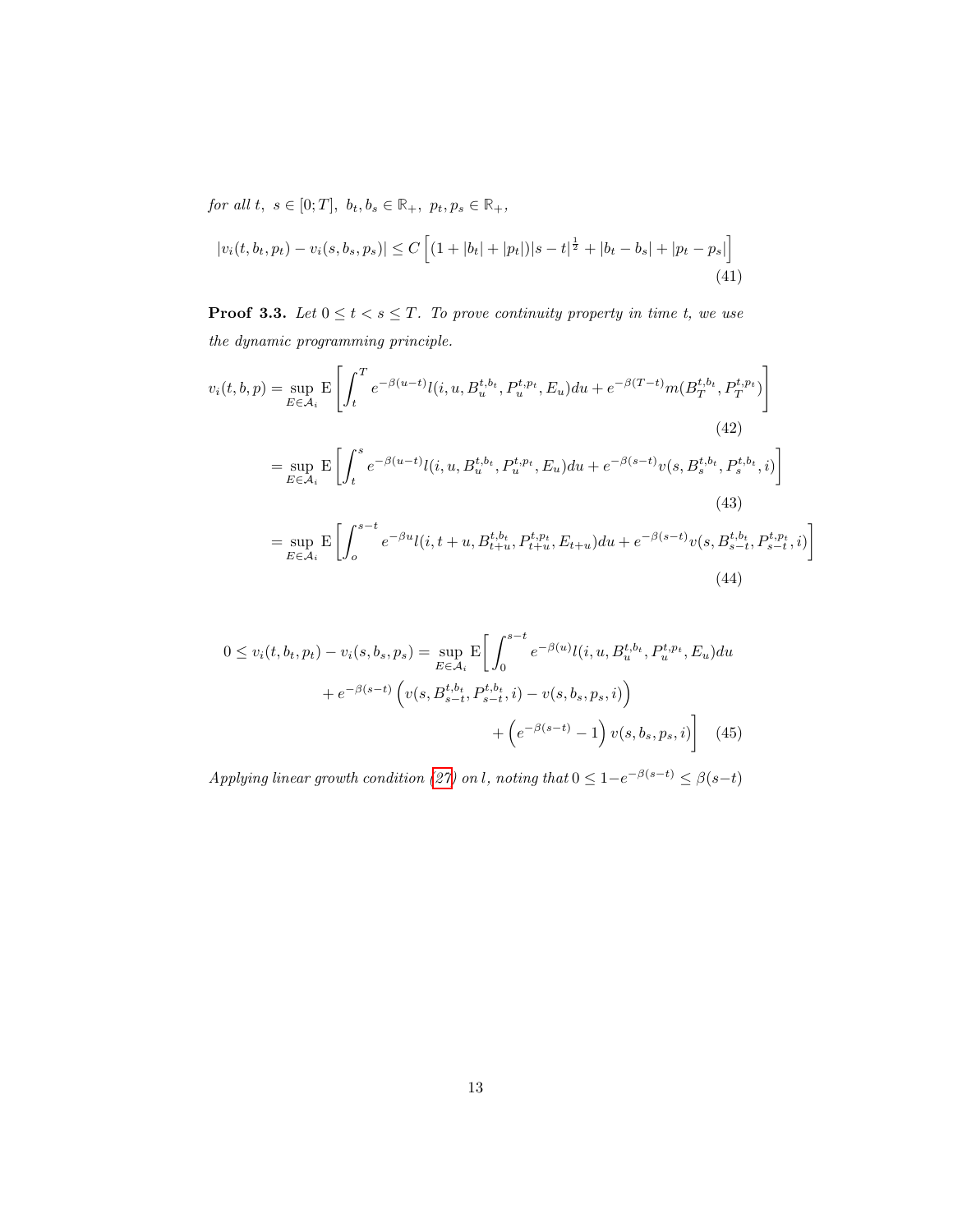and  $v$  satisfies  $(3.1)$  , we deduce that:

$$
|v_{i}(t, b_{t}, p_{t}) - v_{i}(s, b_{s}, p_{s})|
$$
\n
$$
\leq \sup_{E \in \mathcal{A}_{i}} \mathbb{E} \bigg[ \int_{0}^{s-t} |l(i, u, B_{u}^{t, b_{t}}, P_{u}^{t, p_{t}}, E_{u})| du + \bigg| e^{-\beta(s-t)} \big( v(s, B_{s-t}^{t, b_{t}}, P_{s-t}^{t, b_{t}}, i) - v(s, b_{s}, p_{s}, i) \bigg| \bigg|
$$
\n
$$
\leq (s-t)^{\frac{1}{2}} \bigg( \int_{0}^{s-t} \sup_{E \in \mathcal{A}_{i}} \mathbb{E} |l(i, u, B_{u}^{t, b_{t}}, p_{u}^{t, p_{t}}, E_{u})|^{2} du \bigg)^{\frac{1}{2}} + \sup_{E \in \mathcal{A}_{i}} \mathbb{E} \bigg| e^{-\beta(s-t)} \big( v(s, B_{s-t}^{t, b_{t}}, P_{s-t}^{t, p_{t}}, i) - v(s, b_{s}, p_{s}, i) \bigg| + \sup_{E \in \mathcal{A}_{i}} \mathbb{E} \bigg| \big( e^{-\beta(s-t)} - 1 \big) v(s, b_{s}, p_{s}, i) \bigg|
$$
\n
$$
\leq (s-t)^{\frac{1}{2}} \bigg( \int_{0}^{s-t} \rho^{2} \sup_{E \in \mathcal{A}_{i}} \big( 1 + \mathbb{E} |B_{u}^{t, b_{t}}| + \mathbb{E} |p_{u}^{t, p_{t}}| \big)^{2} du \bigg)^{\frac{1}{2}} + \sup_{E \in \mathcal{A}_{i}} \mathbb{E} \bigg| \big( v(s, B_{s-t}^{t, b_{t}}, P_{s-t}^{t, p_{t}}, i) - v(s, b_{s}, p_{s}, i) \big) \bigg|
$$
\n
$$
+ \beta |s-t| \sup_{E \in \mathcal{A}} \mathbb{E} |v(s, b_{s}, p_{s}, i)|
$$
\n
$$
\leq |s-t|^{\frac{1}{2}} \bigg( \int_{0}^{s-t} \rho \sup_{E \in \mathcal{A}_{i}} \big( 1 + \mathbb{E} |B_{u}^{t, b_{t}}| + \mathbb{E} |P_{u}^{t, p_{
$$

# 3.2 Existence of viscosity solution

<sup>104</sup> In this section we will first define what we mean by viscosity solutions. Then we will prove that the value function is a viscosity solution.

From the optimization problem (23), we derive the Bellman equations as follows:

$$
\frac{\partial v_i}{\partial t}(t, B, P) + \sup_{E \in \mathcal{A}_i} \left\{ -\beta v_i(t, B, P) + \frac{\pi^{1-\gamma}}{1-\gamma} + \theta(\bar{p}_0 - \bar{p}_1 q E B - P) \frac{\partial v_i}{\partial p}(t, B, P) \right\}
$$

$$
+ \left[ r_i B \left( 1 - \frac{B}{K} \right) - q E B \right] \frac{\partial v_i}{\partial b}(t, B, P) + \frac{1}{2} \sigma_P^2 \frac{\partial^2 v_i}{\partial p^2}(t, B, P) + \frac{1}{2} \sigma^2 B^2 \frac{\partial^2 v_i}{\partial b^2}(t, B, P) \right\}
$$

$$
+ q_{ij}(v_j(t, B, P) - v_i(t, B, P)) \Big\} = 0 \quad (47)
$$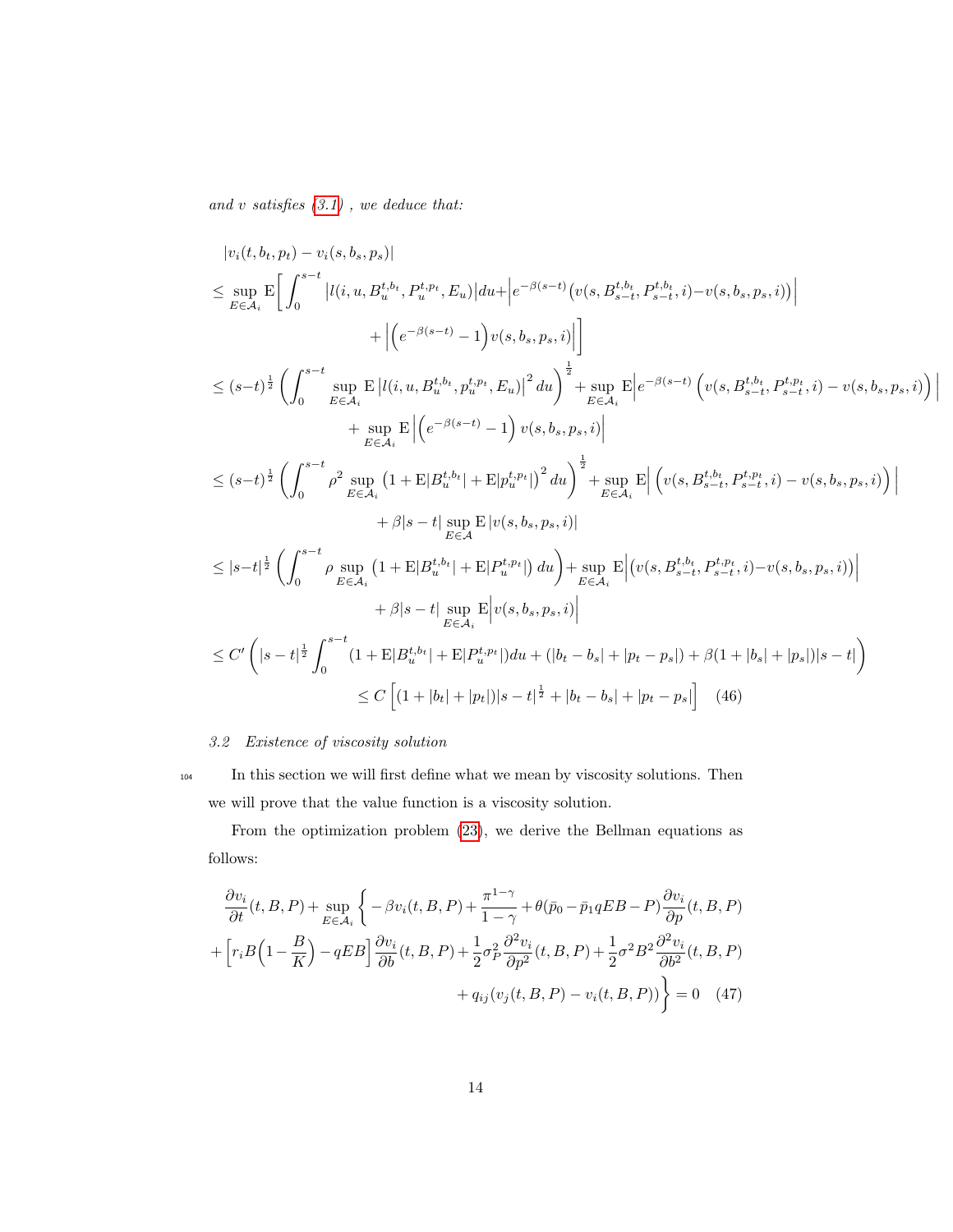The corresponding Hamiltonian has the following form:

$$
\mathcal{H}\left(i,s,B,P,u_i,\frac{\partial u_i}{\partial s},\frac{\partial u_i}{\partial b},\frac{\partial u_i}{\partial p},\frac{\partial^2 u_i}{\partial b^2},\frac{\partial^2 u_i}{\partial p^2}\right) = \frac{\partial u_i}{\partial s}(s,B,P) + \sup_{E \in \mathcal{A}_i} \left\{-\beta u_i(s,B,P) + \frac{\pi (B_s, P_s, E_s)^{1-\gamma}}{1-\gamma} + \mathcal{L}u_i(s,B,P)\right\} = 0
$$
\n(48)

We have the following systems:

$$
\begin{cases}\n\mathcal{H}\left(i,s,B,P,u_i,\frac{\partial u_i}{\partial s},\frac{\partial u_i}{\partial b},\frac{\partial u_i}{\partial p},\frac{\partial^2 u_i}{\partial b^2},\frac{\partial^2 u_i}{\partial p^2}\right) = 0 & \text{for } (i,s,B,P) \in \mathcal{S} \times [0;T_i] \times \mathbb{R}_+ \times \mathbb{R}_+ \\
u_i(T,B,) = \kappa^\gamma \frac{B_T^{1-\gamma}}{1-\gamma} & \text{for } i,j \in \{0;1\} \ \kappa > 0.\n\end{cases}
$$
\n(49)

we recall that

$$
\pi(B_s, P_s, E_s) = (qB_s P_s - c_1 - c_2 E(s))E(s)
$$
\n(50)

<sup>106</sup> In order to study the possibility of existence and uniqueness of a solution of

108

Let denote the set of measurable functions on  $[0; T] \times \mathbb{R}_+ \times \mathbb{R}_+$  with polynomial growth of degree  $q \geq 0$  as,

$$
C_q([0;T] \times \mathbb{R}_+ \times \mathbb{R}_+)
$$
  
= { $\phi$  : [0;T]  $\times$   $\mathbb{R}_+ \times \mathbb{R}_+$ , measurable |  $\exists C > 0$ ,  $|\phi(t, b, p)| \le C(1 + |b|^q + |p|^q)$  }. (51)

**Definition 3.1.** We say that  $u_i \in C^0([0; T] \times \mathbb{R}_+ \times \mathbb{R}_+)$  is called

*i.* a viscosity subsolution of (49) if for any  $i \in S$ ,  $u_i(T, b, p) \leq \kappa^{\gamma} \frac{b_T^{1-\gamma}}{1-\gamma}$ , for all  $b \in \mathbb{R}_+$ ,  $p \in \mathbb{R}_+$  and for all functions  $\phi \in C^{1,2,2}([0;T] \times \mathbb{R}_+ \times \mathbb{R}_+) \cap$  $C_2([0; T] \times \mathbb{R}_+ \times \mathbb{R}_+)$  and  $(\bar{t}, \bar{b}, \bar{p})$  such that  $u_i - \phi$  attains its local maximum at  $(\bar{t},\bar{b},\bar{p}),$ 

$$
\mathcal{H}\left(i,\bar{t},\bar{b},\bar{p},\phi(\bar{t},\bar{b},\bar{p}),\frac{\partial\phi(\bar{t},\bar{b},\bar{p})}{\partial s},\frac{\partial\phi(\bar{t},\bar{b},\bar{p})}{\partial b},\frac{\partial\phi(\bar{t},\bar{b},\bar{p})}{\partial p},\frac{\partial^2\phi(\bar{t},\bar{b},\bar{p})}{\partial b^2},\frac{\partial^2\phi(\bar{t},\bar{b},\bar{p})}{\partial p^2}\right)\geq 0
$$
\n(52)

<sup>(49)</sup>, we use a notion of viscosity solution introduced by (22).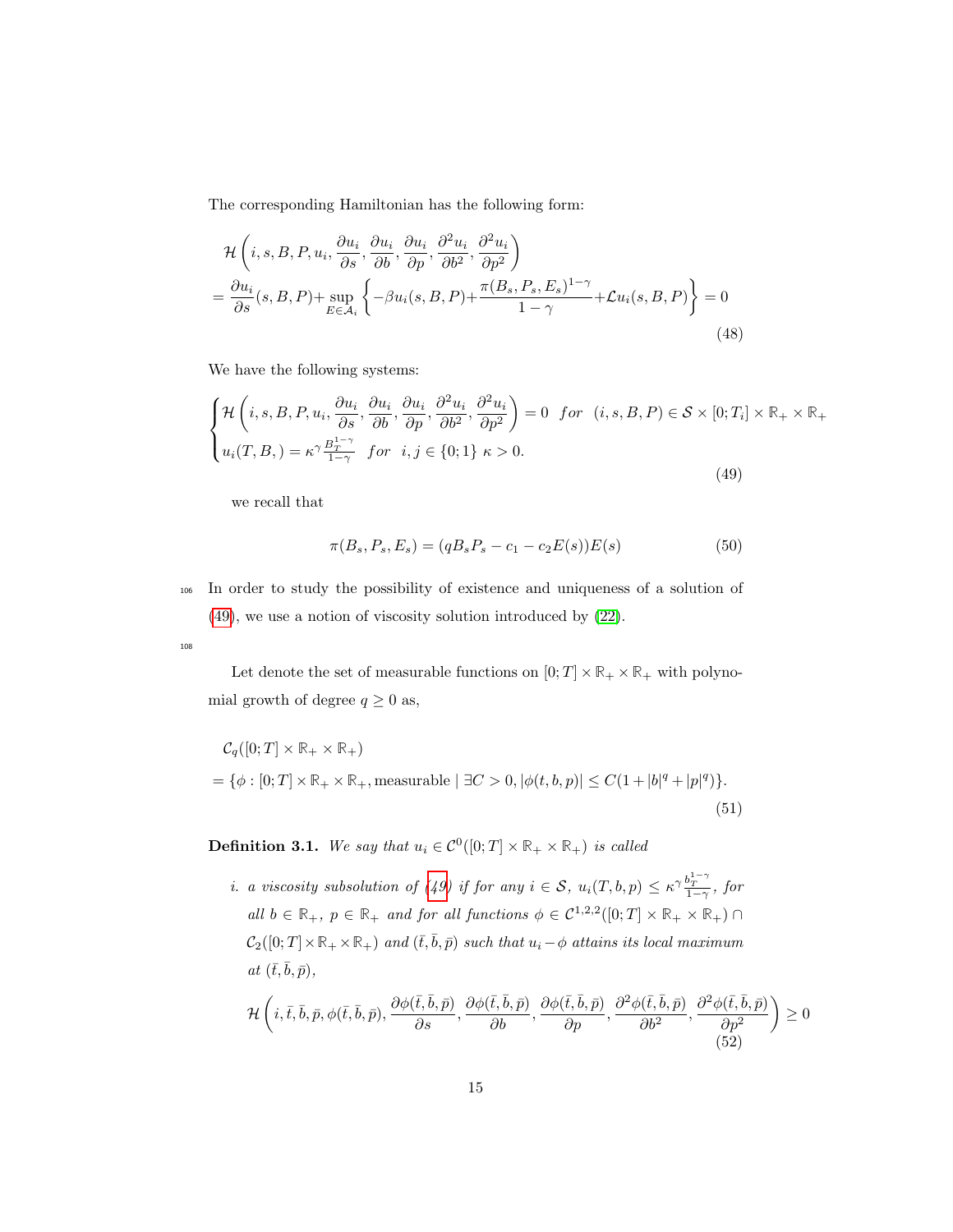*ii.* a viscosity supersolution of (49) if for any  $i \in S$ ,  $u_i(T, b, p) \geq \kappa^{\gamma} \frac{b_T^{1-\gamma}}{1-\gamma}$ , for all  $b \in \mathbb{R}_+$ ,  $p \in \mathbb{R}_+$  and if for all functions  $\phi \in C^{1,2,2}([0;T] \times \mathbb{R}_+ \times \mathbb{R}_+) \cap$  $C_2([0; T] \times \mathbb{R}_+ \times \mathbb{R}_+)$  and  $(\underline{t}, \underline{b}, p)$  such that  $u_i - \phi$  attains its local minimum at  $(\underline{t}, \underline{b}, p)$ ,

$$
\mathcal{H}\left(i,\underline{t},\underline{b},\underline{p},\phi(\underline{t},\underline{b},\underline{p}),\frac{\partial\phi(\underline{t},\underline{b},\underline{p})}{\partial s},\frac{\partial\phi(\underline{t},\underline{b},\underline{p})}{\partial b},\frac{\partial\phi(\underline{t},\underline{b},\underline{p})}{\partial p},\frac{\partial^2\phi(\underline{t},\underline{b},\underline{p})}{\partial b^2},\frac{\partial^2\phi(\underline{t},\underline{b},\underline{p})}{\partial p^2}\right) \leq 0
$$
\n(53)

- 110 iii. a viscosity solution of  $(49)$  if it is both a viscosity sub- and a supersolution of equation (49)
- 112 **Theorem 3.1.** Under assumptions  $(27)$ , the value function v is a viscosity solution of  $(47)$ .
- $114$  **Proof 3.4.** We establish the viscosity super- and sub-solution properties, respectively in the following two steps.
- Step 1.  $v_i(t, b_t, p_t)$ ,  $i = 1, 2$  is a viscosity super-solution of (47).

We already know that  $v \in C^0([0; T] \times \mathbb{R}_+ \times \mathbb{R}_+)$ . We first note that  $v_i(T, b, p) = \kappa^{\gamma} \frac{B_T^{1-\gamma}}{1-\gamma}$  so, the boundary condition at time  $t = T$  is clearly satisfied. Let  $(s, b_s, p_s) \in [0, T] \times \mathbb{R}_+ \times \mathbb{R}_+$ ,  $i \in \mathcal{S}$  and  $\phi \in \mathcal{C}^{1,2,2}([0, T] \times$  $\mathbb{R}_+ \times \mathbb{R}_+$ )  $\cap$   $\mathcal{C}_2([0;T] \times \mathbb{R}_+ \times \mathbb{R}_+)$  such that  $v_i(.,.,.) - \phi(.,.,.)$  has a local minimum at  $(s, b<sub>s</sub>, p<sub>s</sub>)$ . Let  $N(b<sub>s</sub>, p<sub>s</sub>)$  a neighborhood of  $(s, b<sub>s</sub>, p<sub>s</sub>)$  where  $v_i(.,.,.) - \phi(.,.,.)$  take its minimum, we introduce a new test-function  $\psi$ as follows:

$$
\psi(.,.,.,j) = \begin{cases} \phi(.,.,.) + [v_i(s, b_s, p_s) - \phi(s, b_s, p_s)], & \text{if } j = i \\ v_i(.,.,.,, & \text{if } j \neq i. \end{cases}
$$
(54)

<sup>116</sup> This helps us to suppose without any loss of generality that this minimum is equal to 0.

> Let  $\tau_{\alpha}$  be the first jump time of  $\alpha(t)$   $( = \alpha(t)^{b_s, p_s, i})$ , i.e.  $\tau_{\alpha} = \min\{t \geq 1\}$  $s : \alpha(t) \neq i$ . Then  $\tau_{\alpha} > s$ , a.s. Let  $\theta_s \in (s, \tau_{\alpha})$  be such that the state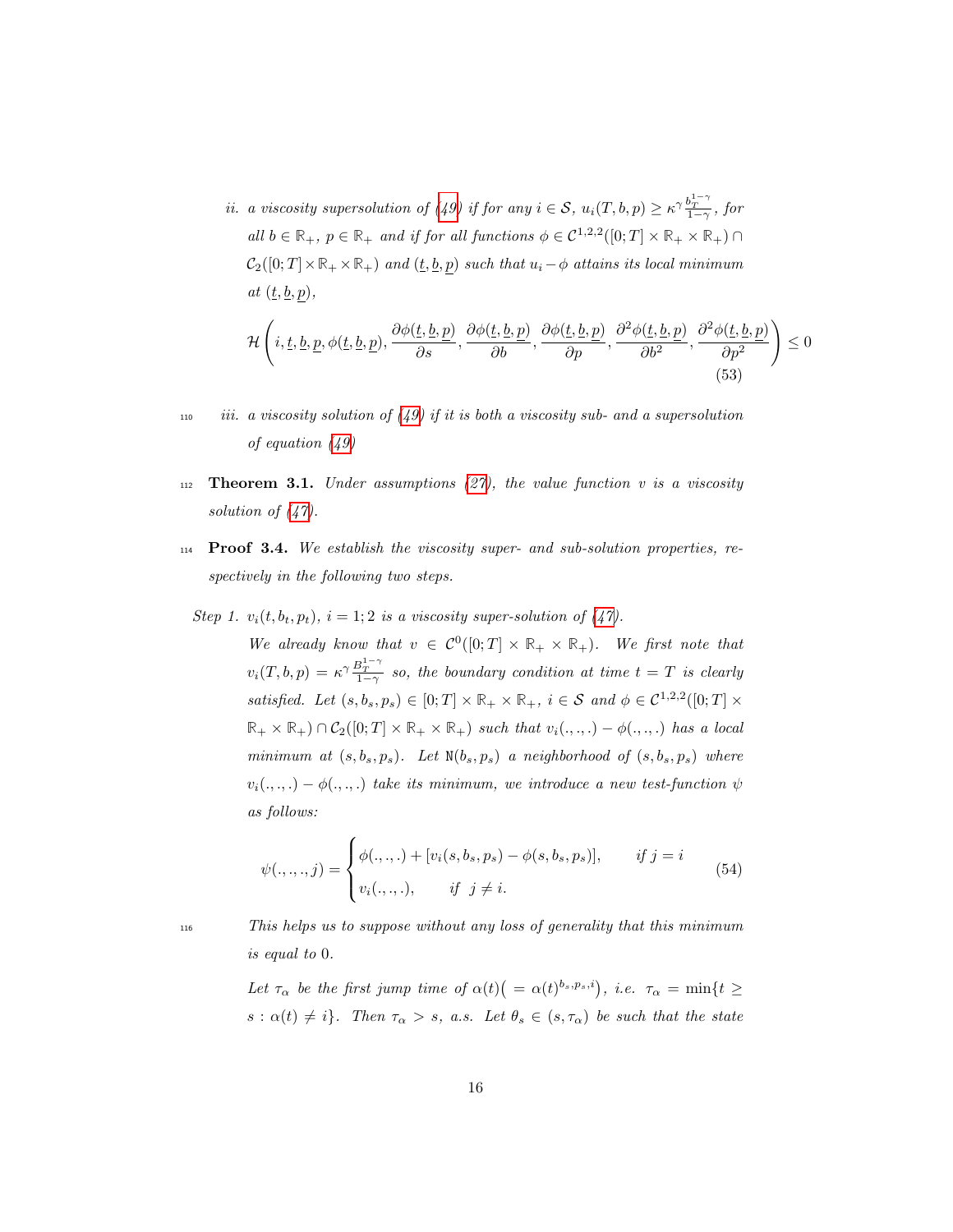$(B_t^{b_s,i}, P_t^{p_s,i})$  starts at  $(b_s, p_s)$  and stays in  $N(b_s, p_s)$  for  $s \le t \le \theta_s$ . Applying the generalized Itô's formula to the switching process  $e^{-\beta t}\psi(t, B_t, P_t, \alpha(t)),$ taking integral from  $t = s$  to  $t = \theta_s \wedge h$ , where  $h > 0$  is a positive constant, and then taking expectation we have

$$
E_{b_s, p_s, i} \left[ e^{-\beta \theta_s \wedge h} \psi(\theta_s \wedge h, B_{\theta_s \wedge h}, P_{\theta_s \wedge h}, \alpha(\theta_s \wedge h)) \right]
$$
  
\n
$$
= \psi(s, B_s, P_s, i) + E_{b_s, p_s, i} \left[ \int_s^{\theta_s \wedge h} e^{-\beta t} \left\{ -\beta \psi(t, B_t, P_t, \alpha(t)) + \frac{\partial \psi(t, B_t, P_t, \alpha(t))}{\partial t} \right\} \right]
$$
  
\n
$$
+ \left[ r_i B_t \left( 1 - \frac{B_t}{K} \right) - q E B_t \right] \frac{\partial \psi(t, B_t, P_t, \alpha(t))}{\partial b} + \theta(\bar{p}_0 - \bar{p}_1 q E B_t - P_t) \frac{\partial \psi(t, B_t, P_t, \alpha(t))}{\partial p} + \frac{1}{2} \sigma^2 B_t^2 \frac{\partial^2 \psi(t, B_t, P_t, \alpha(t))}{\partial b^2} + \frac{1}{2} \sigma^2 P \frac{\partial^2 \psi(t, B_t, P_t, \alpha(t))}{\partial p^2} + q_{\alpha(t)j} (\psi(t, B_t, P_t, j) - \psi(t, B_t, P_t, \alpha(t))) \right\} dt \Bigg]; \quad \alpha(t) \neq j \quad (55)
$$

From hypothesis, for any  $t \in [s, \theta_s \wedge h]$ 

$$
v_i(t, B_t^{b_s}, P_t^{p_s}) \ge \phi(t, B_t^{b_s}, P_t^{p_s}) + v_i(s, b_s, p_s) - \phi(s, b_s, p_s) \ge \psi(t, B_t^{b_s}, P_t^{p_s}, i)
$$
\n(56)

Recalling that  $(B_s^{b_s}, P_s^{p_s}) = (b_s, p_s)$  and using Equations (54) and (56), we have

$$
E_{b_s, p_s, i} \left[ e^{-\beta \theta_s \wedge h} \psi(\theta_s \wedge h, B_{\theta_s \wedge h}, P_{\theta_s \wedge h}, \alpha(\theta_s \wedge h)) \right] \ge
$$
  
+  $v_i(s, b_s, p_s) + E_{b_s, p_s, i} \left[ \int_s^{\theta_s \wedge h} e^{-\beta t} \left\{ -\beta v_i(t, B_t, P_t) + \frac{\partial \psi(t, B_t, P_t, \alpha(t))}{\partial t} \right\} \right]$   
+  $\left[ r_i B_t \left( 1 - \frac{B_t}{K} \right) - q E B_t \right] \frac{\partial \psi(t, B_t, P_t, \alpha(t))}{\partial b} + \theta(\bar{p}_0 - \bar{p}_1 q E B_t - P_t) \frac{\partial \psi(t, B_t, P_t, \alpha(t))}{\partial p} \right]$   
+  $\frac{1}{2} \sigma^2 B_t^2 \frac{\partial^2 \psi(t, B_t, P_t, \alpha(t))}{\partial b^2} + \frac{1}{2} \sigma_P^2 \frac{\partial^2 \psi(t, B_t, P_t, \alpha(t))}{\partial p^2} \right]$   
+  $q_{ij}(v_j(t, B_t, P_t) - v_i(t, B_t, P_t)) \left\} dt \right]$  (57)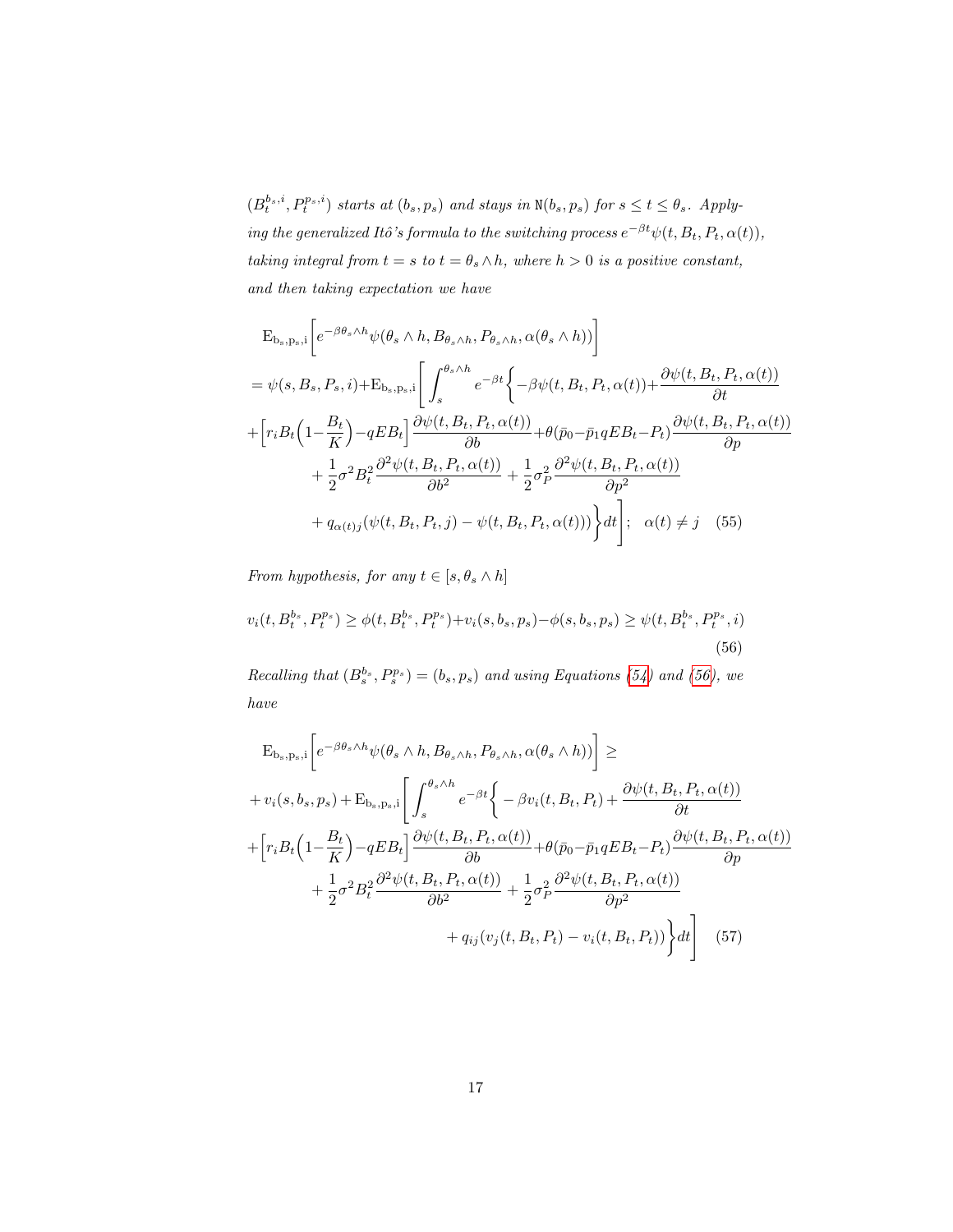By Bellman's principle

$$
\psi(s, b_s, p_s, i) = v_i(s, b_s, p_s) = \sup_{E \in \mathcal{A}_i} E_{b_s, p_s, i} \left[ \int_s^{\theta_s \wedge h} e^{-\beta t} l(i, t, B_t^{s, b_s}, P_t^{s, p_s}, E_t) dt \right. \left. + e^{-\beta(\theta_s \wedge h)} v_i(\theta_s \wedge h, B_{\theta_s \wedge h}^{s, b_s}, P_{\theta_s \wedge h}^{s, p_s}) \right] \ge \sup_{E \in \mathcal{A}_i} E_{b_s, p_s, i} \left[ \int_s^{\theta_s \wedge h} e^{-\beta t} l(i, t, B_t^{s, b_s}, P_t^{s, p_s}, E_t) dt \right. \left. + e^{-\beta(\theta_s \wedge h)} \psi(\theta_s \wedge h, B_{\theta_s \wedge h}^{s, b_s}, P_{\theta_s \wedge h}^{s, p_s}, i) \right] \tag{58}
$$

Setting  $\tau = \mathbb{E}(\theta_s \wedge h)$  combining (57) and (58) and multiplying both sides by  $1/(\tau - s) > 0$ , we obtain

$$
\sup_{E \in \mathcal{A}_i} \mathbf{E}_{\mathbf{b}_s, \mathbf{p}_s, i} \left[ \frac{1}{\tau - s} \int_s^{\theta_s \wedge h} e^{-\beta t} \left\{ \beta v_i(t, B_t, P_t) - \frac{\partial \psi(t, B_t, P_t, \alpha(t))}{\partial t} \right. \right.\left. - \left[ r_i B_t \left( 1 - \frac{B_t}{K} \right) - q E B_t \right] \frac{\partial \psi(t, B_t, P_t, \alpha(t))}{\partial b} - \theta (\bar{p}_0 - \bar{p}_1 q E B_t - P_t) \frac{\partial \psi(t, B_t, P_t, \alpha(t))}{\partial p} \right. \right.\left. - \frac{1}{2} \sigma^2 B_t^2 \frac{\partial^2 \psi(t, B_t, P_t, \alpha(t))}{\partial b^2} - \frac{1}{2} \sigma_P^2 \frac{\partial^2 \psi(t, B_t, P_t, \alpha(t))}{\partial p^2} \right.\left. - q_{ij} [v_j(t, B_t, P_t) - v_i(t, B_t, P_t)] - l(i, t, B_t^{s, b_s}, P_t^{s, p_s}, E_t) \right\} dt \right] \ge 0 \quad (59)
$$

letting  $\tau \downarrow s$  and using the dominated convergence theorem, it turns out that

$$
e^{-\beta s} \left[ -\frac{\partial \psi(s, b_s, p_s, i)}{\partial t} + \inf_{E \in \mathcal{A}_i} \left\{ \beta v_i(s, b_s, p_s) - \left[ r_i b_s \left( 1 - \frac{b_s}{K} \right) - q E b_s \right] \frac{\partial \psi(s, b_s, p_s, i)}{\partial b} - \theta (\bar{p}_0 - \bar{p}_1 q E b_s - p_s) \frac{\partial \psi(s, b_s, p_s, i)}{\partial p} \right] - \frac{1}{2} \sigma^2 b_s^2 \frac{\partial^2 \psi(s, b_s, p_s, i)}{\partial b^2} - \frac{1}{2} \sigma^2 p \frac{\partial^2 \psi(s, b_s, p_s, i)}{\partial p^2} - q_{ij} [v_j(s, b_s, p_s) - v_i(s, b_s, p_s)] - l(i, s, b_s, p_s, E_s) \right\} \right] \ge 0 \quad (60)
$$

118 This shows that the value function  $v_i(t, b_t, p_t)$ ,  $i = 1, 2$  satisfies the viscosity super-solution property (53).

Step 2.  $v_i(t, b_t, p_t)$ ,  $i = 1; 2$  is a viscosity sub-solution of (47). We argue by contradiction. Assume that there exist an  $i_0 \in S$ , a point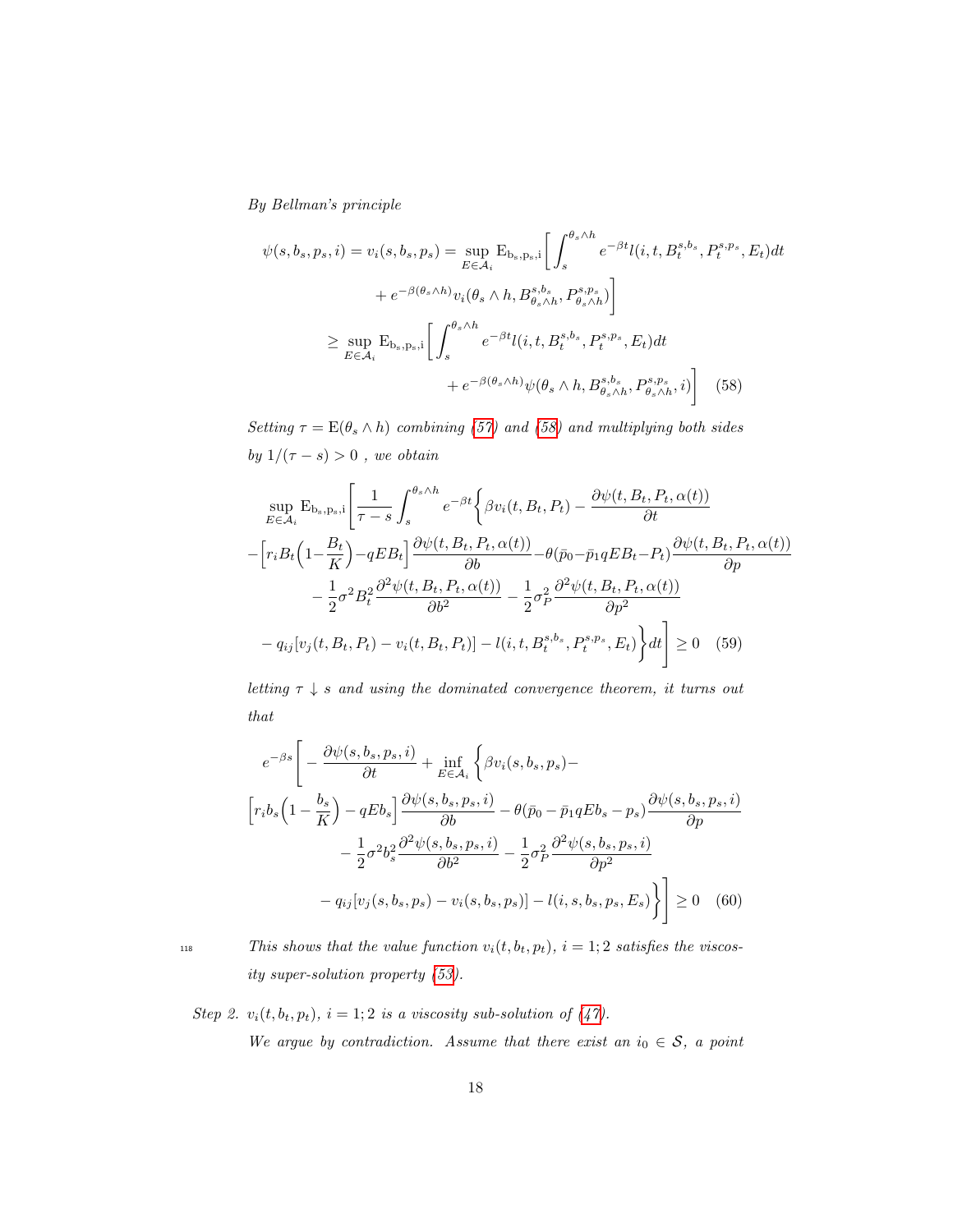$(s, b_s, p_s) \in [0; T] \times \mathbb{R}_+^* \times \mathbb{R}_+^*$  and a testing function  $\phi_{i_0} \in C^{1,2,2}([0; T] \times$  $\mathbb{R}_+^* \times \mathbb{R}_+^* \cap C_2([0;T] \times \mathbb{R}_+^* \times \mathbb{R}_+^*)$  such that  $v_{i_0}(\ldots, \ldots) - \phi_{i_0}(\ldots, \ldots)$  has a local maximum at  $(s, b_s, p_s)$  in a bounded neighborhood  $N(b_s, p_s)$ ,  $v_{i_0}(s, b_s, p_s) =$  $\phi_{i_0}(s, b_s, p_s)$ , and

$$
\min \left[ -\frac{\partial \phi_{i_0}(s, b_s, p_s)}{\partial t} + \inf_{E \in \mathcal{A}_{i_0}} \left\{ \beta v_{i_0}(s, b_s, p_s) - \right\}\n \left[ r_{i_0} b_s \left( 1 - \frac{b_s}{K} \right) - qEb_s \right] \frac{\partial \phi_{i_0}(s, b_s, p_s)}{\partial b} - \theta(\bar{p}_0 - \bar{p}_1 qEb_s - p_s) \frac{\partial \phi_{i_0}(s, b_s, p_s)}{\partial p}\n - \frac{1}{2} \sigma^2 b_s^2 \frac{\partial^2 \phi_{i_0}(s, b_s, p_s)}{\partial b^2} - \frac{1}{2} \sigma^2 \frac{\partial^2 \phi_{i_0}(s, b_s, p_s)}{\partial p^2} - q_{i_0j} [v_j(s, b_s, p_s) - v_{i_0}(s, b_s, p_s)]\n - l_{i_0}, s, b_s, p_s, E_s \right); \quad v_{i_0}(T, b_s, p_s) - \kappa^{\gamma} \frac{B_T^{1-\gamma}}{1-\gamma} > 0 \quad i_0 \neq j \quad (61)
$$

 $By the continuity of all functions involved in (61) (v_{i_0}, \phi'_{i_0}, \phi''_{i_0}, q_{ij}, l, ...),$ there exist a  $\delta > 0$  and an open ball  $B_{\delta}(b_s, p_s) \subset N(b_s, p_s)$  such that

$$
-\frac{\partial \phi_{i_0}(t, b_t, p_t)}{\partial t} + \inf_{E \in \mathcal{A}_{i_0}} \left\{ \beta v_{i_0}(t, b_t, p_t) - \left[ r_{i_0} b_t \left( 1 - \frac{b_t}{K} \right) - qE b_t \right] \frac{\partial \phi_{i_0}(t, b_t, p_t)}{\partial b} - \theta (\bar{p}_0 - \bar{p}_1 q E b_t - p_t) \frac{\partial \phi_{i_0}(t, b_t, p_t)}{\partial p} - \frac{1}{2} \sigma^2 b_s^2 \frac{\partial^2 \phi_{i_0}(t, b_t, p_t)}{\partial b^2} - \frac{1}{2} \sigma^2 \frac{\partial^2 \phi_{i_0}(t, b_t, p_t)}{\partial p^2} - q_{i_0 j} [v_j(t, b_t, p_t) - v_{i_0}(t, b_t, p_t)] - l_{i_0}, t, b_t, p_t, E_t) \right\} > \delta \quad i_0 \neq j; \quad (t, b_t, p_t) \in B_{\delta}(b_s, p_s) \quad (62)
$$

and

$$
v_{i_0}(T, b_t, p_t) - \kappa^{\gamma} \frac{B_T^{1-\gamma}}{1-\gamma} > \delta \quad (t, b_t, p_t) \in B_{\delta}(b_s, p_s)
$$
 (63)

Let  $\theta_{\delta} = \min\{t \geq s : (t, B_t, P_t) \notin B_{\delta}(b_s, p_s)\}\$ be the first exit time of  $(t, B_t, P_t)$   $(=(t, B_t^{s,b_s}, P_t^{s,p_s}))$  from  $B_\delta(b_s, p_s)$ . Let  $\theta = \theta_\delta \wedge \tau_\alpha$  where  $\tau_\alpha$  is the first jump time of  $\alpha(t)^{b_s,p_s,i_0}$ . Then  $\theta > 0$ , a.s.. For  $0 \le t \le \theta$ , we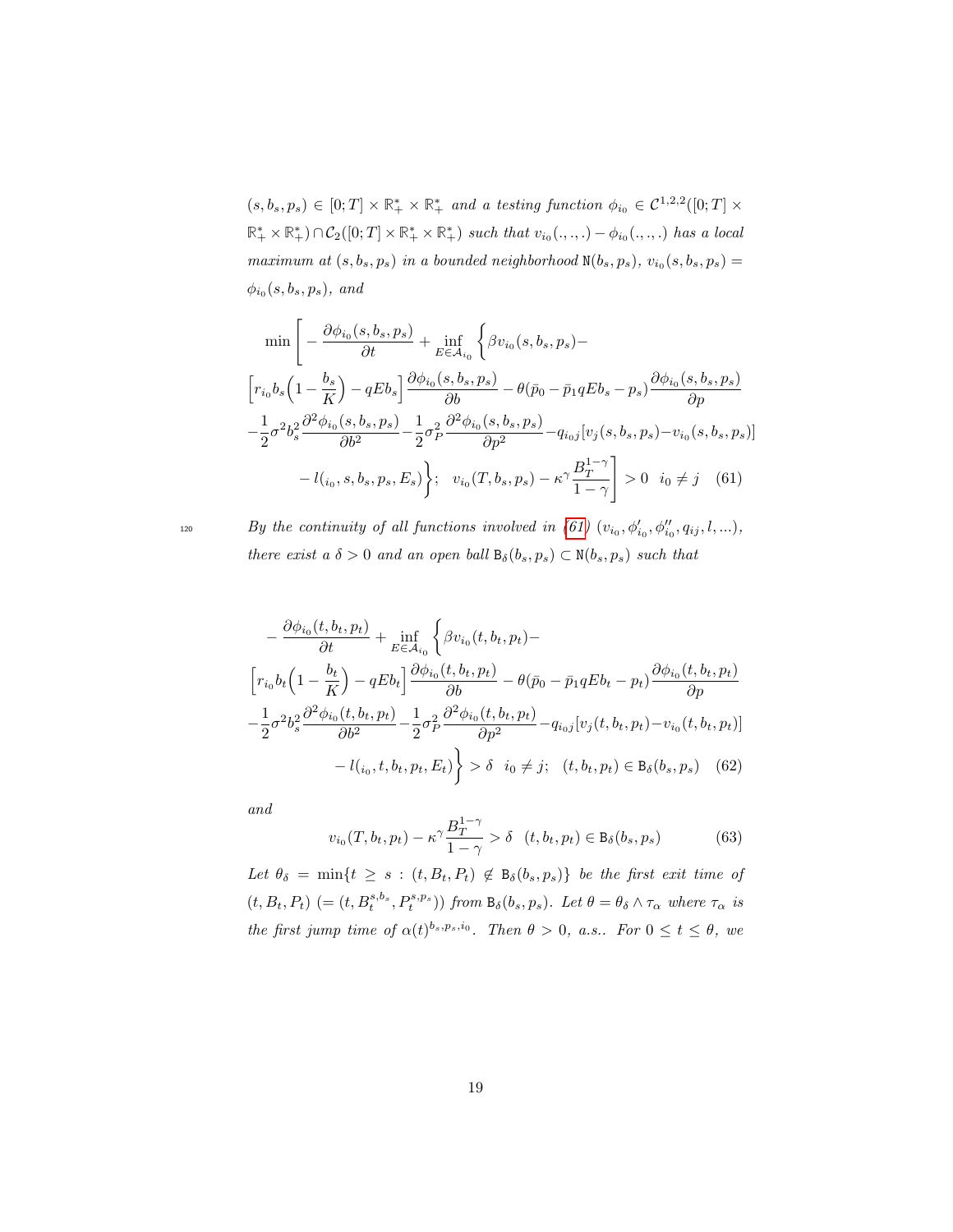have

$$
\beta v_{i_0}(t, B_t, P_t) - \frac{\partial \phi_{i_0}(t, B_t, P_t)}{\partial t} \n- \left[ r_{i_0} b_t \left( 1 - \frac{B_t}{K} \right) - q E_{i_0} B_t \right] \frac{\partial \phi_{i_0}(t, B_t, P_t)}{\partial b} - \theta (\bar{p}_0 - \bar{p}_1 q E B_t - P_t) \frac{\partial \phi_{i_0}(t, B_t, P_t)}{\partial p} \n- \frac{1}{2} \sigma^2 b_s^2 \frac{\partial^2 \phi_{i_0}(t, B_t, P_t)}{\partial b^2} - \frac{1}{2} \sigma_P^2 \frac{\partial^2 \phi_{i_0}(t, B_t, P_t)}{\partial p^2} - q_{i_0 j} [v_j(t, B_t, P_t) - v_{i_0}(t, B_t, P_t)] \n- l(t_{i_0}, t, B_t, P_t, E_t) > \delta \quad i_0 \neq j; \quad (t, B_t, P_t) \in B_{\delta}(b_s, p_s) \quad (64)
$$

and

$$
v_{i_0}(T, b_t, p_t) - \kappa^\gamma \frac{B_T^{1-\gamma}}{1-\gamma} > \delta \quad (t, b_t, p_t) \in B_\delta(b_s, p_s)
$$
 (65)

As previously, we can replace  $\phi_{i_0}$  by a new test-function  $\psi$  defined as follows:

$$
\psi(.,.,.,j) = \begin{cases} \phi_{i_0}(.,.,.), & \text{if } j = i_0 \\ v_{i_0}(.,.,.), & \text{if } j \neq i_0. \end{cases}
$$
 (66)

For any stopping time  $\tau \in [s; T]$ . Applying Itô's formula to the switching process  $e^{-\beta t}\psi(t, B_t, P_t, \alpha(t))$ , taking integral from  $t = s$  to  $t = (\theta_s \wedge \tau)$ and then taking expectation yield

$$
E_{b_s, p_s, i} \left[ e^{-\beta \theta \wedge \tau} \psi(\theta \wedge \tau, B_{\theta \wedge \tau}, P_{\theta \wedge \tau}, \alpha(\theta \wedge \tau)) \right]
$$
  
\n
$$
= v_{i_0}(s, b_s, p_s) + E_{b_s, p_s, i} \left[ \int_s^{(\theta \wedge \tau) -} e^{-\beta t} \left\{ -\beta \psi(t, B_t, P_t, \alpha(t)) + \frac{\partial \psi(t, B_t, P_t, \alpha(t))}{\partial t} \right\} \right]
$$
  
\n
$$
+ \left[ r_i B_t \left( 1 - \frac{B_t}{K} \right) - q E_i B_t \right] \frac{\partial \psi(t, B_t, P_t, \alpha(t))}{\partial b} + \theta(\bar{p}_0 - \bar{p}_1 q E B_t - P_t) \frac{\partial \psi(t, B_t, P_t, \alpha(t))}{\partial p} + \frac{1}{2} \sigma^2 B_t^2 \frac{\partial^2 \psi(t, B_t, P_t, \alpha(t))}{\partial b^2} + \frac{1}{2} \sigma^2 \frac{\partial^2 \psi(t, B_t, P_t, \alpha(t))}{\partial p^2} + q_{\alpha(t)j} [v_j(t, B_t, P_t) - \psi(t, B_t, P_t, \alpha(t))] \right\} dt \Big]; \alpha(t) \neq j \quad (67)
$$

in which we used  $E_{b_s, p_s, i} \left[ e^{-\beta \theta \wedge \tau} \psi(\theta \wedge \tau, B_{\theta \wedge \tau}, P_{\theta \wedge \tau}, \alpha(\theta \wedge \tau) \right] = E_{b_s, p_s, i} \left[ e^{-\beta \theta_s \wedge \tau} \psi(\theta \wedge \tau, B_{\theta \wedge \tau}, P_{\theta \wedge \tau}, P_{\theta \wedge \tau}, P_{\theta \wedge \tau}, P_{\theta \wedge \tau} \right]$  $\left[\tau,B_{\theta\wedge\tau},P_{\theta\wedge\tau},\alpha(\theta\wedge\tau)-\right]$  due to continuity. Noting that the integrand in the RHS of (67) is continuous in t. Using (64), (65) and that  $v_{i_0}(t, B_t, P_t) \le$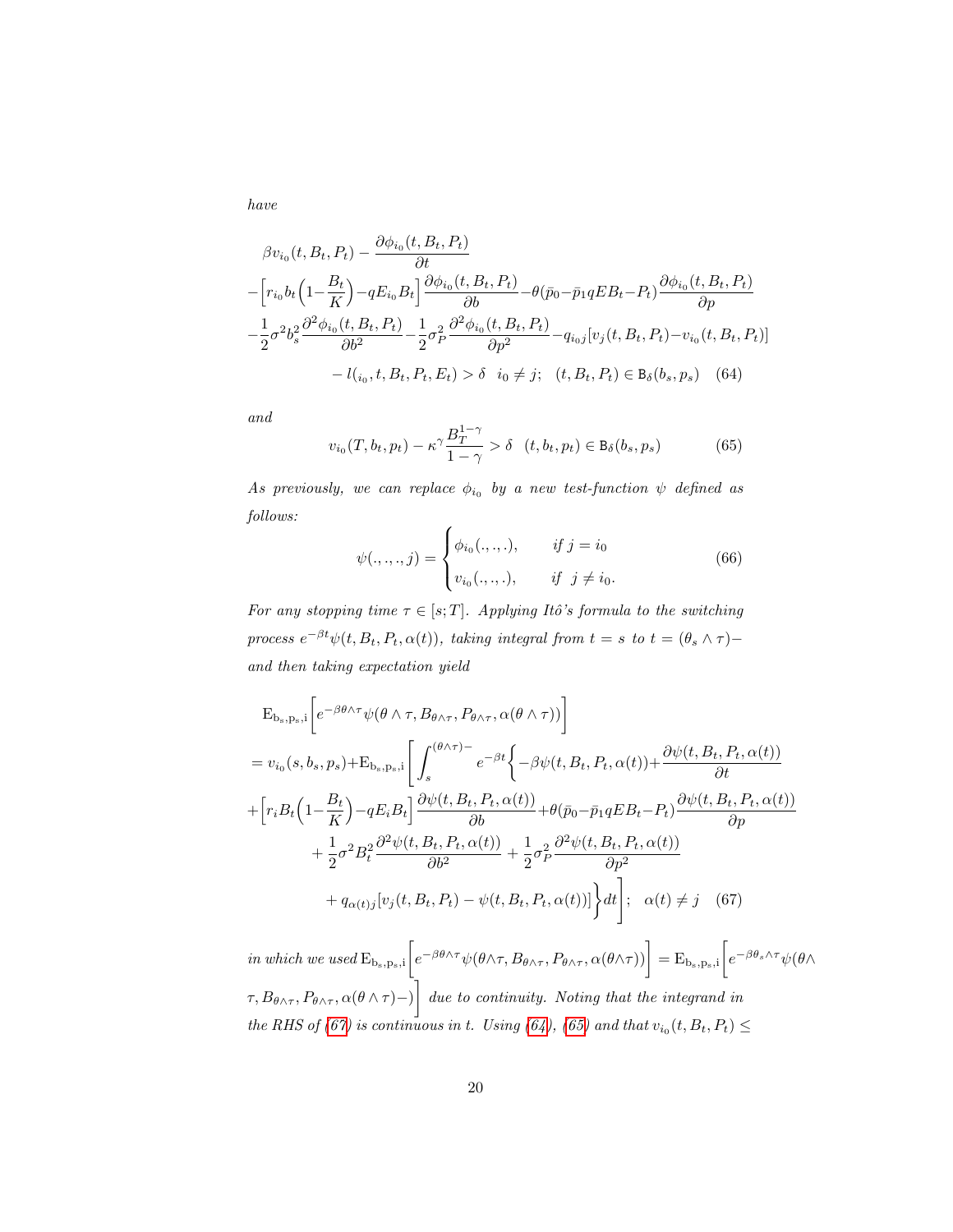$\phi_{i_0}(t, B_t, P_t)$  in (67). Also noting that  $\alpha(t) = i_0$  for  $0 \le t \le \theta$ , it follows

$$
v_{i_0}(s, b_s, p_s)
$$
  
\n
$$
\geq E_{b_s, p_s, i_0} \left[ e^{-\beta \theta \wedge \tau} \phi_{i_0}(\theta \wedge \tau, B_{\theta \wedge \tau}, P_{\theta \wedge \tau}, \alpha(\theta \wedge \tau))
$$
  
\n
$$
+ \int_s^{(\theta \wedge \tau)} e^{-\beta t} \left\{ \beta v_{i_0}(t, B_t, P_t) - \frac{\partial \phi_{i_0}(t, B_t, P_t)}{\partial t} \right\}
$$
  
\n
$$
- \left[ r_i B_t \left( 1 - \frac{B_t}{K} \right) - q E_i B_t \right] \frac{\partial \phi_{i_0}(t, B_t, P_t)}{\partial b} - \theta (\bar{p}_0 - \bar{p}_1 q E B_t - P_t) \frac{\partial \phi_{i_0}(t, B_t, P_t)}{\partial p}
$$
  
\n
$$
- \frac{1}{2} \sigma^2 B_t^2 \frac{\partial^2 \phi_{i_0}(t, B_t, P_t)}{\partial b^2} - \frac{1}{2} \sigma_p^2 \frac{\partial^2 \phi_{i_0}(t, B_t, P_t)}{\partial p^2}
$$
  
\n
$$
- q_{i_0 j} [v_j(t, B_t, P_t) - v_{i_0}(t, B_t, P_t)] \right\} dt \Bigg]; \quad i_0 \neq j \quad (68)
$$

122  $i.e$ 

$$
v_{i_0}(s, b_s, p_s)
$$
  
\n
$$
\geq E_{b_{s, p_s, i_0}} \left[ e^{-\beta \tau} v_{i_0}(\tau, B_{\tau}, P_{\tau}, \alpha(\tau)) \mathbf{1}_{\{\tau < \theta\}} + e^{-\beta \theta} v_{i_0}(\theta, B_{\theta}, P_{\theta}, \alpha(\theta)) \mathbf{1}_{\{\tau \geq \theta\}} + \int_s^{(\theta \wedge \tau)} e^{-\beta t} \{l(i_0, t, B_t, P_t, E_t) + \delta\} dt \right]
$$
  
\n
$$
\geq E_{b_{s, p_s, i_0}} \left[ e^{-\beta \tau} [\kappa^{\gamma} \frac{B_T^{1-\gamma}}{1-\gamma} + \delta] \mathbf{1}_{\{\tau < \theta\}} + e^{-\beta \theta} v_{i_0}(\theta, B_{\theta}, P_{\theta}, \alpha(\theta)) \mathbf{1}_{\{\tau \geq \theta\}} + \int_s^{(\theta \wedge \tau)} e^{-\beta t} \{l(i_0, t, B_t, P_t, E_t) + \delta\} dt \right]
$$
  
\n
$$
\geq E_{b_{s, p_s, i_0}} \left[ + \int_s^{(\theta \wedge \tau)} e^{-\beta t} \{l(i_0, t, B_t, P_t, E_t)\} dt + e^{-\beta \theta} v_{i_0}(\theta, B_{\theta}, P_{\theta}, \alpha(\theta)) \mathbf{1}_{\{\tau \geq \theta\}} + e^{-\beta \tau} [\kappa^{\gamma} \frac{B_T^{1-\gamma}}{1-\gamma}] \mathbf{1}_{\{\tau < \theta\}} \right] + \delta E_{b_{s, p_s, i_0}} \left[ \int_s^{(\theta \wedge \tau)} e^{-\beta t} dt + e^{-\beta \tau} \mathbf{1}_{\{\tau < \theta\}} \right]
$$
  
\n(69)

Now the estimate of the term  $E_{b_s, p_s, i_0} \left[ \int_s^{(\theta \wedge \tau)} e^{-\beta t} dt + e^{-\beta \tau} \mathbf{1}_{\{\tau < \theta\}} \right]$ . There exist a positive constant  $C_0$  such that

$$
E_{b_s, p_s, i_0} \left[ \int_s^{(\theta \wedge \tau)} e^{-\beta t} dt + e^{-\beta \tau} \mathbf{1}_{\{\tau < \theta\}} \right] \ge C_0 \left( 1 - E_{b_s, p_s, i_0} \left[ e^{-\beta \tau_\alpha} \right] \right) (70)
$$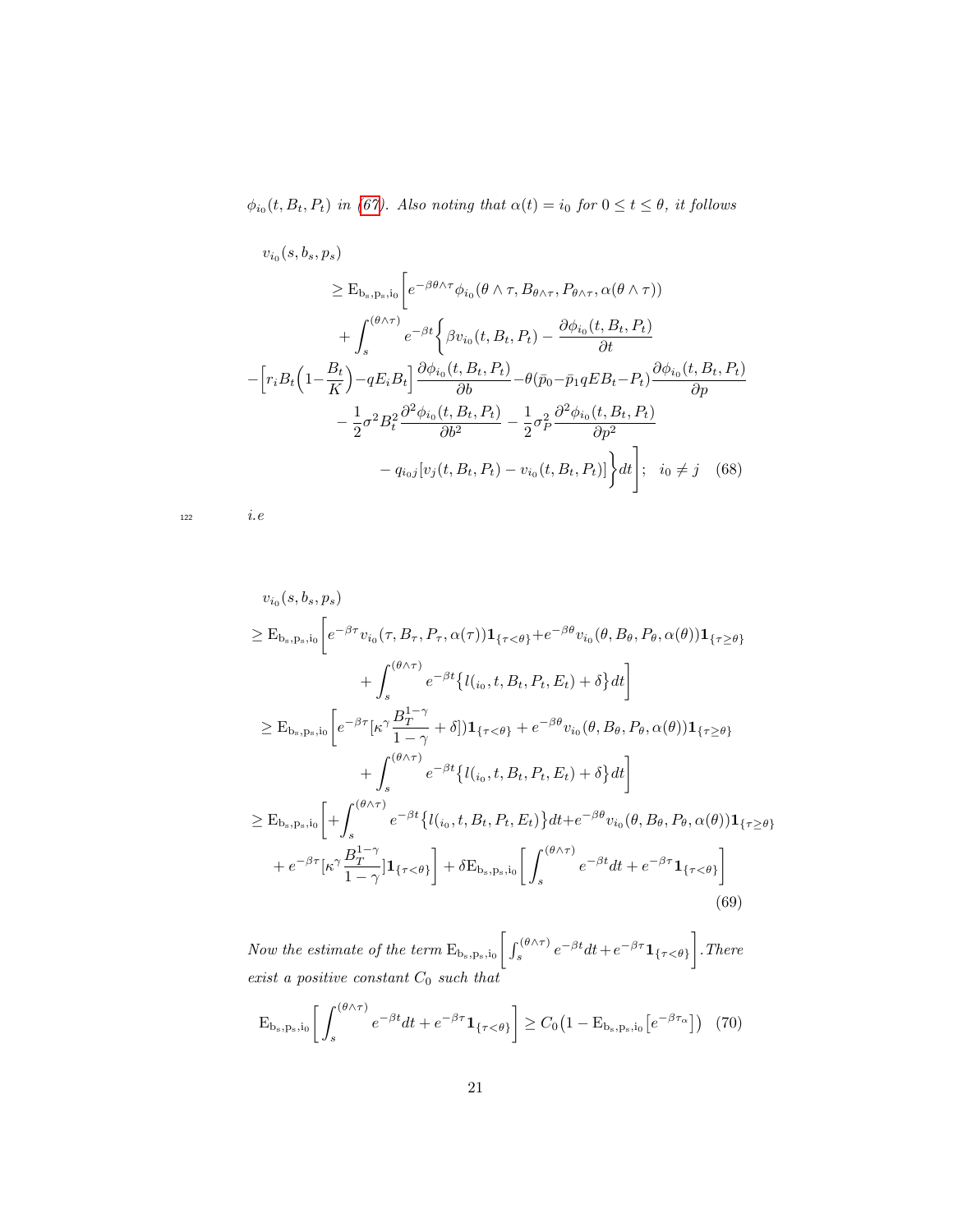For details see (23). It follows that

$$
v_{i_0}(s, b_s, p_s)
$$
  
\n
$$
\geq \sup_{\tau \in [s;T]; E \in \mathcal{A}} \mathcal{E}_{b_s, p_s, i_0} \left[ + \int_s^{(\theta \wedge \tau)} e^{-\beta t} \{ l(i_0, t, B_t, P_t, E_t) \} dt + e^{-\beta \theta} v_{i_0}(\theta, B_\theta, P_\theta, \alpha(\theta)) \mathbf{1}_{\{\tau \geq \theta\}} + e^{-\beta \tau} [\kappa^\gamma \frac{B_T^{1-\gamma}}{1-\gamma}] \mathbf{1}_{\{\tau < \theta\}} \right] + C_0 \delta \left( 1 - \mathcal{E}_{b_s, p_s, i_0} \left[ e^{-\beta \tau_\alpha} \right] \right) \tag{71}
$$

which is a contradiction to the DP principle since  $E_{b_s, p_s, i_0} \left[ e^{-\beta \tau_\alpha} \right] < 1$ . 124 Therefore the value function  $v_i(t, b_t, p_t)$ ,  $i = 1, 2$  is a viscosity sub-solution of the system (2.8).

<sup>126</sup> This completes the proof of Theorem 3.1

#### 3.3 Comparison principle: uniqueness of the viscosity solution

<sup>128</sup> In this section, we prove a comparison result from which we obtain the uniqueness of the solution of the coupled system of partial differential equations.

<sup>130</sup> In proving comparison results for viscosity solutions, the notion of parabolic superjet and subjet defined by Crandall, Ishii and Lions [19] is particularly

<sup>132</sup> useful. Thus, we begin by

**Definition 3.2.** Given  $v \in C^o([0; T] \times \mathbb{R} \times \mathbb{R} \times S)$  and  $(t; b; p; i) \in [0; T] \times \mathbb{R} \times \mathbb{R} \times S$ , we define the parabolic superjet:

$$
\mathcal{P}^{2,+}v(t,b,p,i) = \left\{ (c,q,M) \in \mathbb{R} \times \mathbb{R}^2 \times \mathbb{S}^2 : v(s,b',p',i) \le v(t,b,p,i) \right. \\
\left. + c(s-t) + q.((b'-b),(p'-p)) + \frac{1}{2}((b'-b),(p'-p)).M((b'-b),(p'-p)) + o(((b'-b),(p'-p))]^2) \text{ as } (s,b',p') \to (t,b,p) \right\} \tag{72}
$$

and its closure:

$$
\bar{\mathcal{P}}^{2,+}v(t,b,p,i) = \left\{ (c,q,M) = \lim_{n \to \infty} (c_n, q_n, M_n) \right\}
$$
  
with  $(c_n, q_n, M_n) \in \mathcal{P}^{2,+}v(t_n, b_n, p_n, i)$  and  

$$
\lim_{n \to \infty} (t_n, b_n, p_n, v(t_n, b_n, p_n, i)) = (t, b, p, v(t, b, p, i)) \right\}
$$
(73)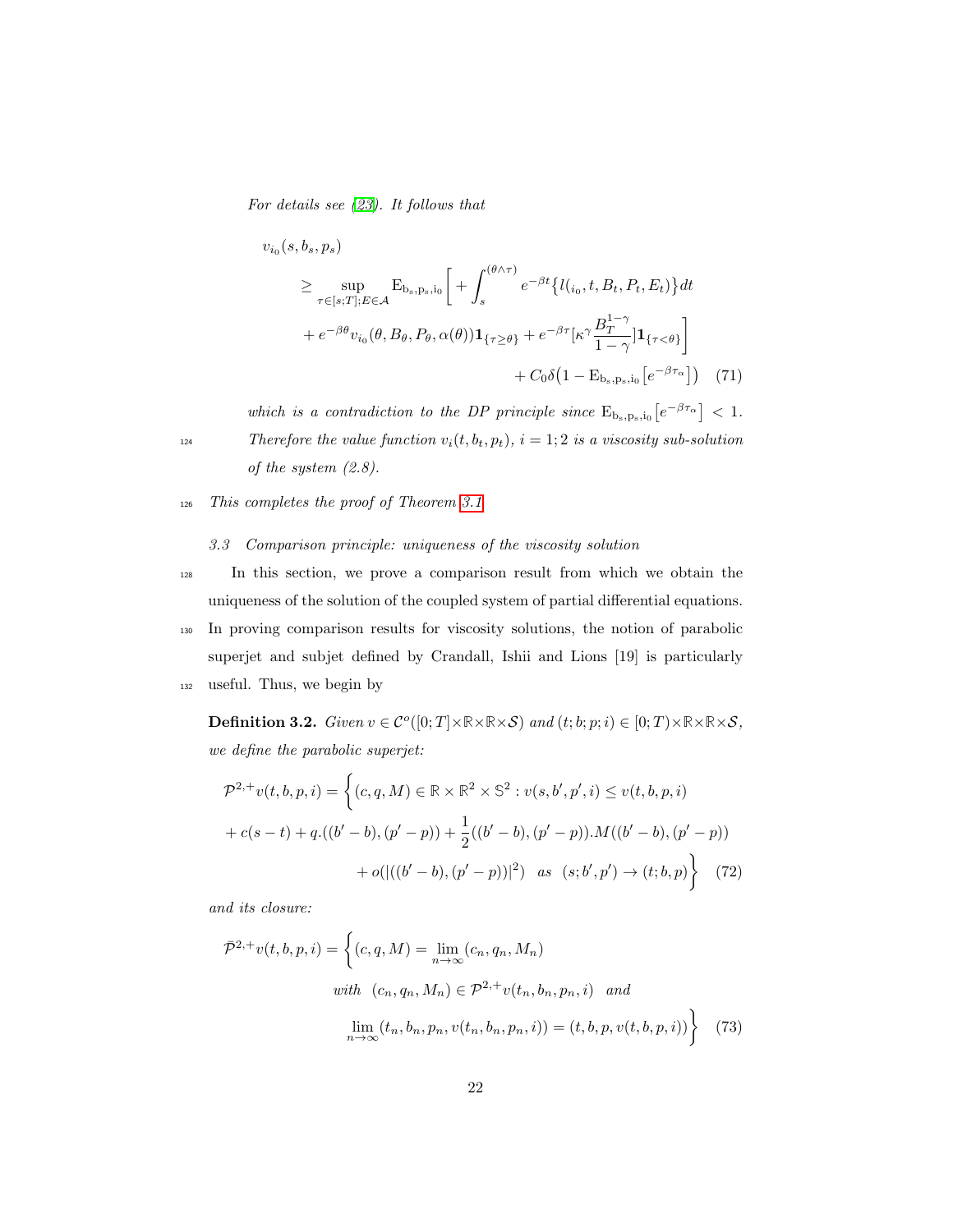Similarly, we define the parabolic subjet  $\bar{\mathcal{P}}^{2,-}v(t,b,p,i) = -\bar{\mathcal{P}}^{2,+}(-v)(t,b,p,i)$ 134 and its closure  $\bar{\mathcal{P}}^{2,-}v(t,b,p,i) = -\bar{\mathcal{P}}^{2,+}(-v)(t,b,p,i)$ 

It is proved in (24) that

$$
\mathcal{P}^{2,+(-)}v(t,b,p,i) = \left\{ \left( \frac{\phi}{\partial t}(t,b,p,i), D_{(b,p)}\phi(t,b,p,i), D_{(b,p)}^2\phi(t,b,p,i) \right) \right\}
$$
  
and  $v - \phi$  has a global maximum (minimum) at  $(t,b,p,i)$  (74)

The previous notions lead to new definition of viscosity solutions.

136 **Definition 3.3.**  $u_i \in C^0([0; T] \times \mathbb{R}_+^* \times \mathbb{R}_+^*)$  satisfying the polynomial growth condition is a viscosity solution of  $(49)$ 

<sup>138</sup> if

(1) for any test-function  $\phi \in C^{1,2,2}([0;T] \times \mathbb{R}_+^* \times \mathbb{R}_+^*)$  if  $(t,b,p)$  is a local maximum point of  $u_i(.,.,.) - \phi(.,.,.)$  and if  $(c, q, L_1) \in \overline{\mathcal{P}}^{2,+}u(t, b, p, i)$ with  $c = \partial \phi(t, b, p)/\partial t$ ;  $q = D_{(b,p)}\phi(t, b, p)$  and  $L_1 \leq D^2_{(b,p)}\phi(t, b, p)$ , then

$$
\mathcal{H}\left(i,s,b,p,u_i,\frac{\partial u_i}{\partial s},\frac{\partial u_i}{\partial b},\frac{\partial u_i}{\partial p},\frac{\partial^2 u_i}{\partial b^2},\frac{\partial^2 u_i}{\partial p^2}\right) \le 0\tag{75}
$$

in this case u is a viscosity subsolution,

(2) for any test-function  $\phi \in C^{1,2,2}([0;T] \times \mathbb{R}_+^* \times \mathbb{R}_+^*)$  if  $(t,b,p)$  is a local minimum point of  $u_i(.,.,.) - \phi(.,.,.)$  and if  $(c, q, L_2) \in \bar{\mathcal{P}}^{2,-}u(t, b, p, i)$ with  $c = \partial \phi(t, b, p)/\partial t$ ;  $q = D_{(b,p)}\phi(t, b, p)$  and  $L_2 \geq D^2_{(b,p)}\phi(t, b, p)$ , then

$$
\mathcal{H}\left(i,s,b,p,u_i,\frac{\partial u_i}{\partial s},\frac{\partial u_i}{\partial b},\frac{\partial u_i}{\partial p},\frac{\partial^2 u_i}{\partial b^2},\frac{\partial^2 u_i}{\partial p^2}\right) \ge 0\tag{76}
$$

<sup>140</sup> in this case u is a viscosity supersolution,

It is proved in (25) that this new definition and the previous one are equiva-<sup>142</sup> lent. We refer the reader to the mentioned paper for a proof. The last definition is particular suitable for the discussion of a maximum principle which is the <sup>144</sup> backbone of the uniqueness problem for the viscosity solutions theory.

<sup>146</sup> Before state next lemma, we first introduce the inf and sup-convolution operations we are going to use.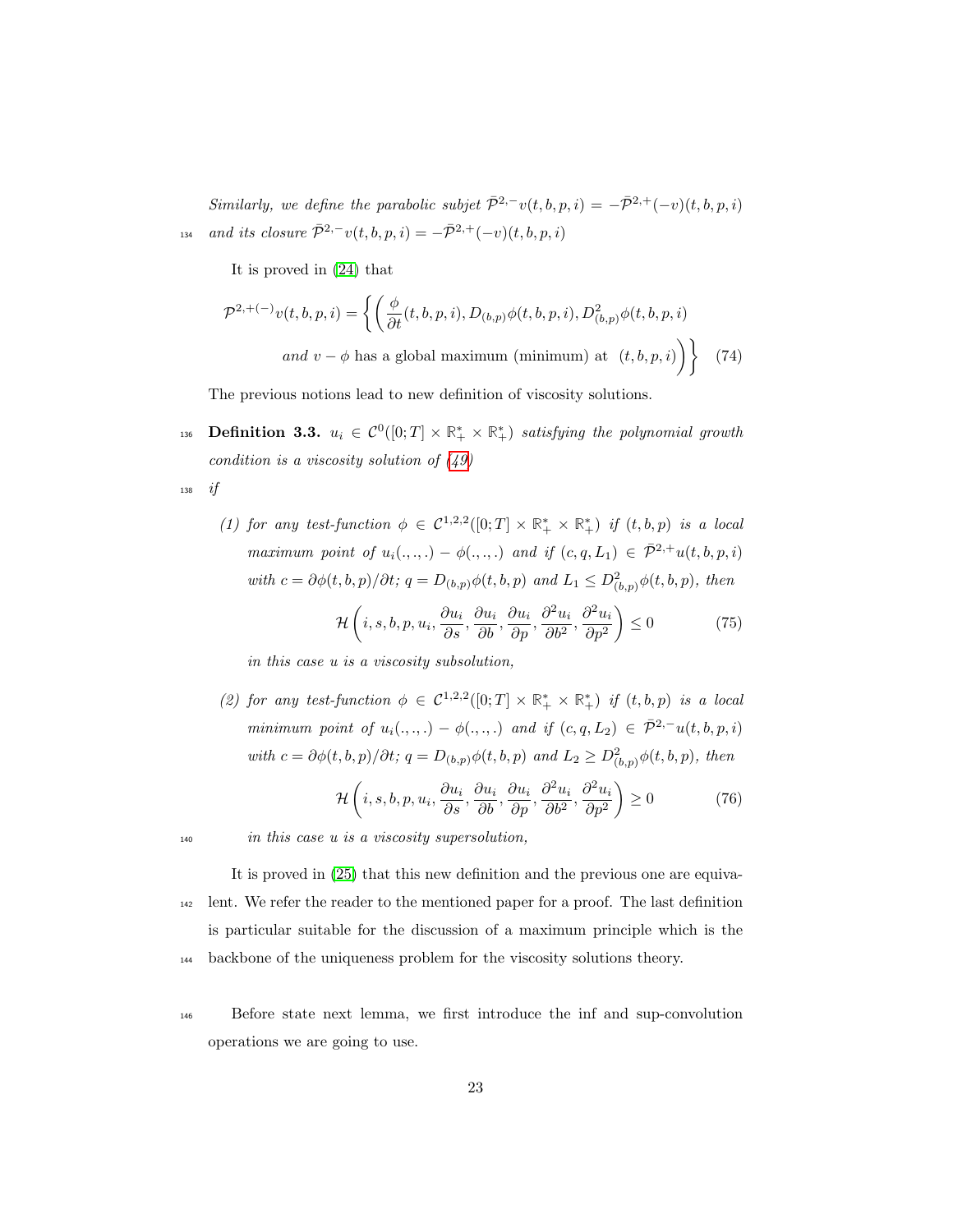**Definition 3.4.** For any usc (upper semi-continuous ) function  $U : \mathbb{R}^m \to \mathbb{R}$ and any lsc (lower semi-continuous ) function  $V : \mathbb{R}^m \to \mathbb{R}$ , we set

$$
R^{\alpha}[U](z,r) = \sup_{|Z-z| \le 1} \left\{ U(Z) - r \cdot (Z-z) - \frac{|Z-z|}{2\alpha} \right\} \tag{77}
$$

$$
R_{\alpha}[V](z,r) = \inf_{|Z-z| \le 1} \left\{ V(Z) + r \cdot (Z-z) + \frac{|Z-z|}{2\alpha} \right\}
$$
(78)

- <sup>148</sup>  $R^{\alpha}[U](z, r)$  is called the modified sup-convolution and  $R_{\alpha}[V](z, r)$  the modified inf-convolution. Notice that  $R_{\alpha}[V](z,r) = -R^{\alpha}[-U](z,r)$
- 150 Lemma 3.2. (nonlocal Jensen-Ishii's lemma  $(25)$ )

For any  $i \in \mathcal{S}$ , let  $u_i(.,.,.)$  and  $v_i(.,.,.)$  be, respectively, a usc and lsc function 152 defined on  $[0; T] \times \mathbb{R}_+ \times \mathbb{R}_+$  and  $\phi \in C^{1,2,2}([0; T] \times \mathbb{R}_+^2 \times \mathbb{R}_+^2) \cap C_2([0; T] \times \mathbb{R}_+^2 \times \mathbb{R}_+^2)$ 

- $if (\hat{t}, (\hat{b}_1, \hat{p}_1), (\hat{b}_2, \hat{p}_2)) \in [0, T] \times \mathbb{R}^2_+ \times \mathbb{R}^2_+$  is a zero global maximum point of 154  $u_i(t, b, p) - v_i(t, b', p') - \phi(t, (b, p), (b', p'))$  and if  $c - d := D_t \phi(\hat{t}, (\hat{b}_1, \hat{p}_1), (\hat{b}_2, \hat{p}_2)),$  $q := D_{(b,p)} \phi(\hat{t}, (\hat{b}_1, \hat{p}_1), (\hat{b}_2, \hat{p}_2)), r := -D_{(b',p')}\phi(\hat{t}, (\hat{b}_1, \hat{p}_1), (\hat{b}_2, \hat{p}_2))$ , then for
- 156 any  $K > 0$ , there exists  $\alpha(K) > 0$  such that, for any  $0 < \alpha < \alpha(K)$ , we have: there exist sequences  $t_k \to \hat{t}$ ,  $(b_k, p_k) \to (\hat{b}_1, \hat{p}_1)$ ,  $(b'_k, p'_k) \to (\hat{b}_2, \hat{p}_2)$ ,
- <sup>158</sup>  $q_k \rightarrow q$ ,  $r_k \rightarrow r$ , matrices  $M_k$ ,  $N_k$  and a sequence of functions  $\phi_k$ , converging to the function  $\phi_{\alpha} := R^{\alpha}[\phi](((b, p), (b', p')), (q, r))$  uniformly in  $\mathbb{R}^2_+ \times \mathbb{R}^2_+$  and in
- $C^2(B((\hat{t},(\hat{b}_1,\hat{p}_1),(\hat{b}_2,\hat{p}_2)), K))$ , such that

$$
u_i(t_k, (b_k, p_k)) \to u_i(\hat{t}, (\hat{b}_1, \hat{p}_1)), \qquad v_i(t_k, (b'_k, p'_k)) \to v_i(\hat{t}, (\hat{b}_2, \hat{p}_2)) \tag{79}
$$

 $(t_k,(b_k,p_k),(b_k',p_k'))$  is a global maximum of  $u_i(.,(.,.))-v_i(.,(.,.))- \phi(.,(.,.),(.,.))$ 

$$
(c_k, q_k, M_k) \in \bar{\mathcal{P}}^{2,+} u_i(t_k, (b_k, p_k))
$$
\n(80)

$$
(-d_k, r_k, N_k) \in \bar{\mathcal{P}}^{2,-} v_i(t_k, (b'_k, p'_k))
$$
\n(81)

$$
-\frac{1}{\alpha} \left( \begin{array}{cc} I & 0 \\ 0 & I \end{array} \right) \le \left( \begin{array}{cc} M_k & 0 \\ 0 & -N_k \end{array} \right) \le D^2_{(b,p),(b',p')} \phi(t_k,(b_k,p_k),(b'_k,p'_k)) \tag{82}
$$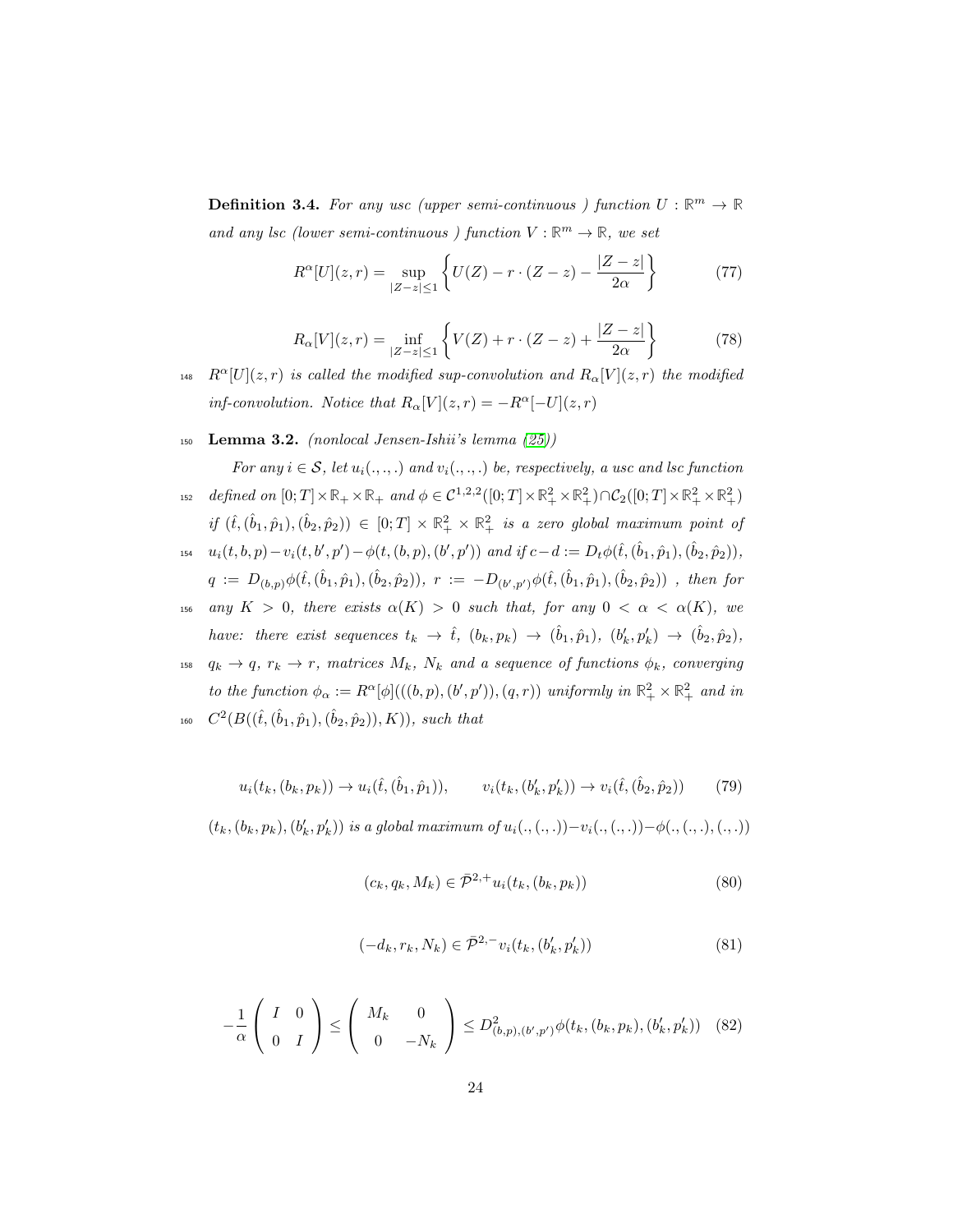Here  $c_k - d_k = \nabla_t \phi(t_k, (b_k, p_k), (b'_k, p'_k)), q_k = \nabla_{(b,p)} \phi(t_k, (b_k, p_k), (b'_k, p'_k)), r_k =$  $\nabla_{(b',p')}\phi(t_k,(b_k,p_k),(b'_k,p'_k))$  and  $\phi_{\alpha}(\hat{t},(\hat{b}_1,\hat{p}_1),(\hat{b}_2,\hat{p}_2)) = \phi(\hat{t},(\hat{b}_1,\hat{p}_1),(\hat{b}_2,\hat{p}_2)),$  $\nabla \phi_{\alpha}(\hat{t}, (\hat{b}_1, \hat{p}_1), (\hat{b}_2, \hat{p}_2)) = \nabla \phi(\hat{t}, (\hat{b}_1, \hat{p}_1), (\hat{b}_2, \hat{p}_2))$ 

<sup>164</sup> Now we can state our comparison result.

Theorem 3.2. (comparison principle):

If  $u_i(t, b, p)$  and  $v_i(t, b, p)$  are continuous in  $(t, b, p)$  and are, respectively, viscosity subsolution and supersolution of the HJB system (47) with at most linear growth then

$$
u_i(t, b, p) \le v_i(t, b, p) \text{ for all } (t, b, p, i) \in [0; T] \times \mathbb{R}_+ \times \mathbb{R}_+ \times \mathcal{S} \tag{83}
$$

**Proof 3.5.** For  $\varrho, \epsilon, \delta, \lambda > 0$ , we define the auxiliary functions  $\phi : (0; T] \times \mathbb{R}^2_+ \times$  $\mathbb{R}^2_+ \to \mathbb{R}$  and  $\Xi$ :  $[0;T] \times \mathbb{R}^2_+ \times \mathbb{R}^2_+ \times \mathcal{S}$  by

$$
\phi(t,(b,p),(b',p')) = \frac{\varrho}{t} + \frac{1}{2\epsilon} |(b,p) - (b',p')|^2 + \delta e^{\lambda(T-t)} (|(b,p)|^2 + |(b',p')|^2) \tag{84}
$$

and

$$
\Xi(t,(b,p),(b',p'),i) = v_i(t,b,p) - u_i(t,b',p') - \phi(t,(b,p),(b',p')) \tag{85}
$$

By using the linear growth of  $v_i$  and  $u_i$ , we have for each  $i \in \mathcal{S}$ 

$$
\lim_{|(b,p)|+|(b',p')|\to\infty} \Xi(t,(b,p),(b',p'),i) = -\infty
$$
\n(86)

Then, since  $v_i$  and  $u_i$  are uniformly continuous with respect to  $(t, b, p)$  on each compact subset of  $[0; T] \times \mathbb{R}_+ \times \mathbb{R}_+ \times \mathcal{S}$  and that S is a finite set,  $\Xi$  attains its global maximum at some finite point belonging to a compact  $K \subset [0;T] \times \mathbb{R}_+^2 \times \mathbb{R}_+^2 \times S$  $say, (t_{\delta\epsilon}, (b_{1\delta\epsilon}, p_{1\delta\epsilon}), (b_{2\delta\epsilon}, p_{2\delta\epsilon}), \alpha_{\delta\epsilon})$ . Observing that  $2\Xi(t_{\delta\epsilon}, (b_{1\delta\epsilon}, p_{1\delta\epsilon}), (b_{2\delta\epsilon}, p_{2\delta\epsilon}), \alpha_{\delta\epsilon}) \ge$  $\Xi(t_{\delta\epsilon},(b_{1\delta\epsilon},p_{1\delta\epsilon}),(b_{2\delta\epsilon},p_{2\delta\epsilon}),\alpha_{\delta\epsilon})+\Xi(t_{\delta\epsilon},(b_{1\delta\epsilon},p_{1\delta\epsilon}),(b_{2\delta\epsilon},p_{2\delta\epsilon}),\alpha_{\delta\epsilon})$  and using the uniform continuity of  $v_i$  and  $u_i$  on  $K$  we have

$$
\frac{1}{\epsilon} |(b_{1\delta\epsilon}, p_{1\delta\epsilon}) - (b_{2\delta\epsilon}, p_{2\delta\epsilon})|^2
$$
\n
$$
\leq v_i(t_{\delta\epsilon}, (b_{1\delta\epsilon}, p_{1\delta\epsilon})) - v_i(\hat{t}_{\delta\epsilon}, (b_{2\delta\epsilon}, p_{2\delta\epsilon})) + u_i(t_{\delta\epsilon}, (b_{1\delta\epsilon}, p_{1\delta\epsilon})) - u_i(t_{\delta\epsilon}, (b_{2\delta\epsilon}, p_{2\delta\epsilon}))
$$
\n
$$
\leq 2C |(b_{1\delta\epsilon}, p_{1\delta\epsilon}) - (b_{2\delta\epsilon}, p_{2\delta\epsilon})| \quad (87)
$$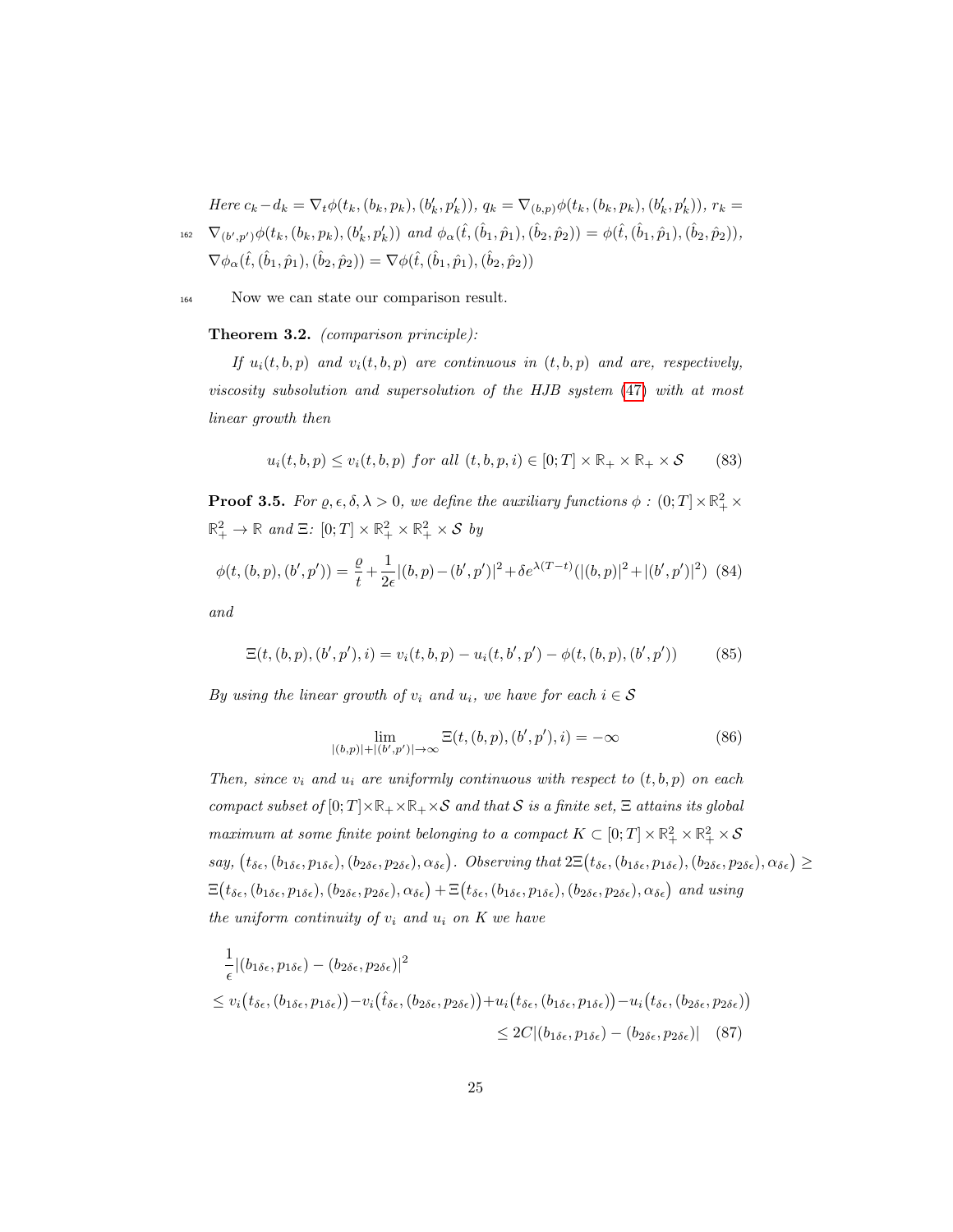Thus,

$$
|(b_{1\delta\epsilon}, p_{1\delta\epsilon}) - (b_{2\delta\epsilon}, p_{2\delta\epsilon})| \le 2C\epsilon
$$
\n(88)

166 where C is a positive constant independent of  $\rho, \epsilon, \delta, \lambda$ . From the inequality,

$$
2\Xi(T,(0,0),(0,0),\alpha_{\delta\epsilon}) \leq 2\Xi(t_{\delta\epsilon},(b_{1\delta\epsilon},p_{1\delta\epsilon}),(b_{2\delta\epsilon},p_{2\delta\epsilon}),\alpha_{\delta\epsilon})
$$
(89)

and the linear growth for  $v_i$  and  $u_i$ , we have:

$$
\delta\big(|(b_{1\delta\epsilon}, p_{1\delta\epsilon})\big)|^2 + |(b_{2\delta\epsilon}, p_{2\delta\epsilon}|^2) \leq e^{-\lambda(T - t_{\delta\epsilon})} \Big[v_i(t_{\delta\epsilon}, b_{1\delta\epsilon}, p_{1\delta\epsilon}) - v_i(T, 0, 0) + u_i(T, 0, 0) - u_i(t_{\delta\epsilon}, b_{2\delta\epsilon}, p_{2\delta\epsilon})\Big] \\
\leq e^{-\lambda(T - t_{\delta\epsilon})} C_2 \big(1 + |(b_{1\delta\epsilon}, p_{1\delta\epsilon})| + |(b_{2\delta\epsilon}, p_{2\delta\epsilon})|\big) \tag{90}
$$

It follows that

$$
\frac{\delta\big(|(b_{1\delta\epsilon}, p_{1\delta\epsilon})\big)|^2 + |(b_{2\delta\epsilon}, p_{2\delta\epsilon}|^2)}{(1 + |(b_{1\delta\epsilon}, p_{1\delta\epsilon})| + |(b_{2\delta\epsilon}, p_{2\delta\epsilon})|)} \le C_2
$$
\n(91)

Consequently, there exists  $C_{\delta} > 0$  such that

$$
|(b_{1\delta\epsilon}, p_{1\delta\epsilon})| + |(b_{2\delta\epsilon}, p_{2\delta\epsilon})| \le C_{\delta}
$$
\n(92)

This inequality implies that for any fixed  $\delta \in (0,1)$ , the sets  $\{(b_{1\delta\epsilon}, p_{1\delta\epsilon}), \epsilon > 0\}$ and  $\{(b_{2\delta\epsilon}, p_{2\delta\epsilon}), \epsilon > 0\}$  are bounded by  $C_{\delta}$  independent of  $\epsilon$ . It follows from inequalities (90) and (92) that, possibly if necessary along a subsequence, named  $again (t_{\delta\epsilon},(b_{1\delta\epsilon},p_{1\delta\epsilon}),(b_{2\delta\epsilon},p_{2\delta\epsilon}),\alpha_{\delta\epsilon})$  that there exist  $(b_{1\delta0},p_{1\delta0}) \in \mathbb{R}^2_+$ ,  $t_{\delta\epsilon0} \in$  $(0,T]$  and  $\alpha_{\delta\epsilon 0} \in S$  such that:  $\lim_{\epsilon \downarrow 0} (b_{1\delta\epsilon}, p_{1\delta\epsilon}) = (b_{1\delta 0}, p_{1\delta 0}) = \lim_{\epsilon \downarrow 0} (b_{1\delta\epsilon}, p_{1\delta\epsilon}),$  $\lim_{\epsilon \downarrow 0} t_{\delta \epsilon} = t_{\delta 0}, \lim_{\epsilon \downarrow 0} \alpha_{\delta \epsilon} = \alpha_{\delta 0}.$ If  $t_{\delta \epsilon} = T$  then writing that  $\Xi(t, (b, p), (b, p), \alpha_{\delta \epsilon}) \leq \Xi(T, (b_{1\delta \epsilon}, p_{1\delta \epsilon}), (b_{2\delta \epsilon}, p_{2\delta \epsilon}), \alpha_{\delta \epsilon}),$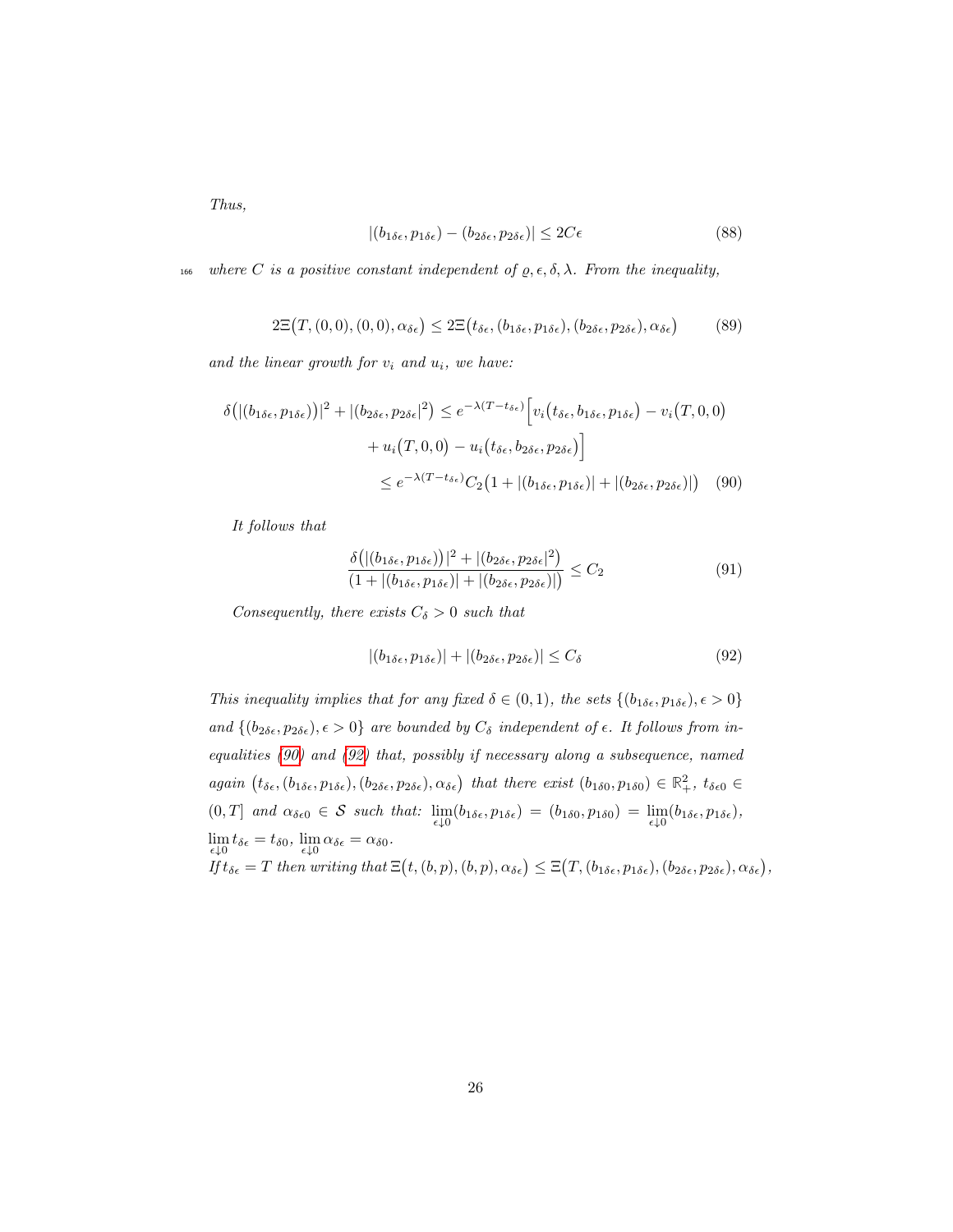we have

$$
u_i(t, b, p) - v_i(t, b, p) - \frac{\varrho}{t} - 2\delta e^{\lambda(T-t)}(\vert (b, p) \vert^2)
$$
  
\n
$$
\leq u_i(T, (b_{1\delta\epsilon}, p_{1\delta\epsilon})) - v_i(T, (b_{2\delta\epsilon}, p_{2\delta\epsilon})) - \frac{\varrho}{T}
$$
  
\n
$$
- \frac{1}{2\epsilon} \vert (b_{1\delta\epsilon}, p_{1\delta\epsilon}) - (b_{2\delta\epsilon}, p_{2\delta\epsilon}) \vert^2 - \delta(\vert (b_{1\delta\epsilon}, p_{1\delta\epsilon}) \vert^2 + \vert (b_{2\delta\epsilon}, p_{2\delta\epsilon}) \vert^2)
$$
  
\n
$$
\leq u_i(T, (b_{1\delta\epsilon}, p_{1\delta\epsilon})) - v_i(T, (b_{2\delta\epsilon}, p_{2\delta\epsilon}))
$$
  
\n
$$
= [u_i(T, (b_{1\delta\epsilon}, p_{1\delta\epsilon})) - v_i(T, (b_{1\delta\epsilon}, p_{1\delta\epsilon}))]
$$
  
\n
$$
+ [v_i(T, (b_{1\delta\epsilon}, p_{1\delta\epsilon})) - v_i(T, (b_{2\delta\epsilon}, p_{2\delta\epsilon}))]
$$
  
\n
$$
\leq C_1 \vert (b_{1\delta\epsilon}, p_{1\delta\epsilon}) - (b_{2\delta\epsilon}, p_{2\delta\epsilon}) \vert \quad (93)
$$

where the last inequality follows from the uniform continuity of  $v_i$  and by assumption that  $u_i(T, (b_{1\delta\epsilon}, p_{1\delta\epsilon})) = \kappa^\gamma \frac{b_T^{1-\gamma}}{1-\gamma} = v_i(T, (b_{1\delta\epsilon}, p_{1\delta\epsilon}))$  Sending  $\varrho, \epsilon, \delta \downarrow 0$ and using estimate (88), we have:  $u_i(t, b, p) \leq v_i(t, b, p)$ . Assume now that  $t_{\delta\epsilon} < T$ .

Applying Lemma 3.2 with  $u_i, v_i$  and  $\phi(t, (b, p), (b', p'))$  at the point  $(t_{\delta \epsilon}, (b_{1\delta \epsilon}, p_{1\delta \epsilon}), (b_{2\delta \epsilon}, p_{2\delta \epsilon}), \alpha_{\delta \epsilon}) \in$  $(0; T) \times \mathbb{R}^2_+ \times \mathbb{R}^2_+ \times \mathbb{S}$ , for any  $\zeta \in (0, 1)$  there are  $d \in \mathbb{R}, M_{\delta \epsilon}, N_{\delta \epsilon} \in \mathbb{S}^2$  such that:

$$
\left(d - \frac{\varrho}{t^2} - \lambda \delta e^{\lambda (T-t)} (|(b_{\delta\epsilon}, p_{\delta\epsilon})|^2 + |(b'_{\delta\epsilon}, p'_{\delta\epsilon})|^2), \frac{1}{\epsilon}((b_{\delta\epsilon}, p_{\delta\epsilon}) - (b'_{\delta\epsilon}, p'_{\delta\epsilon}))
$$
  

$$
+ 2\delta e^{\lambda (T-t)} (b_{\delta\epsilon}, p_{\delta\epsilon}), M_{\delta\epsilon} + 2\delta e^{\lambda (T-t)} I \right) \in \bar{\mathcal{P}}^{2,+} v(t, b, p, i)
$$
  

$$
\left(d, \frac{1}{\epsilon}((b_{\delta\epsilon}, p_{\delta\epsilon}) - (b'_{\delta\epsilon}, p'_{\delta\epsilon})) - 2\delta e^{\lambda (T-t)} (b'_{\delta\epsilon}, p'_{\delta\epsilon}), N_{\delta\epsilon} - 2\delta e^{\lambda (T-t)} I \right) \in \bar{\mathcal{P}}^{2,-} v(t, b, p, i)
$$
  
(94)

and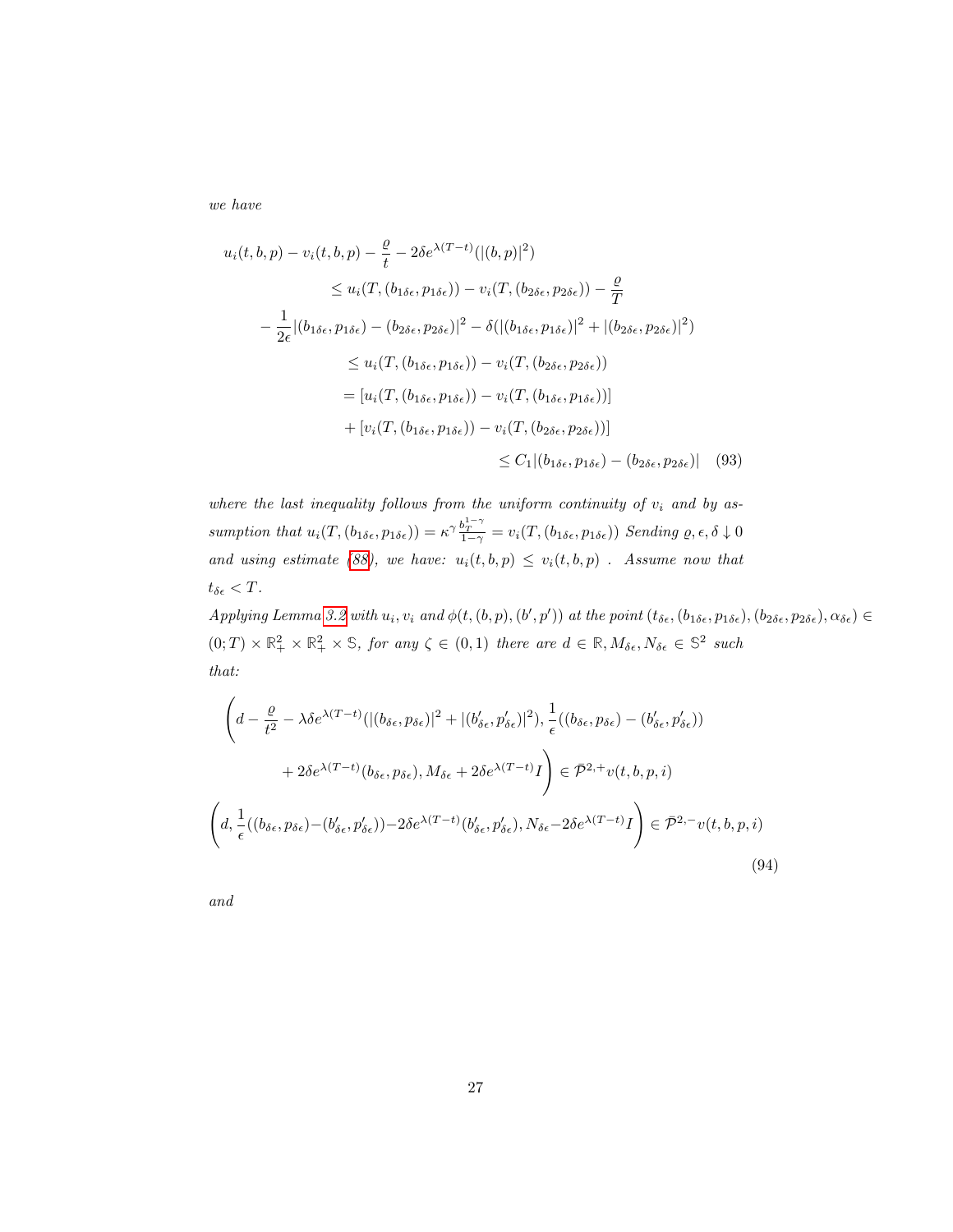$$
-\frac{1}{\zeta} \begin{pmatrix} I & 0 \\ 0 & I \end{pmatrix} \le \begin{pmatrix} M_{\delta\epsilon} & 0 \\ 0 & -N_{\delta\epsilon} \end{pmatrix} \le D^2_{(b,p),(b',p')} \phi(t_{\delta\epsilon}, (b_{\delta\epsilon}, p_{\delta\epsilon}), (b'_{\delta\epsilon}, p'_{\delta\epsilon}))
$$

$$
+\zeta \Big(D^2_{(b,p),(b',p')}\phi(t_{\delta\epsilon}, (b_{\delta\epsilon}, p_{\delta\epsilon}), (b'_{\delta\epsilon}, p'_{\delta\epsilon}))\Big)^2
$$

$$
\le \frac{\epsilon + \zeta(2 + 4\delta\epsilon e^{\lambda(T-t)})}{\epsilon^2} \begin{pmatrix} I & -I \\ -I & I \end{pmatrix} + (2\delta + 4\zeta\delta^2\epsilon e^{\lambda(T-t)})e^{\lambda(T-t)} \begin{pmatrix} I & 0 \\ 0 & I \end{pmatrix}
$$
(95)

Letting  $\delta \downarrow 0$  and taking  $\zeta = \frac{\epsilon}{2}$  $\frac{1}{2}$ , we obtain

$$
- \frac{1}{\epsilon} \begin{pmatrix} I & 0 \\ 0 & I \end{pmatrix} \le \begin{pmatrix} M_{\delta \epsilon} & 0 \\ 0 & -N_{\delta \epsilon} \end{pmatrix} \le \frac{2}{\epsilon} \begin{pmatrix} I & -I \\ -I & I \end{pmatrix} (96)
$$

It follows that

$$
(b_{\delta\epsilon}, p_{\delta\epsilon})M_{\delta\epsilon} \begin{pmatrix} b_{\delta\epsilon} \\ p_{\delta\epsilon} \end{pmatrix} - (b'_{\delta\epsilon}, p'_{\delta\epsilon})N_{\delta\epsilon} \begin{pmatrix} b'_{\delta\epsilon} \\ p'_{\delta\epsilon} \end{pmatrix}
$$
  
=  $((b_{\delta\epsilon}, p_{\delta\epsilon}), (b'_{\delta\epsilon}, p'_{\delta\epsilon})) \begin{pmatrix} M_{\delta\epsilon} & 0 \\ 0 & -N_{\delta\epsilon} \end{pmatrix} \begin{pmatrix} b_{\delta\epsilon} \\ p_{\delta\epsilon} \\ b'_{\delta\epsilon} \\ p'_{\delta\epsilon} \end{pmatrix}$   

$$
\leq ((b_{\delta\epsilon}, p_{\delta\epsilon}), (b'_{\delta\epsilon}, p'_{\delta\epsilon})) \begin{bmatrix} \frac{2}{\epsilon} \begin{pmatrix} I & -I \\ -I & I \end{pmatrix} \end{bmatrix} \begin{pmatrix} b_{\delta\epsilon} \\ p_{\delta\epsilon} \\ p'_{\delta\epsilon} \\ p'_{\delta\epsilon} \end{pmatrix}
$$
  

$$
\leq \frac{2}{\epsilon} |(b_{\delta\epsilon}, p_{\delta\epsilon}) - (b'_{\delta\epsilon}, p'_{\delta\epsilon})|^2 \tag{97}
$$

Furthermore, the definition of the viscosity subsolution  $u_i$  and supersolution  $v_i$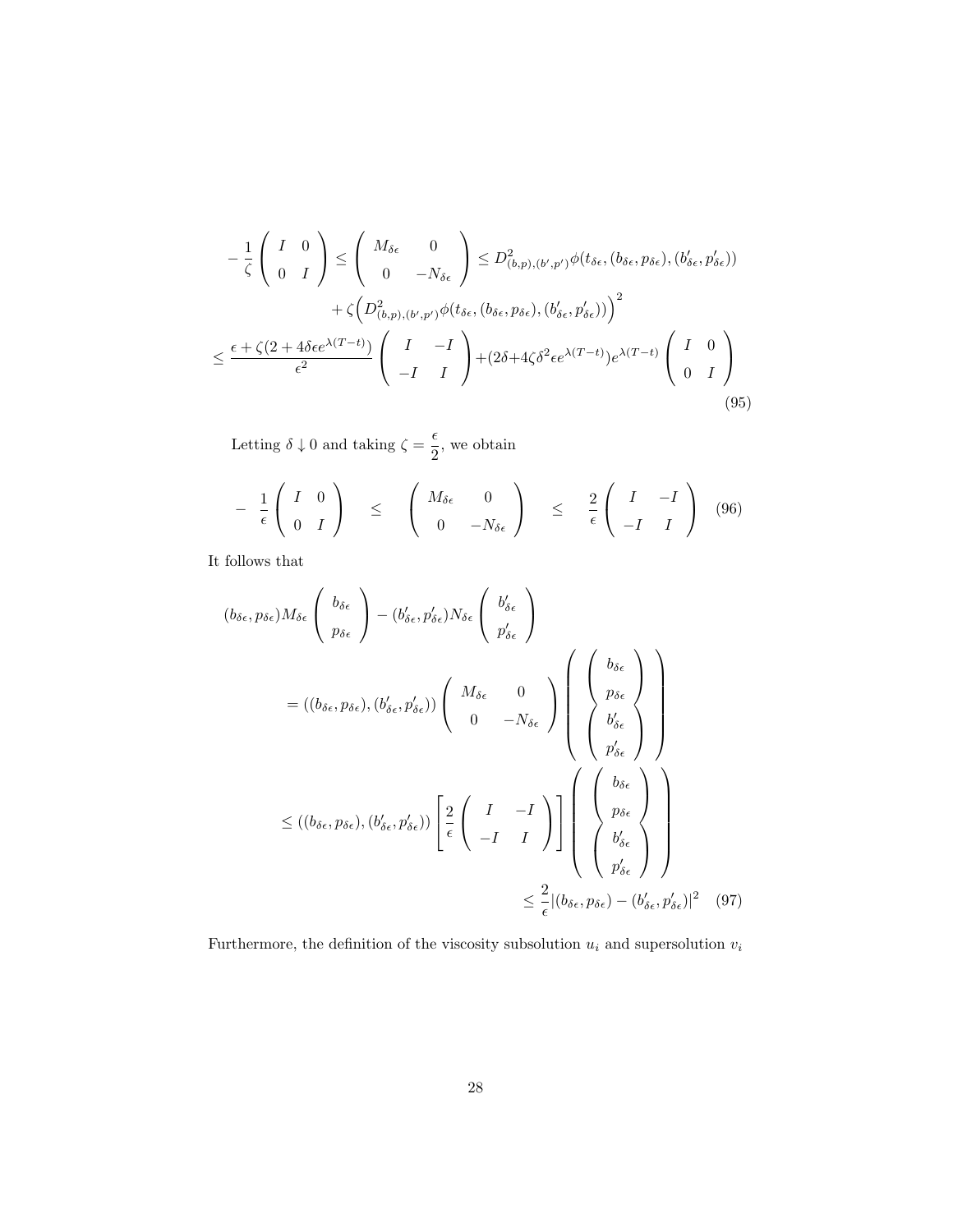implies that

$$
\min \left[ \beta u_{i_0}(t_{\delta\epsilon}, b_{\delta\epsilon}, p_{\delta\epsilon}) - \left( d - \frac{\varrho}{t_{\delta\epsilon}^2} - \lambda \delta e^{\lambda (T - t_{\delta\epsilon})} (|(b_{\delta\epsilon}, p_{\delta\epsilon})|^2 + |(b'_{\delta\epsilon}, p'_{\delta\epsilon})|^2) \right) \right]
$$
  
+ 
$$
\inf_{E \in \mathcal{A}_{i_0}} \left\{ - \left[ r_{i_0} b_{\delta\epsilon} \left( 1 - \frac{b_{\delta\epsilon}}{K} \right) - qE b_{\delta\epsilon} \right] \left( \frac{1}{\epsilon} (b_{\delta\epsilon} - b'_{\delta\epsilon}) + 2\delta e^{\lambda (T - t)} b_{\delta\epsilon} \right) \right]
$$
  
- 
$$
\theta(\bar{p}_0 - \bar{p}_1 q E b_{\delta\epsilon} - p_s) \left( \frac{1}{\epsilon} (p_{\delta\epsilon} - p'_{\delta\epsilon}) + 2\delta e^{\lambda (T - t)} p_{\delta\epsilon} \right) - \frac{1}{2} (\sigma b_{\delta\epsilon}; \sigma_P) (M_{\delta\epsilon} + 2\delta e^{\lambda (T - t)} I) \left( \frac{\sigma b_{\delta\epsilon}}{\sigma_p} \right)
$$
  
- 
$$
q_{i_0 j} [u_j(t_{\delta\epsilon}, b_{\delta\epsilon}, p_{\delta\epsilon}) - u_{i_0}(t_{\delta\epsilon}, b_{\delta\epsilon}, p_{\delta\epsilon})] \right]
$$
  
- 
$$
l(_{i_0}, t_{\delta\epsilon}, b_{\delta\epsilon}, p_{\delta\epsilon}, E_{t_{\delta\epsilon}}) \left\}; \quad u_{i_0}(T, b_{\delta\epsilon}, p_{\delta\epsilon}) - \kappa^{\gamma} \frac{B_1^{1-\gamma}}{1-\gamma} \right] \leq 0 \quad i_0 \neq j \quad (98)
$$

<sup>168</sup> and

$$
\min \left[ \beta v_{i_0} (t_{\delta \epsilon}, b_{\delta \epsilon}, p_{\delta \epsilon}) - d + \inf_{E \in \mathcal{A}_{i_0}} \left\{ - \left[ r_{i_0} b_{\delta \epsilon} \left( 1 - \frac{b_{\delta \epsilon}}{K} \right) - q E b_{\delta \epsilon} \right] \left( \frac{1}{\epsilon} (b_{\delta \epsilon} - b'_{\delta \epsilon}) + 2 \delta e^{\lambda (T - t)} b'_{\delta \epsilon} \right) \right. \right. \\ \left. - \theta (\bar{p}_0 - \bar{p}_1 q E b_{\delta \epsilon} - p_s) \left( \frac{1}{\epsilon} (p_{\delta \epsilon} - p'_{\delta \epsilon}) + 2 \delta e^{\lambda (T - t)} p'_{\delta \epsilon} \right) - \frac{1}{2} (\sigma b'_{\delta \epsilon}; \sigma_P) (N_{\delta \epsilon} - 2 \delta e^{\lambda (T - t)} I) \left( \begin{array}{c} \sigma b'_{\delta \epsilon} \\ \sigma_p \end{array} \right) \right. \\ \left. - q_{i_0 j} [v_j (t_{\delta \epsilon}, b'_{\delta \epsilon}, p'_{\delta \epsilon}) - v_{i_0} (t_{\delta \epsilon}, b'_{\delta \epsilon}, p'_{\delta \epsilon})] \right] \left. - l(i_0, t_{\delta \epsilon}, b'_{\delta \epsilon}, p'_{\delta \epsilon}) \right\}; \quad v_{i_0} (T, b_{\delta \epsilon}, p_{\delta \epsilon}) - \kappa^{\gamma} \frac{B_T^{1 - \gamma}}{1 - \gamma} \right] \geq 0 \quad i_0 \neq j \quad (99)
$$

Let us define operators  $A^E(x, v, \phi, X, Z)$  and  $B^E(x, v)$ .

$$
A^{E}(t, b, p, w, X, YZ) = \left[r_{i_{0}}b\left(1 - \frac{b}{K}\right) - qEb\right]X + \theta(\bar{p}_{0} - \bar{p}_{1}qEb - p_{s})Y + \frac{1}{2}wZw'\right]
$$
\n(100)

$$
B^{E}(t, b, p, v) = q_{i_0 j} [v_j(t, b, p) - v_{i_0}(t, b, p)]
$$
\n(101)

by Subtracting these last two inequalities and remarking that  $\min(x; y) - \min(z; t) \leq$ 170 0 implies either  $x - z \le 0$  or  $y - t \le 0$ , we divide our consideration into two cases: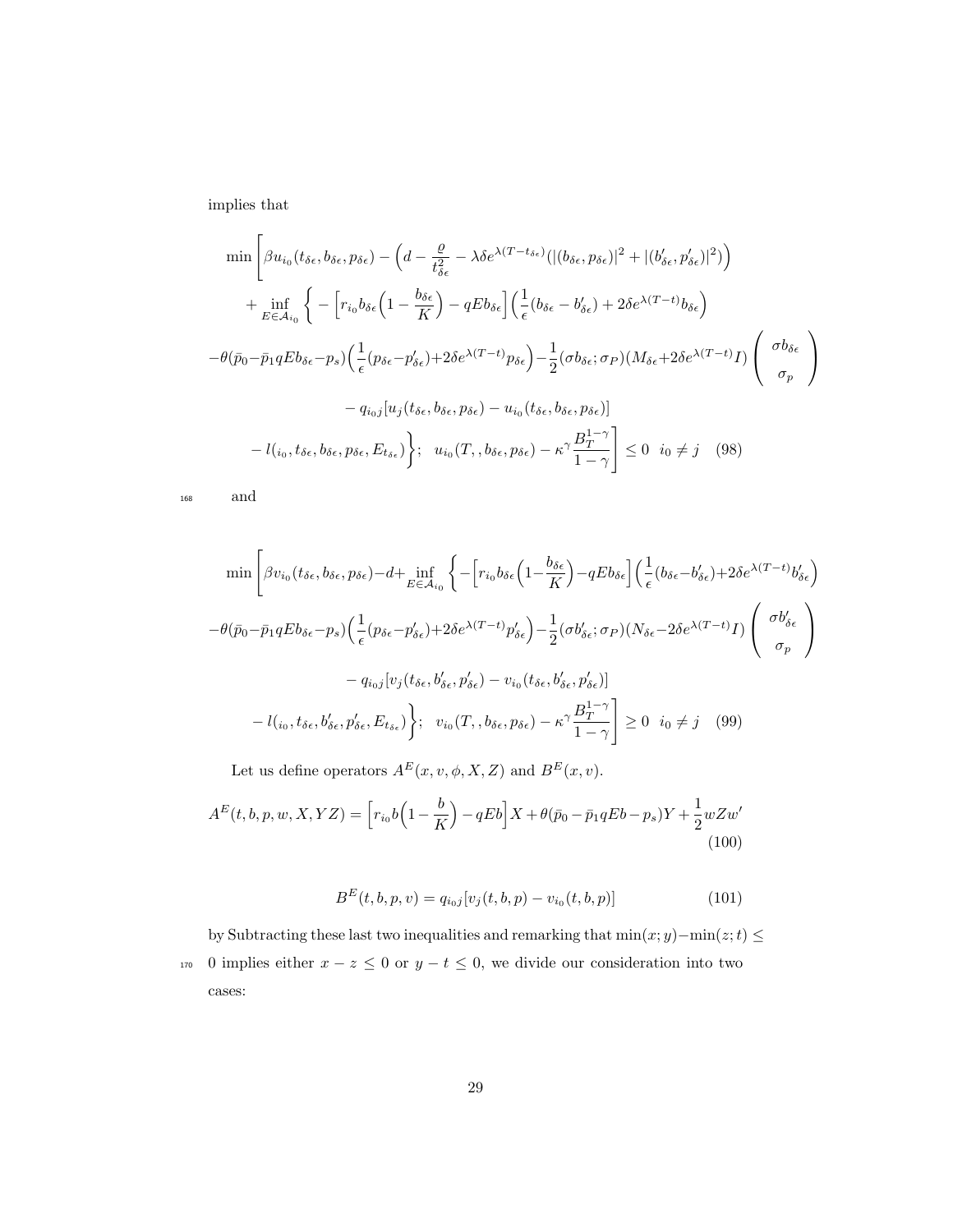Case 1

$$
\beta[u_{i_{0}}(t_{\delta\epsilon},b_{\delta\epsilon},p_{\delta\epsilon})-v_{i_{0}}(t_{\delta\epsilon},b_{\delta\epsilon},p_{\delta\epsilon})]+\frac{\varrho}{t_{\delta\epsilon}^{2}}+\lambda\delta e^{\lambda(T-t_{\delta\epsilon})}(|(b_{\delta\epsilon},p_{\delta\epsilon})|^{2}+|(b'_{\delta\epsilon},p'_{\delta\epsilon})|^{2})
$$
\n
$$
\leq \sup_{E\in\mathcal{A}_{i_{0}}}\left\{l(i_{0},t_{\delta\epsilon},b_{\delta\epsilon},p_{\delta\epsilon},E_{t_{\delta\epsilon}})-l(i_{0},t_{\delta\epsilon},b'_{\delta\epsilon},p'_{\delta\epsilon},E_{t_{\delta\epsilon}})\right\}
$$
\n
$$
+\sup_{E\in\mathcal{A}_{i_{0}}}\left\{A^{E}\left(t_{\delta\epsilon},b_{\delta\epsilon},p_{\delta\epsilon},(\sigma b_{\delta\epsilon};\sigma_{P}),\frac{1}{\epsilon}(b_{\delta\epsilon}-b'_{\delta\epsilon})+2\delta e^{\lambda(T-t_{\delta\epsilon})}b_{\delta\epsilon},\frac{1}{\epsilon}(p_{\delta\epsilon}-p'_{\delta\epsilon})+2\delta e^{\lambda(T-t_{\delta\epsilon})}p_{\delta\epsilon},\frac{M_{\delta\epsilon}+2\delta e^{\lambda(T-t_{\delta\epsilon})}I}{\delta} \right\}
$$
\n
$$
-A^{E}\left(t_{\delta\epsilon},b'_{\delta\epsilon},p'_{\delta\epsilon},(\sigma b'_{\delta\epsilon};\sigma_{P}),\frac{1}{\epsilon}(b_{\delta\epsilon}-b'_{\delta\epsilon})+2\delta e^{\lambda(T-t)}b'_{\delta\epsilon},\frac{1}{\epsilon}(p_{\delta\epsilon}-p'_{\delta\epsilon})+2\delta e^{\lambda(T-t_{\delta\epsilon})}p'_{\delta\epsilon},\frac{M_{\delta\epsilon}+2\delta e^{\lambda(T-t_{\delta\epsilon})}I}{\delta} \right\}
$$
\n
$$
+ \sup_{E\in\mathcal{A}_{i_{0}}}\left\{B^{E}(t_{\delta\epsilon},b_{\delta\epsilon},p_{\delta\epsilon}u)-B^{E}(t_{\delta\epsilon},b'_{\delta\epsilon},p'_{\delta\epsilon}v)|\right\} \equiv \mathcal{I}_{1}+\mathcal{I}_{2}+\mathcal{I}_{3} \quad (102)
$$

In view of condition  $(27)$  on l and from estimate  $(3.1)$ , we have the classical estimates of  $\mathcal{I}_1$  and  $\mathcal{I}_2$  :

$$
\mathcal{I}_1 \leq C | (b_{\delta\epsilon}, p_{\delta\epsilon}) - (b'_{\delta\epsilon}, p'_{\delta\epsilon}) |
$$
\n
$$
\mathcal{I}_2 \leq C \left( \frac{1}{\epsilon} | (b_{\delta\epsilon}, p_{\delta\epsilon}) - (b'_{\delta\epsilon}, p'_{\delta\epsilon}) |^2 + 2\delta e^{\lambda (T - t_{\delta\epsilon})} (1 + | (b_{\delta\epsilon}, p_{\delta\epsilon}) |^2 + | (b'_{\delta\epsilon}, p'_{\delta\epsilon}) |^2 \right)
$$
\n
$$
(103)
$$
\n
$$
(104)
$$

Using the Lipschitz condition for  $u$  and  $v$ , we have

$$
\mathcal{I}_3 \le 2C | (b_{\delta\epsilon}, p_{\delta\epsilon}) - (b'_{\delta\epsilon}, p'_{\delta\epsilon})| \tag{105}
$$

Writing that  $\Xi(t, (b, p), (b, p), i) \leq \Xi(t_{\delta\epsilon}, (b_{\delta\epsilon}, p_{\delta\epsilon}), (b_{\delta\epsilon}, p_{\delta\epsilon}), i)$  for  $i \in \mathcal{S}$ and using the inequality (102),

$$
u_i(t, b, p) - v_i(t, b, p) - \frac{\varrho}{t} - 2\delta e^{\lambda(T-t)} |(b, p)|^2 \le
$$
  

$$
v_i(t_{\delta\epsilon}, b_{\delta\epsilon}, p_{\delta\epsilon}) - u_i(t_{\delta\epsilon}, b_{\delta\epsilon}, p_{\delta\epsilon}) - \frac{\varrho}{t_{\delta\epsilon}} - 2\delta e^{\lambda(T-t)} |(b_{\delta\epsilon}, p_{\delta\epsilon})|^2 \le
$$
  

$$
\frac{1}{\beta} \Big[ \mathcal{I}_1 + \mathcal{I}_2 + \mathcal{I}_3 \Big] - \frac{\varrho}{\beta t_{\delta\epsilon}^2} - \frac{\lambda}{\beta} \delta e^{\lambda(T - t_{\delta\epsilon})} (|(b_{\delta\epsilon}, p_{\delta\epsilon})|^2 + |(b_{\delta\epsilon}', p_{\delta\epsilon}')|^2) \quad (106)
$$
his implies

this implies

$$
u_i(t, b, p) - v_i(t, b, p) - \frac{\varrho}{t} - 2\delta e^{\lambda (T - t)} |(b, p)|^2 \le
$$
  

$$
\frac{1}{\beta} \Big[ \mathcal{I}_1 + \mathcal{I}_2 + \mathcal{I}_3 \Big] - \frac{\lambda}{\beta} \delta e^{\lambda (T - t_{\delta \epsilon})} (|(b_{\delta \epsilon}, p_{\delta \epsilon})|^2 + |(b'_{\delta \epsilon}, p'_{\delta \epsilon})|^2) \quad (107)
$$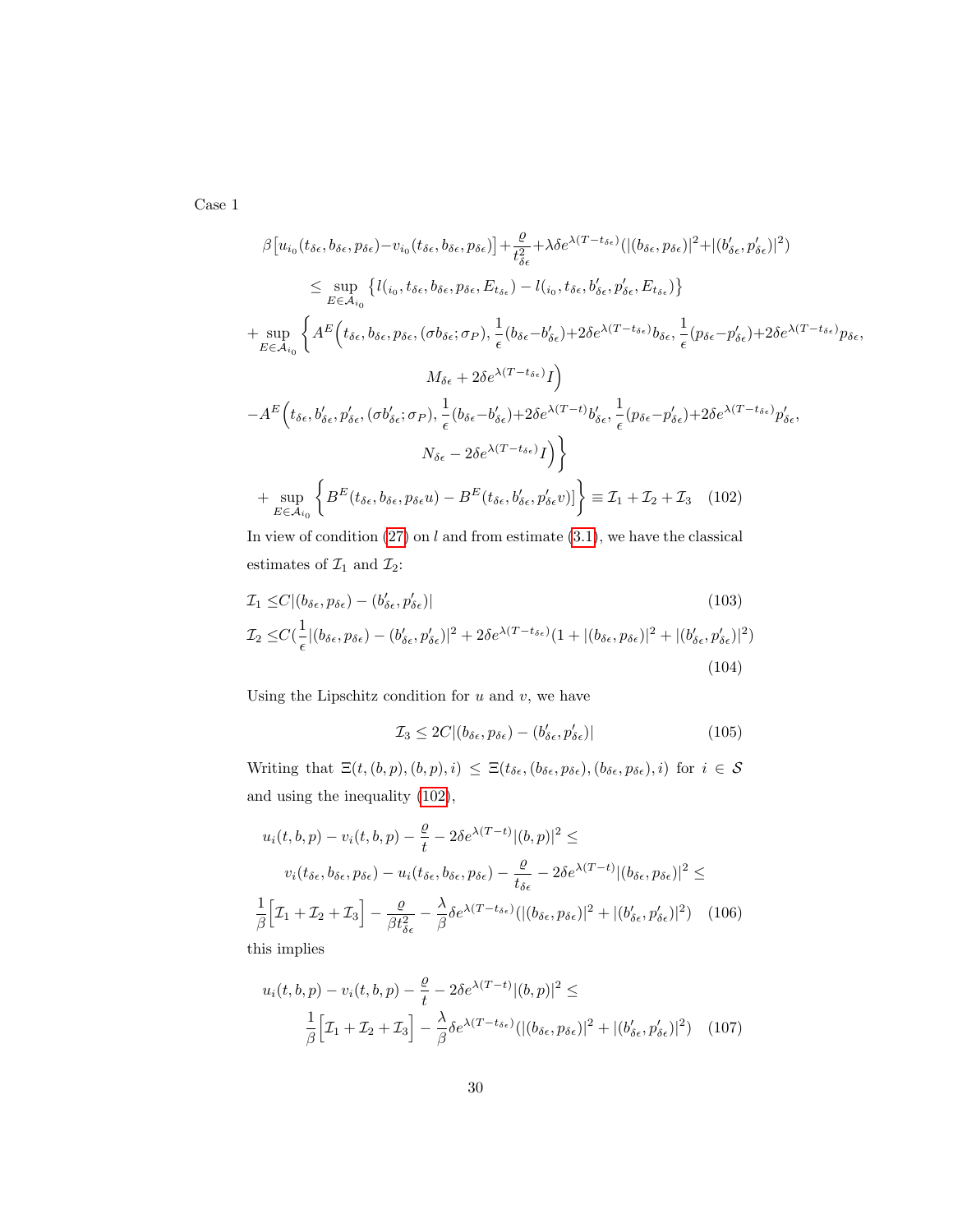Sending  $\epsilon \downarrow 0$ , with the above estimates of  $(\mathcal{I}_1) - (\mathcal{I}_2) - (\mathcal{I}_3)$ , we obtain:

$$
u_i(t, b, p) - v_i(t, b, p) - \frac{\varrho}{t} - 2\delta e^{\lambda(T-t)} |(b, p)|^2 \le \frac{2\delta}{\beta} e^{\lambda(T-t_0)} \Big[ C(1+2|(b_0, p_0)|^2) - \lambda |(b_0, p_0)|^2 \Big] \tag{108}
$$

choose  $\lambda$  sufficiently large positive  $(\lambda \geq 2C)$  and send  $\varrho, \delta \to 0^+$  to conclude that  $u_i(t, b, p) \leq v_i(t, b, p)$ 

Case 2 the second case occurs if

$$
u_{i_0}(T, b_{\delta\epsilon}, p_{\delta\epsilon}) - v_{i_0}(T, b_{\delta\epsilon}, p_{\delta\epsilon}) \le 0
$$
\n(109)

<sup>174</sup> and

finally that  $u_i(t, b, p) \leq v_i(t, b, p)$ 

<sup>176</sup> This completes the proof.

The following corollary follows from Theorems 3.1 and 3.2.

178 Corollary 3.1. The value function v is a uniques viscosity solution of  $(47)$  that has at most a linear growth.

### <sup>180</sup> 4 Monotone Finite Difference and Simulation

The determination of the effort value requires numerical computations. Thus, <sup>182</sup> instead of arbitrary parameters values, we have decided to use realistic values. We found a quite complete set of parameter values in (2) and (11). The time

184 horizon was set at  $T_i = 5$  years. The complete set of parameter values is listed in Table 1.

## <sup>186</sup> 4.1 Sample Realisations of Price and Stock

We chose the maximum fishing effort value for these sample realisations.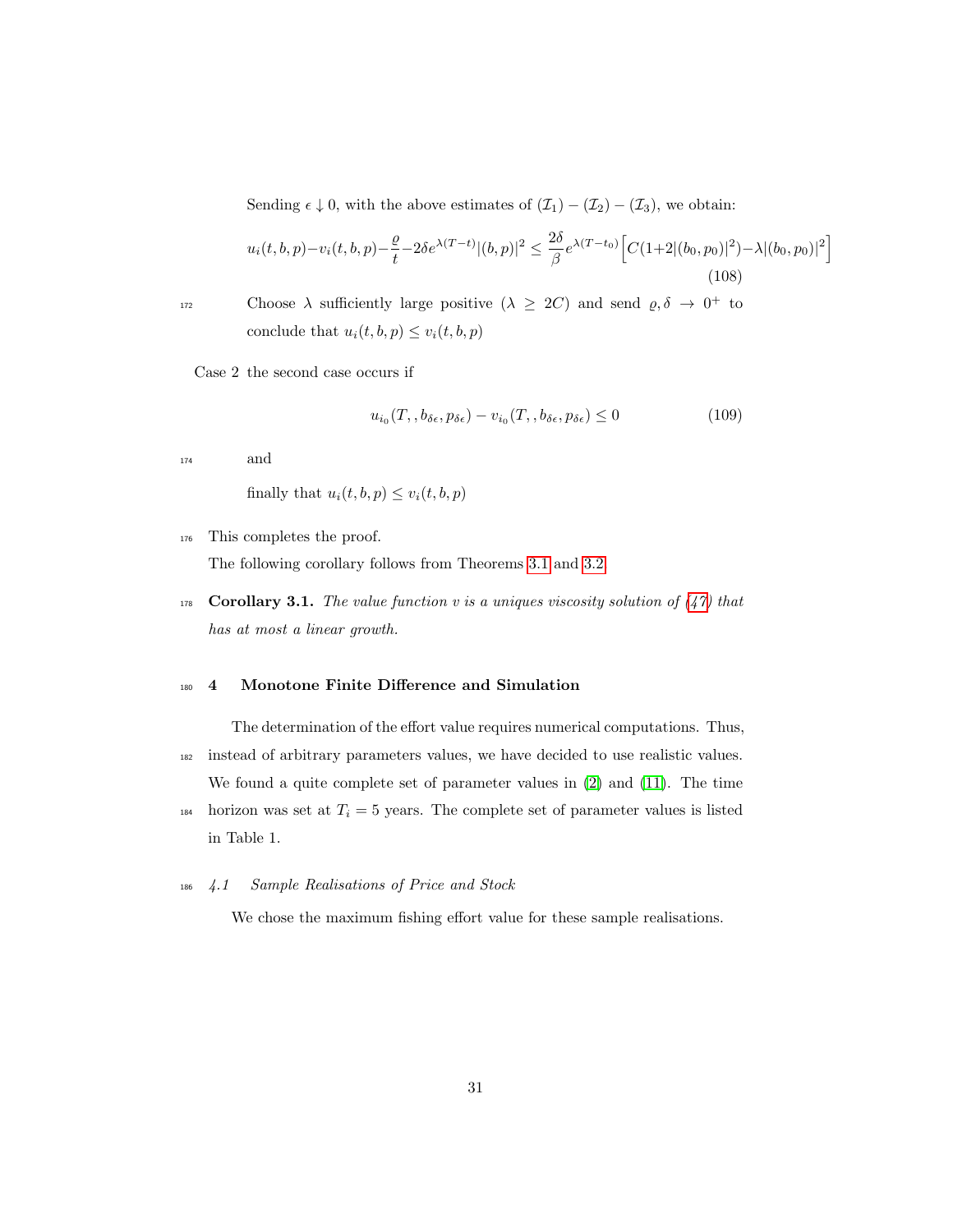| Parameters     | Description               | Values                | Units               |
|----------------|---------------------------|-----------------------|---------------------|
| $r_1; r_2$     | Intrinsic growth rate     | 0.71; 0.68            | $year^{-1}$         |
| К              | Carrying capacity         | $80.5 \times 10^{6}$  | kg                  |
| q              | Catchability coefficient  | $3.30 \times 10^{-6}$ | $SFU^{-1}year^{-1}$ |
| $E_{max}$      | Maximum fishing effort    | 0.7r/q                | SFU                 |
| $B_o$          | Initial population size   | 0.5K                  | kg                  |
| β              | Discount factor           | 0.05                  | $year^{-1}$         |
| $p_0$          | Price per unit yield      | 1.59                  | $kg^{-1}$           |
| c <sub>1</sub> | Linear cost parameter     | $96 \times 10^{-6}$   | $SFU^{-1}year^{-1}$ |
| c <sub>2</sub> | Quadratic cost parameter  | $0.10 \times 10^{-6}$ | $SFU^{-2}year^{-1}$ |
| $\theta$       | Mean-reversion speed      | 0.59                  |                     |
| $\bar{p}_0$    | Price of the stock        | 1.211                 |                     |
| $\bar{p}_1$    | Strength of demand        | 0.0001                |                     |
| $\sigma$       | Volatility of the stock   | 0.3                   |                     |
| $\sigma_p$     | Volatility of the price   | 0.3                   |                     |
| T              | Time horizon              | 5                     | years               |
| $\gamma$       | risk aversion coefficient | 0.3                   |                     |

Table 1: Numerical parameters



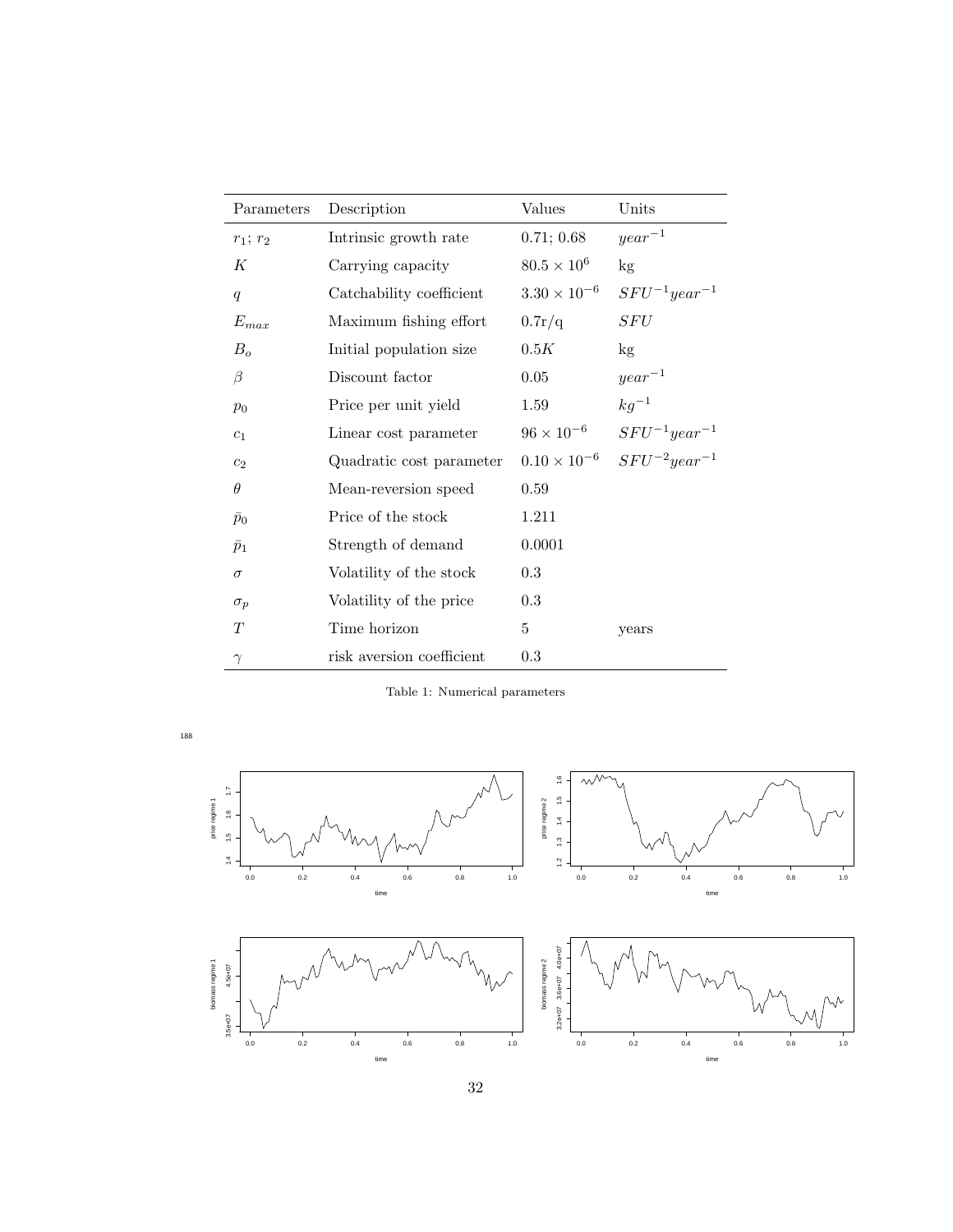#### <sup>190</sup> 4.2 The Numerical Approximation

In this section, we present a numerical solution. We consider the switching process  $\alpha(t)$  where  $\alpha(t) \in \mathcal{S} = \{1,2\}$  represents the season. In particular,  $\alpha(t) =$ 1 stands for the flood period with reduced fishing and intensive reproduction. and  $\alpha(t) = 2$  the dry season with intensive fishing and reduced reproduction. The generator of  $\alpha(t)$  is given by

$$
\left(\begin{array}{cc} 2.0367 & -2.0367 \\ -1.9821 & 1.9821 \end{array}\right) \tag{110}
$$

For our problems we need to ensure that our discretization methods con-<sup>192</sup> verge to the viscosity solution and determine the optimal effort. Using the basic results of (26) and (27), this ensures that our numerical solutions convergence <sup>194</sup> to the viscosity solution. For this purpose, we use the fully implicit upwind scheme which is unconditionally monotone.

196

To approximate the solution to  $(23)$  we discretize variables t, p and B with stepsizes  $\Delta t$ ,  $\Delta p$  and  $\Delta B$  respectively. The value of  $v_i$  at a grid point  $(t_n; p_k; B_l)$ in the regime i is denoted by  $v_{k,l}^n(i)$ . The derivatives of  $v_i$  are approximated by  $\frac{\partial v_i}{\partial t}$  ≈  $v_{k,l}^{n+1}(i) - v_{k,l}^{n}(i)$  $\frac{\kappa, t \infty}{\Delta t},$  $\partial^2 v_i$  $\frac{\partial u}{\partial b^2} \approx$  $v^{n+1}_{k,l+1}(i) + v^{n+1}_{k,l-1}(i) - 2v^{n+1}_{k,l}(i)$  $\frac{\kappa, t-1}{(\Delta b)^2},$  $\partial^2 v_i$  $\frac{\partial^2 u}{\partial p^2} \approx$  $v_{k+1,l}^{n+1}(i) + v_{k-1,l}^{n+1}(i) - 2v_{k,l}^{n+1}(i)$  $\frac{\kappa-1, i \vee \cdots \wedge \kappa, i \vee \cdots}{(\Delta p)^2},$  $\Theta_i \frac{\partial v_i}{\partial p} \approx$  $\sqrt{ }$  $\int$  $\overline{\mathcal{L}}$  $\Theta_i$  $v_{k+1,l}^{n+1}(i) - v_{k,l}^{n+1}(i)$  $\frac{\partial}{\partial \Delta p}$  if  $\Theta_i > 0$  $\Theta_i$  $v_{k,l}^{n+1}(i) - v_{k-1,l}^{n+1}(i)$  $\frac{\kappa-1, i \leftrightarrow 2}{2\Delta p}$  if  $\Theta_i < 0$ and  $\Phi_i \frac{\partial v_i}{\partial b} \approx$  $\sqrt{ }$  $\int$  $\mathcal{L}$  $\Phi_i$  $v_{k,l+1}^{n+1}(i) - v_{k,l}^{n+1}(i)$  $\frac{\partial}{\partial \Delta b}$  if  $\Phi_i > 0$  $\Phi_i$  $v_{k,l}^{n+1}(i)$  –  $v_{k,l-1}^{n+1}(i)$  $\frac{\kappa_{i}+1}{2\Delta b}$  if  $\Phi_i < 0$ .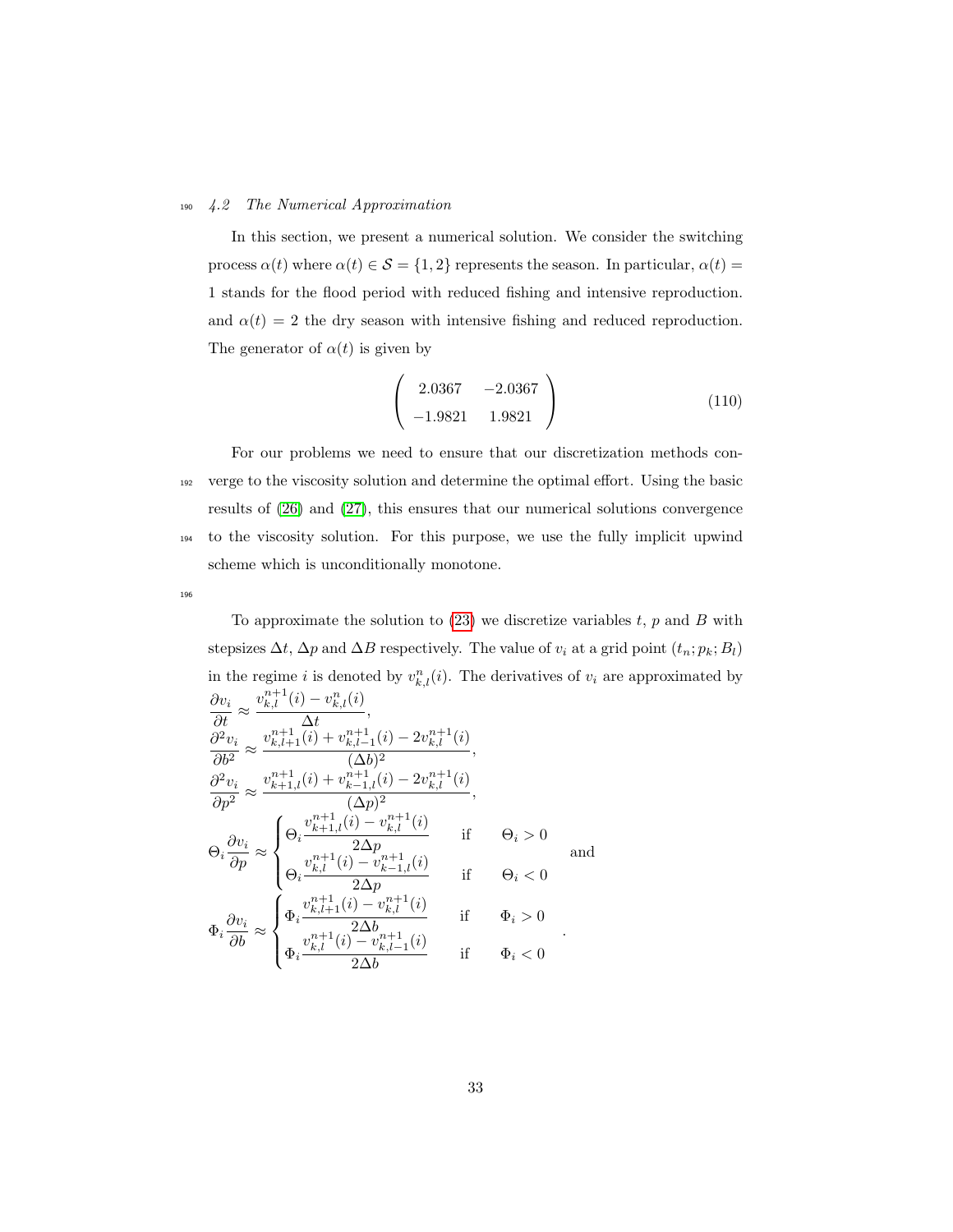Discretizing equation (23)

$$
\frac{v_{k,l}^{n+1} - v_{k,l}^{n}}{\Delta t} + \sup_{E \in \mathcal{A}_i} \left\{ \left( -\beta + q_{ij} \right) v_{k,l}^{n+1} + \max \left( \theta(\bar{p}_0 - \bar{p}_1 q E B_l - P_k); 0 \right) \frac{v_{k+1,l}^{n+1} - v_{k,l}^{n+1}}{\Delta p} - \min \left( \theta(\bar{p}_0 - \bar{p}_1 q E B_l - P_k); 0 \right) \frac{v_{k,l}^{n+1} - v_{k-1,l}^{n+1}}{\Delta p} + \max \left( r_i B_l (1 - \frac{B_l}{K}) - q E B_l; 0 \right) \frac{v_{k,l+1}^{n+1} - v_{k,l}^{n+1}}{\Delta b} - \min \left( r_i B_l (1 - \frac{B_l}{K}) - q E B_l; 0 \right) \frac{v_{k,l}^{n+1} - v_{k,l-1}^{n+1}}{\Delta b} + \frac{1}{2} \sigma_p^2 \frac{v_{k+1,l}^{n+1} + v_{k-1,l}^{n+1} - 2v_{k,l}^{n+1}}{(\Delta p)^2} + \frac{1}{2} \sigma_p^2 B_l^2 \frac{v_{k,l+1}^{n+1} + v_{k,l-1}^{n+1} - 2v_{k,l}^{n+1}}{(\Delta b)^2} + \frac{(q E B_l P_k - c_1 E - c_2 E^2)^{1-\gamma}}{1-\gamma} - q_{ij} v_{k,l}^{n+1}(j) \right\} = 0 \quad (111)
$$

and rearranging the terms, we obtain

$$
\begin{split}\n&\left(-\beta + \frac{1}{\Delta t} - \frac{\sigma_p^2}{(\Delta p)^2} - \frac{\sigma_B^2 B_l^2}{(\Delta b)^2} + q_{ij} - \frac{1}{\Delta p}\theta(\bar{p}_0 - \bar{p}_1 q E B_l - P_k) - \frac{1}{\Delta b}(r_i B_l (1 - \frac{B_l}{K}) - q E B_l)\right)v_{k,l}^{n+1} \\
&+ \sup_{E \in \mathcal{A}_i} \left\{ \left(\frac{\sigma_p^2}{2(\Delta p)^2} + \frac{\max\left(\theta(\bar{p}_0 - \bar{p}_1 q E B_l - P_k);0\right)}{\Delta p}\right)v_{k+1,l}^{n+1} + \left(\frac{\sigma_p^2}{2(\Delta p)^2} + \frac{\min\left(\theta(\bar{p}_0 - \bar{p}_1 q E B_l - P_k);0\right)}{\Delta p}\right)v_{k-1,l}^{n+1} + \left(\frac{\sigma_B^2 B_l^2}{2(\Delta b)^2} + \frac{\max\left(r_i B_l (1 - \frac{B_l}{K}) - q E B_l;0\right)}{\Delta b}\right)v_{k,l+1}^{n+1} + \left(\frac{\sigma^2 B^2}{2(\Delta b)^2} + \frac{\min\left(r_i B_l (1 - \frac{B_l}{K}) - q E B_l;0\right)}{\Delta b}\right)v_{k,l-1}^{n+1} - q_{ij}v_{k,l}^{n+1}(j) + \frac{(q E B_l P_k - c_1 E - c_2 E^2)^{1-\gamma}}{1-\gamma}\right\} = \frac{v_{k,l}^n}{\Delta t} \quad (112)\n\end{split}
$$

- <sup>198</sup> In addition, we consider that:
	- $\bullet\,$  the optimization starts at time  $t=0$  and ends at time  $t=T<+\infty\,$

 $\bullet\;$  the time interval is uniformly partitioned as  $0=t_0 < t_1 < \ldots < t_N = T$ with

$$
t_{n+1} - t_n = \Delta t = \frac{T}{N}, \ n = 0, 1, ..., N - 1;
$$

 $\bullet$  the state variable of biomass takes values within the interval  $[0, 2K]$ , which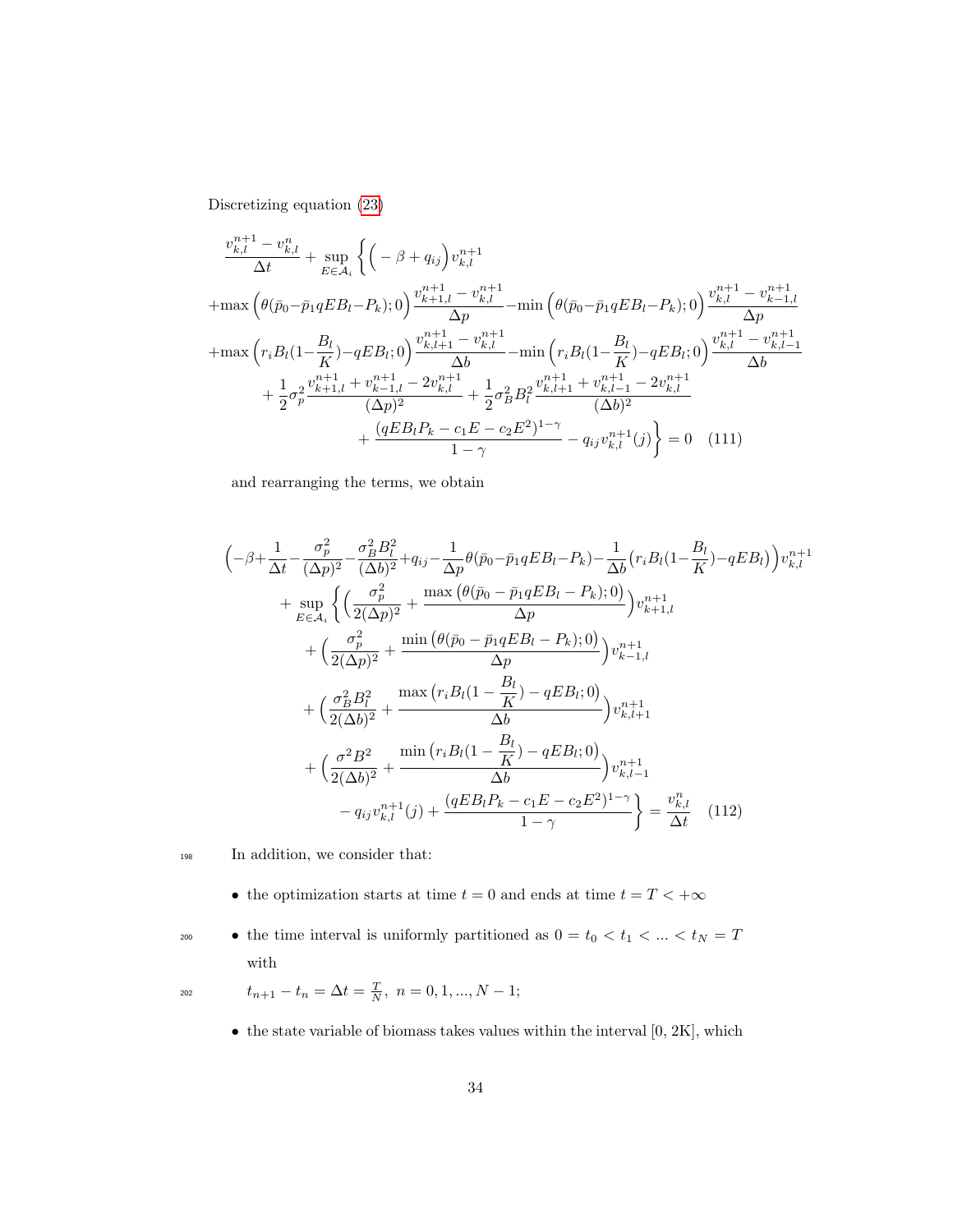<sup>204</sup> is uniformly partitioned as  $0 = B_0 < B_1 < \ldots < B_m = 2K$  with  $B_{l+1}$  –  $B_l = \Delta B = 2K/m, \qquad l = 0, 1, ..., m - 1;$ 

• the state variable of prices takes values within the interval  $[0, p_{max}]$ , which is uniformly partitioned as  $0=p_0 < p_1 < \ldots < p_m = p_{max}$  with

$$
p_{k+1} - p_k = \Delta p = \frac{p_{max}}{m}, \ k = 0, 1, ..., m - 1;
$$

• we have boundary conditions, a terminal conditions  $v_i(T, b_t, p_t) = \kappa^\gamma \frac{B_T^{1-\gamma}}{1-\gamma}$  $\frac{D_T}{1-\gamma},$ 210 and a initial condition  $v_i(0, b, p) = 0$ .

If we define the constants

$$
a_i = 1 - \beta \Delta t - \frac{\sigma_p^2 \Delta t}{(\Delta p)^2} - \frac{\sigma_B^2 B_l^2 \Delta t}{(\Delta B)^2} + q_{ij} \Delta t - \frac{\Delta t}{\Delta p} \theta(\bar{p}_0 - \bar{p}_1 q E B_l - P_k) - \frac{\Delta t}{\Delta b} (r_i B_l (1 - \frac{B_l}{K}) - q E B_l)
$$
\n(113)

$$
b_i = \frac{\sigma_p^2 \Delta t}{2(\Delta p)^2} + \frac{\max\left(\theta(\bar{p}_0 - \bar{p}_1 q E B_l - P_k); 0\right)}{\Delta p} \Delta t \tag{114}
$$

$$
c_i = \frac{\sigma_p^2 \Delta t}{2(\Delta p)^2} + \frac{\min\left(\theta(\bar{p}_0 - \bar{p}_1 q E B_l - P_k); 0\right)}{\Delta p} \Delta t \tag{115}
$$

$$
d_i = \frac{\sigma_B^2 B_l^2 \Delta t}{2(\Delta b)^2} + \frac{\max\left(r_i B_l(1 - \frac{B_l}{K}) - q E B_l; 0\right)}{\Delta B} \Delta t \tag{116}
$$

$$
e_i = \frac{\sigma_B^2 B_l^2 \Delta t}{2(\Delta b)^2} + \frac{\min\left(r_i B_l(1 - \frac{B_l}{K}) - q E B_l; 0\right)}{\Delta B} \Delta t \tag{117}
$$

$$
f_i = \frac{(qEB_lP_k - c_1E - c_2E^2)^{1-\gamma}}{1-\gamma} \Delta t
$$
\n(118)

We can rewrite this difference equation in a more manageable form:

$$
\sup_{E \in \mathcal{A}_i} \left\{ a_i v_{k,l}^{n+1} + b_i v_{k+1,l}^{n+1} + c_i v_{k-1,l}^{n+1} + d_i v_{k,l+1}^{n+1} + e_i v_{k,l-1}^{n+1} - q_{ij} \Delta t v_{k,l}^{n+1}(j) + f_i \right\} = v_{k,l}^n \tag{119}
$$

Writing (119) in a appropriate matrix form,

$$
\sup_{E \in \mathcal{A}_i} \left\{ \mathbf{A}_i^E \mathbf{v}_i^{n+1} - \mathbf{\Lambda}_{ji} \mathbf{v}_j^{n+1} + \mathbf{F}_i^{n+1} - \mathbf{v}_i^n \right\} = 0 \tag{120}
$$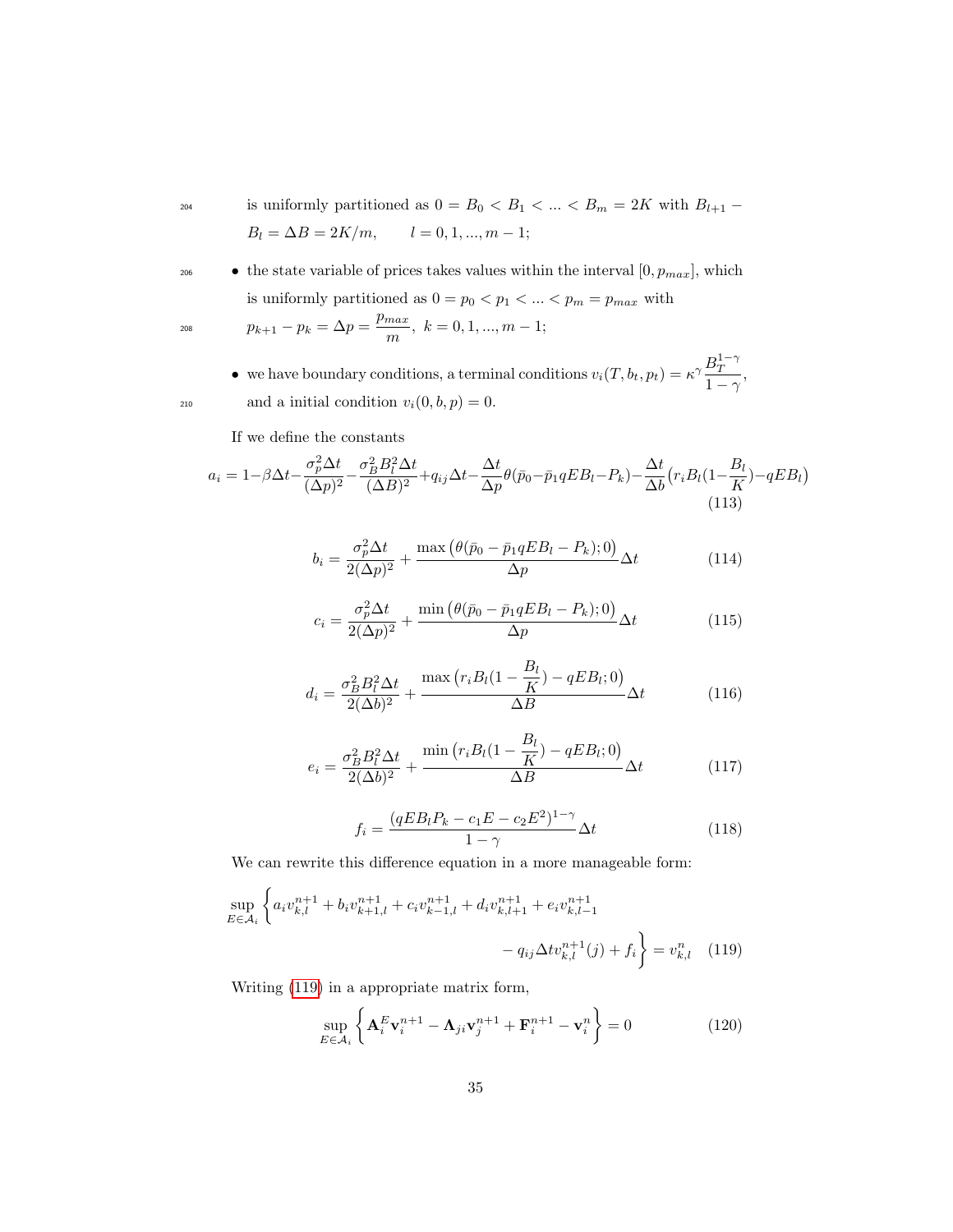4.3 Howard's algorithm

<sup>212</sup> We denote by  $\mathbf{v}_i^n$  and  $\mathbf{v}_i^{n+1}$  the approximations at time n and  $n+1$ .

**Step** 0: start with an initial value for the control  $E^0$ . Compute the solution  $v_i^0$  $\qquad \qquad \text{ of } \mathbf{A}^{E^0}_i w - \mathbf{\Lambda}_{ji} \mathbf{v}^{n+1}_j + \mathbf{F}^{n+1}_i - \mathbf{v}^{n}_i = 0.$ 

**Step**  $j \to j+1$ : given  $v_h^j$ , find  $E^{j+1} \in \mathcal{A}_i$  maximizing  $\mathbf{A}_i^E w - \mathbf{\Lambda}_{ji} \mathbf{v}_j^{n+1} + \mathbf{F}_i^{n+1} -$ 216  $\mathbf{v}_i^n = 0$ . Then compute the solution  $v_h^{j+1}$  of  $\mathbf{A}_i^{E^{j+1}} w - \mathbf{\Lambda}_{ji} \mathbf{v}_j^{n+1} + \mathbf{F}_i^{n+1}$  $\mathbf{v}_i^n = 0.$ 

Final step :if  $|\mathbf{v}_i^{j+1} - \mathbf{v}_i^j| < \epsilon$ , then set  $\mathbf{v}_i^{n+1} = \mathbf{v}_i^{j+1}$ 

4.4 Optimal effort

<sup>220</sup> We applied the Howard's algorithm: we compute the optimal effort in both regimes. As result:

|   | Regimes Optimal effort     |
|---|----------------------------|
|   | $7.5303 \times 1.0e + 04$  |
| 9 | $7.2121 \times 1.0e + 0.4$ |

Table 2: Optimal Effort

222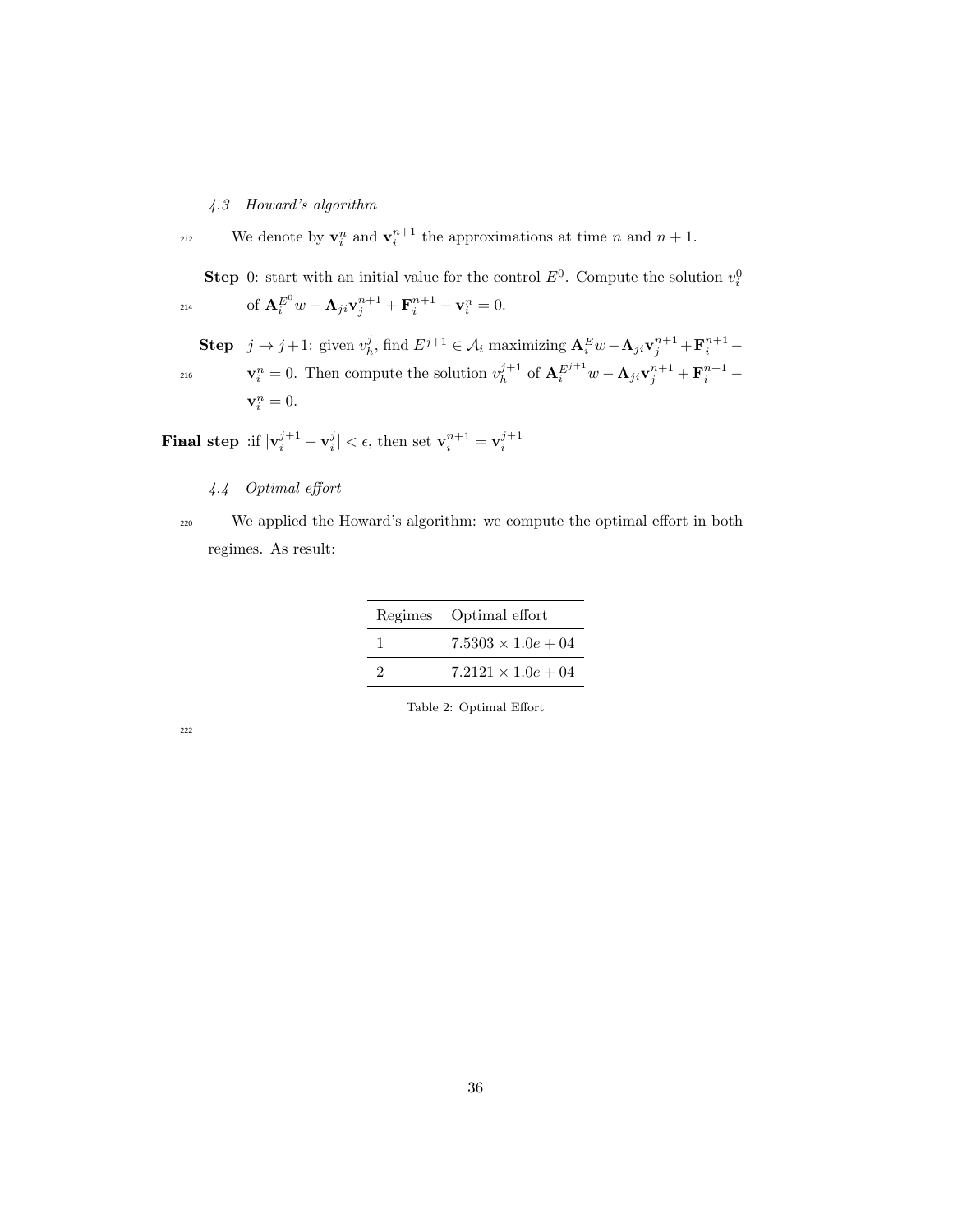

# 5 Conclusions

 We treat an finite-horizon optimal fishery problem in switching diffusion models. Using the viscosity solution approach, we prove that the value function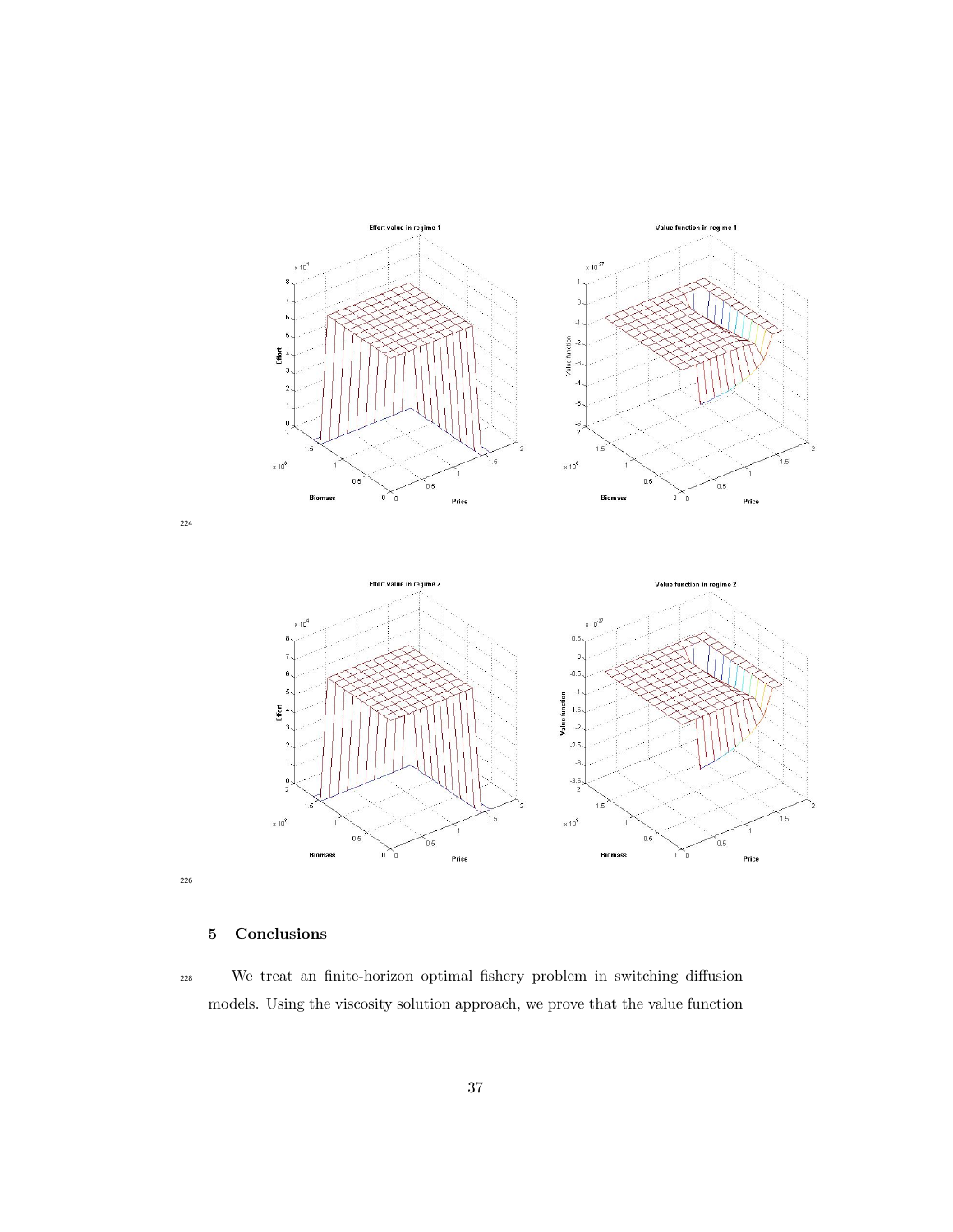- <sup>230</sup> is the unique viscosity solution of the associated system of HJB equations. As an application, the optimal effort is deduced by using Howard's algorithm.
- <sup>232</sup> These methodologies can be applied to similar comparison studies and other fishery models. This will be the subject of a further paper.

# <sup>234</sup> Appendix A Stochastic logistic growth with harvesting

$$
dB_t = rB_t(1 - \frac{B_t}{K})dt - qEB_t dt + \sigma B_t dW(t)
$$
\n(A.1)

$$
= rB_t \left( 1 - \frac{qE}{r} - \frac{B_t}{K} \right) dt + \sigma B_t dW(t)
$$
 (A.2)

Recalling the Itô's chain rules for solving the SDE  $dX_t = f(X,t) dt + g(X,t) dW_t$  $t\geq 0$ or

$$
dV(X(t),t) = \left(V_t(X(t),t) + f(X(t),t)V_X + \frac{1}{2}g^2(X(t),t)V_{XX}\right)dt + g(X(t),t)V_X dW(t)
$$
  
Let  $V(B_t,t) = B_t^{-1}$ 

$$
\frac{\partial V}{\partial t} = 0 \qquad \frac{\partial V}{\partial B_t} = -B_t^{-2} \qquad \frac{\partial^2 V}{\partial B_t^2} = 2B_t^{-3}
$$

$$
f(B_t, t) = rB_t \left(1 - \frac{qE}{r} - \frac{B_t}{K}\right) \qquad g(B_t, t) = \sigma B_t
$$

$$
dV_t = \left[0 + rB_t \left(1 - \frac{qE}{r} - \frac{B_t}{K}\right)(-B_t^{-2}) + \frac{1}{2}\sigma^2 B_t^2 (2B_t^{-3})\right] dt + \sigma B_t (-B_t^{-2}) dW_t
$$
(A.3)

$$
d(B_t^{-1}) = \left[ -r \left( B_t^{-1} (1 - \frac{qE}{r}) - \frac{1}{K} \right) + \sigma^2 B_t^{-1} \right] dt - \sigma B_t^{-1} dW_t \tag{A.4}
$$

To linearize (A.3), set  $B_t^{-1} = y_t$  so that

$$
dy_t = \left[ -r \left( y_t (1 - \frac{qE}{r}) - \frac{1}{K} \right) + \sigma^2 y_t \right] dt - \sigma y_t dW_t \tag{A.5}
$$

$$
= \left[\frac{r}{K} + \left(-r + \sigma^2 + qE\right)y_t\right]dt - \sigma y_t dW_t \tag{A.6}
$$

We are looking for a solution to (A.5) of the form  $y(t) = y_1(t) \cdot y_2(t)$  where

$$
dy_1(t) = (-r + \sigma^2 + qE)y_1 dt - \sigma y_1 dW_t, \qquad y_1(0) = 1
$$
  

$$
dy_2(t) = a_t dt + b_t dW_t, \qquad y_2(0) = y(0) = y_0
$$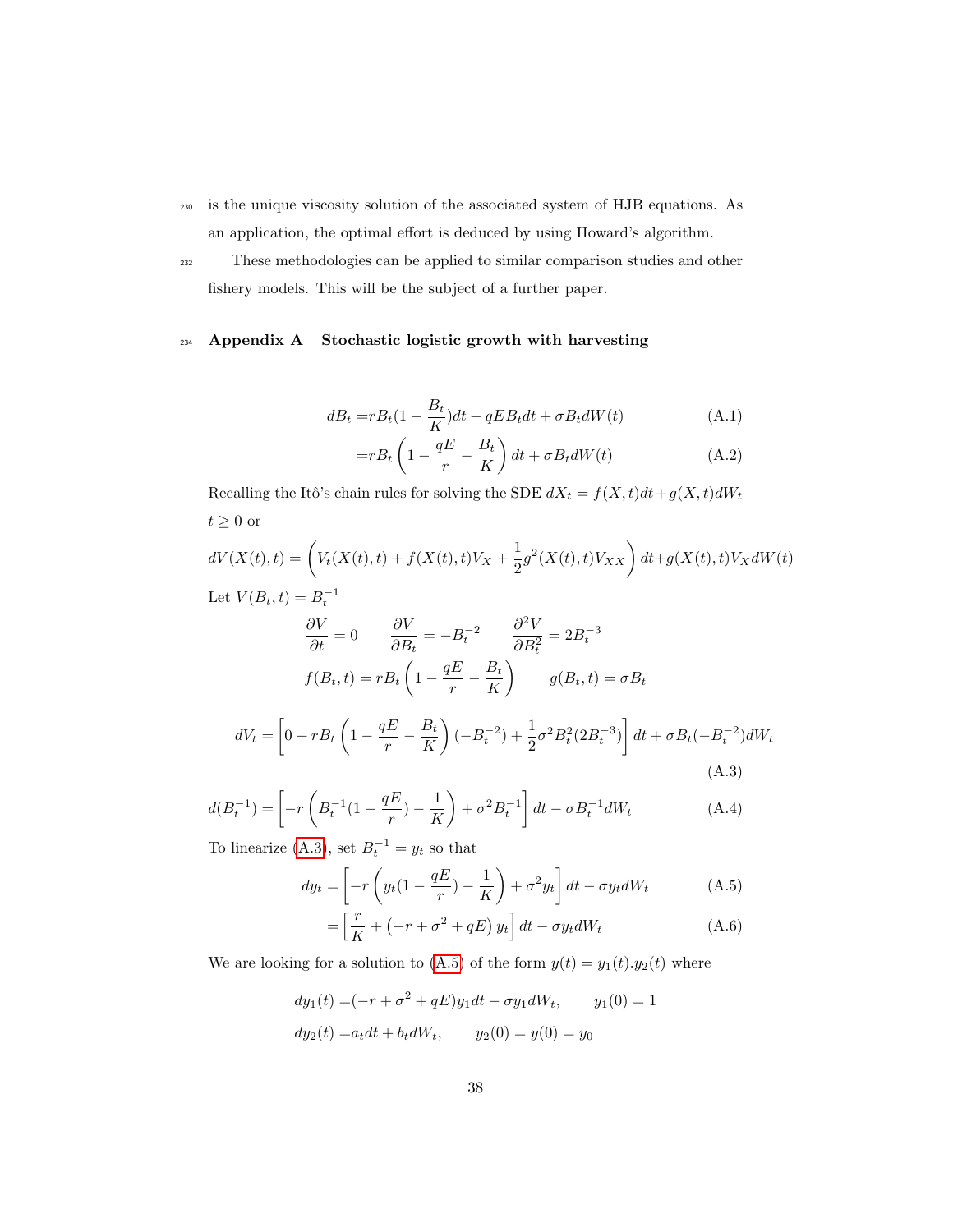and the process coefficients  $a_t; b_t$  are, at this point, unknown.

$$
dy_t = d(y_1 \cdot y_2)
$$
  
=  $y_1 dy_2 + y_2 dy_1 + dy_1 dy_2$   
=  $y_1 dy_2 + y_2 dy_1 + [(-r + \sigma^2 + qE)y_1 dt - \sigma y_1 dW_t][a_t dt + b_t dW_t]$   
=  $y_1 dy_2 + y_2 dy_1 - \sigma b_t y_1 dt$   
=  $y_1 (a_t dt + b_t dW_t) + y_2 [(-r + \sigma^2 + qE)y_1 dt - \sigma y_1 dW_t] - \sigma b_t y_1 dt$   
=  $y_1 (a_t dt + b_t dW_t) + (-r + \sigma^2 + qE) y dt - \sigma y dW_t - \sigma b_t y_1 dt$ 

Now, select  $\boldsymbol{a}_t, \boldsymbol{b}_t$  so that

$$
y_1(a_t dt + b_t dW_t) - \sigma b_t y_1 dt = \frac{r}{K} dt
$$

Thus

$$
b_t = 0 \t a_t = \frac{r}{K} y_1^{-1} \t (A.7)
$$

We integrate  $dy_1(t)$  and  $dy_2(t)$  to

$$
y_1(t) = \exp\left[\int_0^t -\sigma dW_s + \int_0^t \left((-r + \sigma^2 + qE) - \frac{1}{2}\sigma^2\right) ds\right]
$$

$$
= \exp\left[-\sigma W_t + \left(-r + qE + \frac{1}{2}\sigma^2\right)t\right]
$$

$$
y_2(t) = y_0 + \int_0^t \frac{r}{K} y_1^{-1}(s) ds
$$

Thus

$$
y(t) = \exp\left[-\sigma W_t + \left(-r + qE + \frac{1}{2}\sigma^2\right)t\right] \times
$$

$$
\left[y_0 + \frac{r}{K} \int_0^t \exp\left[\sigma W_s + \left(r - qE - \frac{1}{2}\sigma^2\right)s\right] ds\right]
$$

Hence

$$
B_{t} = \frac{\exp\left[\left(r - qE - (1/2)\sigma^{2}\right)t + \sigma W_{t}\right]}{\left[B_{0}^{-1} + (r/K)\int_{0}^{t} \exp\left[(r - qE - (1/2)\sigma^{2})s + \sigma W_{s}\right]ds\right]}
$$
(A.8)  

$$
B_{t} = \frac{K \exp\left[\left(r - qE - (1/2)\sigma^{2}\right)t + \sigma W_{t}\right]}{\left[K/B_{0} + r\int_{0}^{t} \exp\left[(r - qE - (1/2)\sigma^{2})s + \sigma W_{s}\right]ds\right]}
$$
(A.9)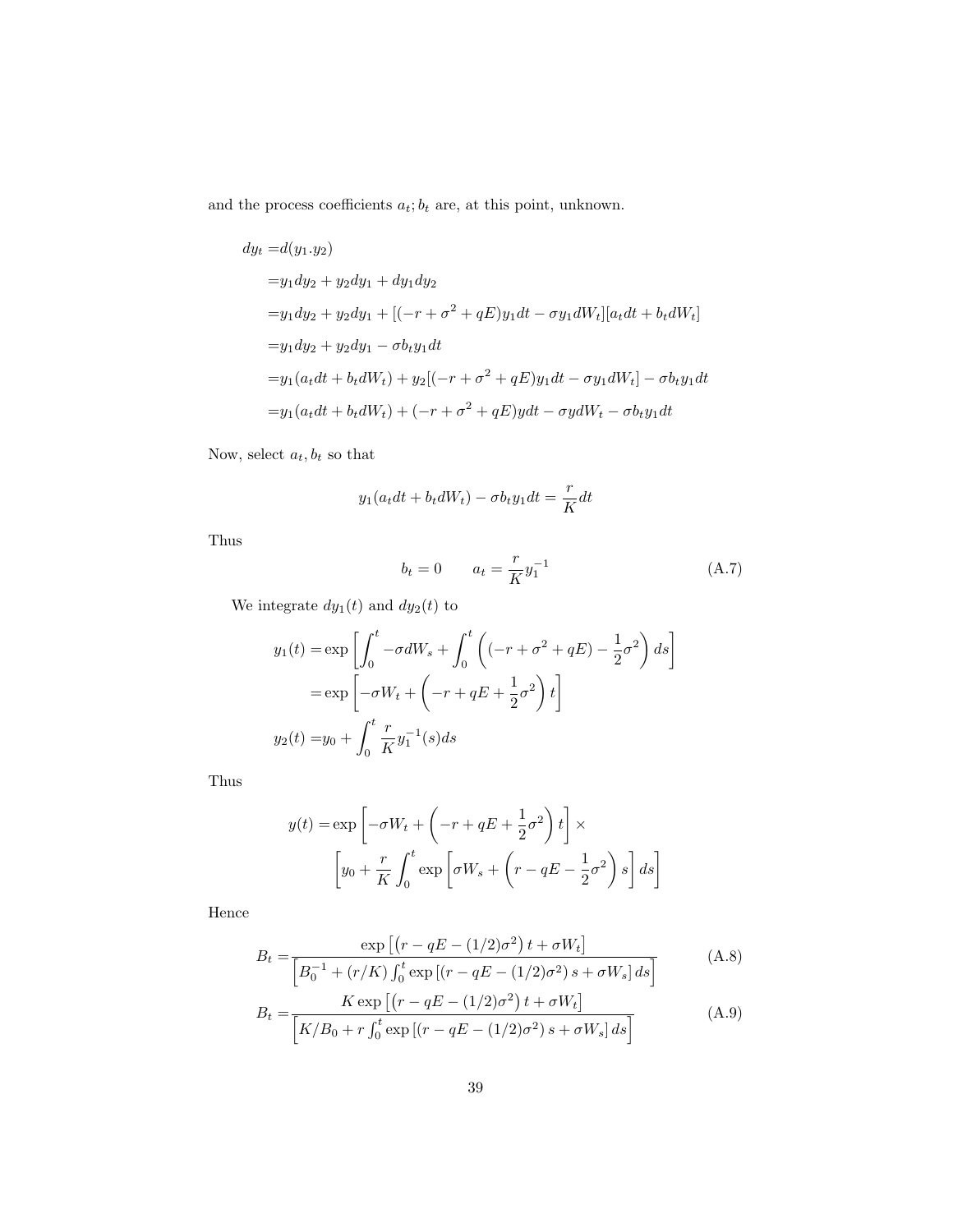# Appendix B Proof of lemma 3.1

1. Let  $k \in [0; 2]$  and  $h = s - t$ .

According to Hölder inequality  $E\eta^k \leq [E\eta^2]^{k/2}$  for  $\forall k \geq 0$ ,

$$
E|P_h^{t,p_t}|^k \le \left[E|P_h^{t,p_t}|^2\right]^{k/2} \tag{B.1}
$$

Given that

$$
dP(t) = f'(t, P(t))dt + g'(t, P(t))dw(t)
$$
 (B.2)

According to the elementary inequality  $|\sum_{i=1}^{M} a_i|^2 \le M \sum_{i=1}^{M} |a_i|^2$ ,

$$
|P_h^{t,p_t}|^2 \le 3\left\{|p_t|^2 + \Big|\int_0^h f'(u+t, P_u^{t,p_t}, i)du\Big|^2 + \Big|\int_0^h g'(u+t, P_u^{t,p_t}, i)dw_u\Big|^2\right\}
$$
(B.3)

Thus, using Ito-isometry and Fubini's theorem

$$
E|P_h^{t, p_t}|^2 \le 3\left\{|p_t|^2 + \int_0^h E|f'(u+t, P_u^{t, p_t}, i)|^2 du + \int_0^h E|g'(u+t, P_u^{t, p_t}, i)|^2 du\right\}
$$
\n(B.4)

f' and g' satisfying the growth condition by definition, thus there exists  $C_1 \in \mathbb{R}$  such that

$$
E|P_h^{t,b_t}|^2 \le C_1 \left\{ 1 + |p_t|^2 + \int_0^h E \left| P_u^{t,p_t} \right|^2 du \right\}
$$
 (B.5)

Applying Gronwall's inequality we obtain

$$
E|P_h^{t, p_t}|^2 \le C_1 e^{C_1 h} \left[1 + |p_t|^2\right] \tag{B.6}
$$

i.e

$$
E|P_h^{t, p_t}|^2 \le C\left[1 + |p_t|^2\right] \tag{B.7}
$$

Using (B.1) and elementary inequalities  $(a_1 + a_2)^k \leq 2^{k-1} (|a_1|^k + |a_2|^k)$ and  $(\sqrt{|a_1 + a_2|} \leq \sqrt{|a_1|} + \sqrt{|a_2|})$  we deduce

$$
\mathbf{E}|P_h^{t,p_t}|^k \le C\left[1+|p_t|^k\right] \tag{B.8}
$$

The same reasoning gives....

$$
E|B_h^{t,b_t}|^k \le C\left[1 + |b_t|^k\right] \tag{B.9}
$$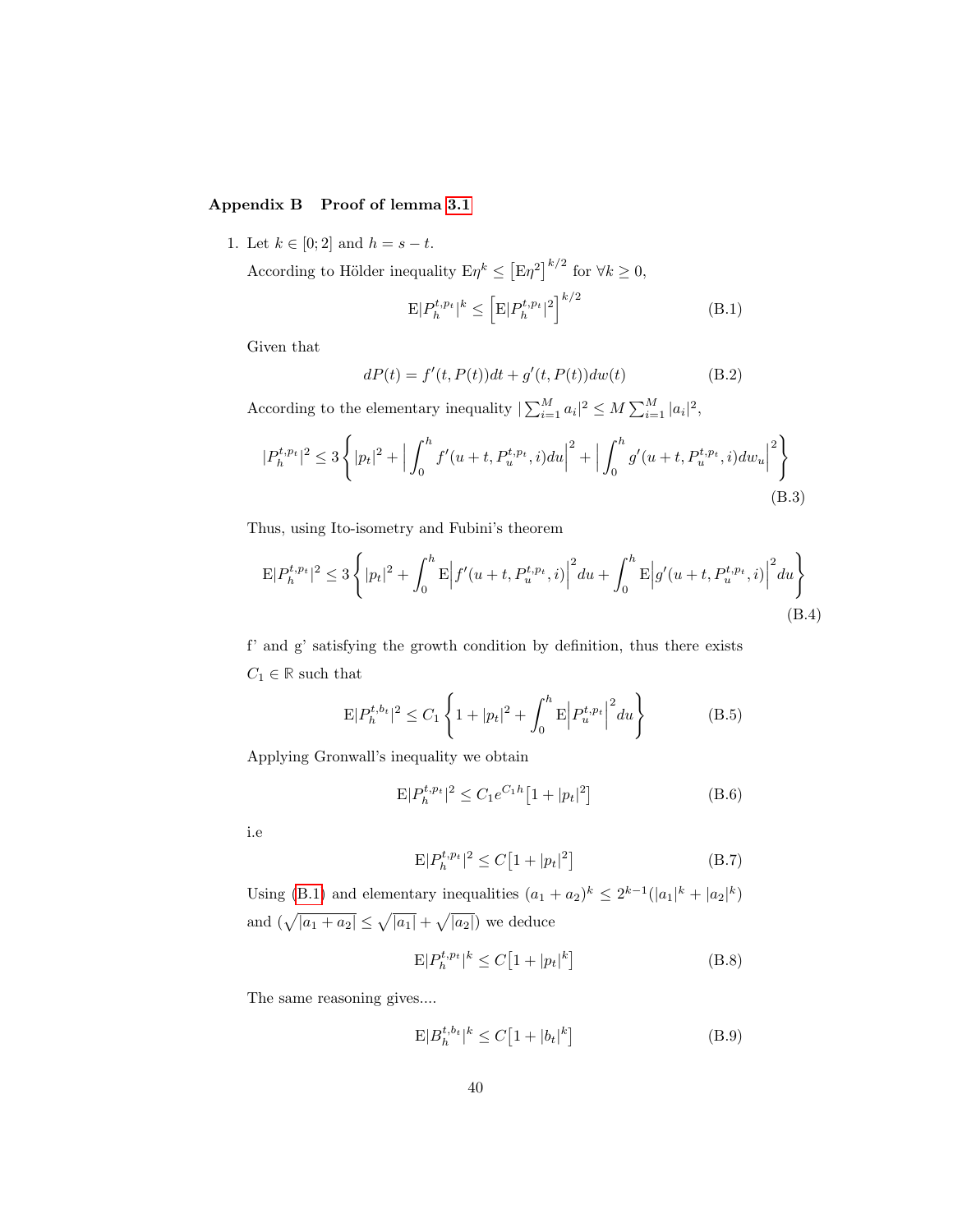2. We have

$$
|P_h^{t,p_t} - p_t|^2 \le 2\left\{ \left| \int_0^h f'(u+t, P_u^{t,p_t}, i) du \right|^2 + \left| \int_0^h g'(u+t, P_u^{t,p_t}, i) dw_u \right|^2 \right\}
$$
\n(B.10)

Similar arguments as above we deduce

$$
E|P_h^{t,p_t} - p_t|^2 \le C_1 \int_0^h \left[1 + E\left|P_u^{t,p_t}\right|^2\right] du \tag{B.11}
$$

using (B.7) we deduce

$$
E|P_h^{t, p_t} - p_t|^2 \le C\left(1 + |p_t|^2\right)h\tag{B.12}
$$

Hence

$$
E|P_h^{t,p_t} - p_t|^k \le C\left(1 + |p_t|^k\right)h^{k/2}
$$
\n(B.13)

3. Let us define the process  $P_s^{t,p_t} - P_s^{t,p'_t}$ . Put  $\bar{f}(u + t, P_u^{t,p_t}, P_u^{t,p'_t}, i) =$  $f'(u+t, P_u^{t,p_t}, i) - f'(u+t, P_u^{t,p'_t}, i)$  and  $\bar{g}(u+t, P_u^{t,p_t}, P_u^{t,p'_t}, i) = g'(u+t, P_u^{t,p_t}, i)$  $t, P_u^{t,p_t}, i) - g'(u+t, P_u^{t,p'_t}, i)$ . Then

$$
\mathcal{E}|B_{h}^{t,p_{t}}-B_{h}^{t,p'_{t}}|^{2} \leq 3\left(|p_{t}-p'_{t}|^{2}+\mathcal{E}\Big|\int_{0}^{h}\bar{f}(u+t,P_{u}^{t,p_{t}},P_{u}^{t,p'_{t}},i)du\Big|^{2}+\mathcal{E}\Big|\int_{0}^{h}\bar{g}(u+t,P_{u}^{t,p_{t}},P_{u}^{t,p'_{t}},i)dw_{u}\Big|^{2}\right)
$$

$$
\mathcal{E}|P_{h}^{t,p_{t}}-P_{h}^{t,p'_{t}}|^{2} \leq 3\left(|p_{t}-p'_{t}|^{2}+\mathcal{E}\int_{0}^{h}\Big|\bar{f}(u+t,P_{u}^{t,p_{t}},P_{u}^{t,p'_{t}},i)\Big|^{2}du+\mathcal{E}\int_{0}^{h}\Big|\bar{g}(u+t,P_{u}^{t,p_{t}},B_{u}^{t,p'_{t}},i)\Big|^{2}du\right)
$$

$$
\mathcal{E}|P_{h}^{t,p_{t}}-P_{h}^{t,p'_{t}}|^{2} \leq C\left(|p_{t}-p'_{t}|^{2}+\int_{0}^{h}\mathcal{E}\Big|P_{u}^{t,p_{t}}-P_{u}^{t,p'_{t}}\Big|^{2}du\right) \quad (B.14)
$$

Hence

$$
E|P_h^{t,p_t} - P_h^{t,p'_t}|^2 \le C|p_t - p'_t|^2
$$
\n(B.15)

Similar arguments as above we deduce

$$
E|B_h^{t,b_t} - B_h^{t,b'_t}|^k \le C|b_t - b'_t|^2; \quad E|P_h^{t,p_t} - P_h^{t,p'_t}|^k \le C|p_t - p'_t|^2 \tag{B.16}
$$

4. Using Doob's inequality for submartingale. We get

$$
\mathcal{E}\left[\sup_{0\leq s\leq h}|B_{h}^{t,b_{t}}|\right]^{k}\leq C(1+|b_{t}|^{k})h^{\frac{k}{2}};\quad \mathcal{E}\left[\sup_{0\leq s\leq h}|P_{h}^{t,p_{t}}|\right]^{k}\leq C(1+|p_{t}|^{k})h^{\frac{k}{2}}\tag{B.17}
$$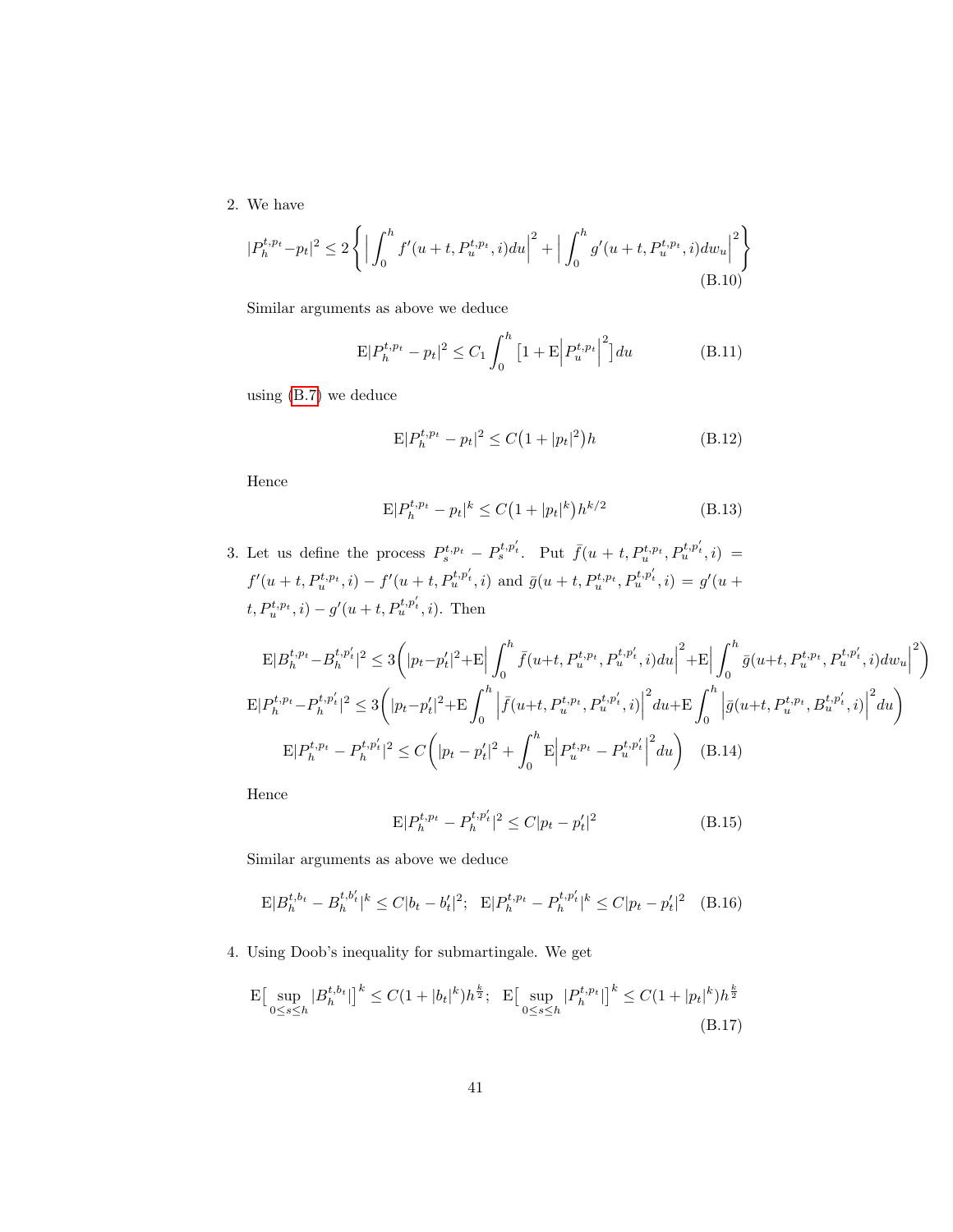### <sup>236</sup> Acknowledgements

We wish to thank here

#### <sup>238</sup> References

- [1] M. B. Schaefer, Some aspects of the dynamics of populations important to
- <sup>240</sup> the management of the commercial marine fisheries, Inter-American Tropical Tuna Commission Bulletin 1 (2) (1954) 23–56.
- <sup>242</sup> [2] N. M. Brites, C. A. Braumann, Fisheries management in random environments: Comparison of harvesting policies for the logistic model, Fisheries <sup>244</sup> research 195 (2017) 238–246.
	- [3] C. A. Braumann, Stochastic differential equation models of fisheries in
- <sup>246</sup> an uncertain world: extinction probabilities, optimal fishing effort, and parameter estimation, in: Mathematics in Biology and Medicine, Springer, <sup>248</sup> 1985, pp. 201–206.
- [4] A. D. MacCall, Fishery-management and stock-rebuilding prospects under <sup>250</sup> conditions of low-frequency environmental variability and species interactions, Bulletin of Marine Science 70 (2) (2002) 613–628.
- <sup>252</sup> [5] J. Blache, F. Milton, A. Stauch, A. Iltis, G. Loubens, Les poissons des bassins du tchad et du bassin adjacent du mayo kebbi: Etude systématique <sup>254</sup> et biologique.
	- [6] J. Daget, Les poission du niger superior, Mem. IFAN 36 (1954) 39pp.
- <sup>256</sup> [7] G. S. Svensson, Fresh water fishes from the Gambia river (British West Africa): results of the Swedish expedition 1931, Almqvist & Wiksells, 1933.
- <sup>258</sup> [8] T. Carey, G. Bell-Cross, Breeding seasons and quantitative data on gonads and ova for certain fish species, Fish. Res. Bull. Zambia 3 (1967) 12–22.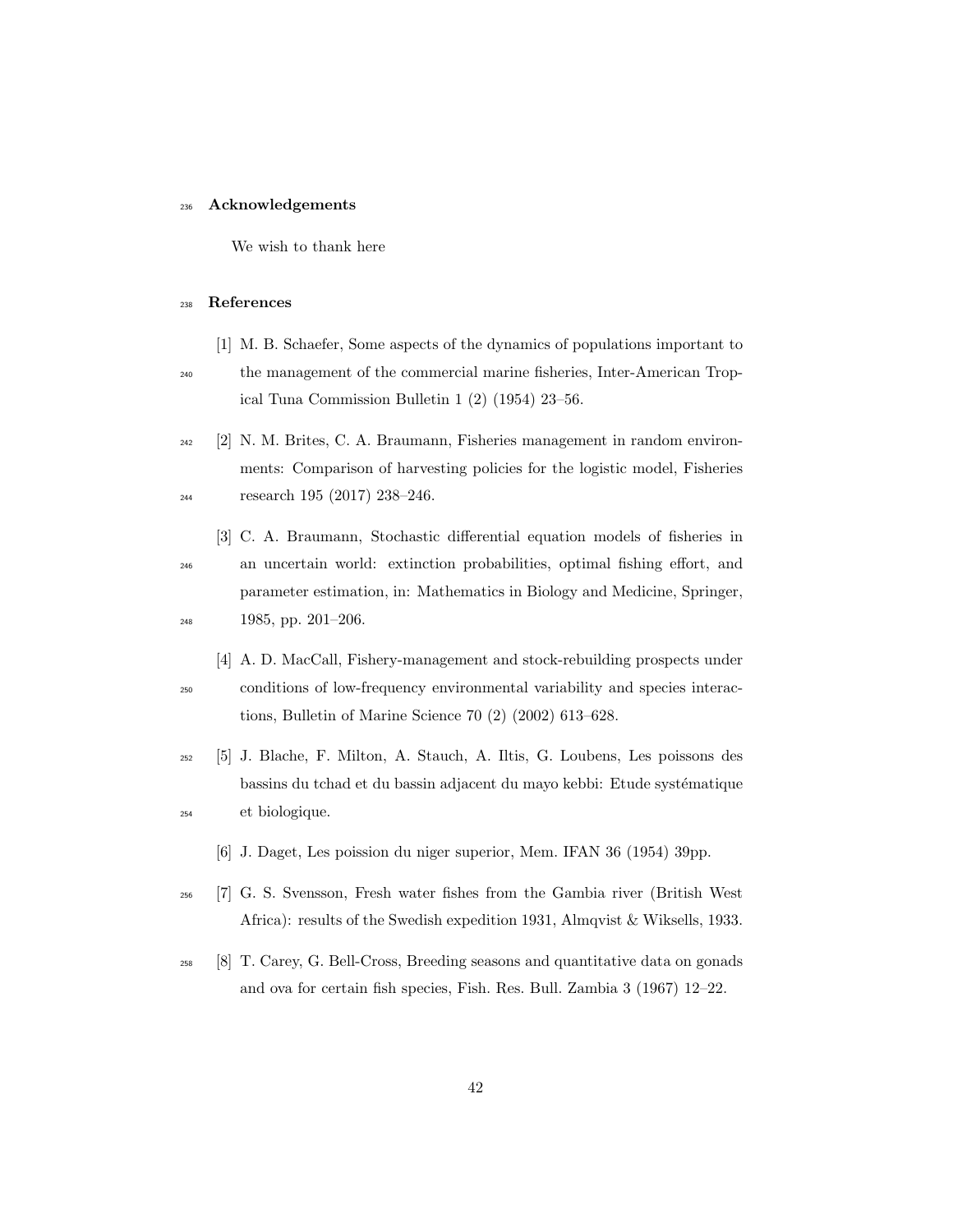- <sup>260</sup> [9] R. G. Dudley, Growth of tilapia of the kafue floodplain, zambia: predicted effects of the kafue gorge dam, Transactions of the American Fisheries <sup>262</sup> Society 103 (2) (1974) 281–291.
- [10] A. Murillas, J. M. Chamorro, Valuation and management of fishing re-<sup>264</sup> sources under price uncertainty, Environmental and Resource Economics 33 (1) (2006) 39–71.
- <sup>266</sup> [11] S. F. Kvamsdal, D. Poudel, L. K. Sandal, Harvesting in a fishery with stochastic growth and a mean-reverting price, Environmental and resource <sup>268</sup> economics 63 (3) (2016) 643–663.
- [12] M. Insley, A real options approach to the valuation of a forestry investment, <sup>270</sup> Journal of environmental economics and management 44 (3) (2002) 471– 492.
- <sup>272</sup> [13] N. E. Bockstael, J. J. Opaluch, Discrete modelling of supply response under uncertainty: the case of the fishery, Journal of Environmental Economics <sup>274</sup> and Management 10 (2) (1983) 125–137.
- [14] D. P. Dupont, Price uncertainty, expectations formation and fishers' loca-<sup>276</sup> tion choices, Marine Resource Economics 8 (3) (1993) 219–247.
- [15] J. A. Mistiaen, I. E. Strand, Location choice of commercial fishermen <sup>278</sup> with heterogeneous risk preferences, American Journal of Agricultural Economics 82 (5) (2000) 1184–1190.
- $_{280}$  [16] S. Andersen, G. W. Harrison, M. I. Lau, E. Elisabet Rutström, Risk aversion in game shows, in: Risk aversion in experiments, Emerald Group Pub-<sup>282</sup> lishing Limited, 2008, pp. 359–404.
- [17] L. Nøstbakken, Regime switching in a fishery with stochastic stock and <sup>284</sup> price, Journal of Environmental Economics and Management 51 (2) (2006)

231–241.